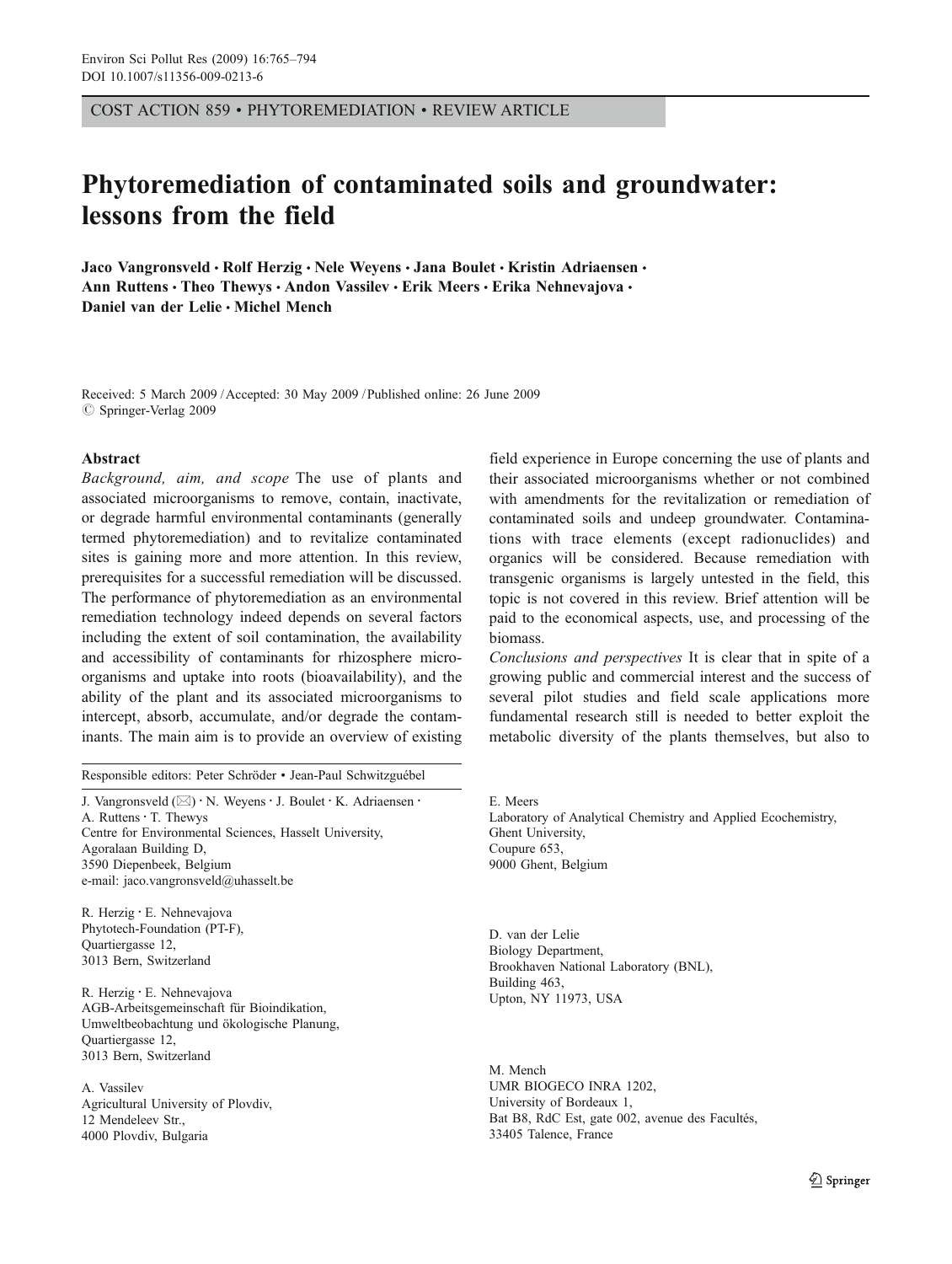766 Environ Sci Pollut Res (2009) 16:765–794

better understand the complex interactions between contaminants, soil, plant roots, and microorganisms (bacteria and mycorrhiza) in the rhizosphere. Further, more data are still needed to quantify the underlying economics, as a support for public acceptance and last but not least to convince policy makers and stakeholders (who are not very familiar with such techniques).

Keywords Field experiments · Metals · Organic contaminants. Phytodegradation . Phytoextraction . Phytoremediation . Phytostabilization . Rhizodegradation . Trace elements

# 1 Background, aim, and scope

There are many remediation techniques available for contaminated soils, but relatively few are applicable to soils contaminated with trace elements. Many soils contaminated with organics can be decontaminated by methods that destroy organics in place. Trace elements, on the contrary, are immutable and relatively immobile, and so many of the low cost options available for the remediation of organic contaminants (i.e., thermal volatilization, biodegradation, rhizodegradation, and phytodegradation) are not available for metal contaminated soils. Due to cost, time, and logistical concerns, relatively few options remain open.

In general, remediation technologies, whether in place or ex situ, do one of two things: they either remove the contaminants from the substratum ("site decontamination or clean-up techniques") or reduce the risk posed by the contaminants by reducing exposure ("site stabilization techniques").

One "gentle" plant-based site stabilization approach, suitable for heavily contaminated sites, is *phytostabilization* aimed to decrease soil metal bioavailability using a combination of plants and soil amendments (Vangronsveld and Cunningham [1998\)](#page-28-0). Another approach directed towards real decontamination is trace element phytoextraction, representing use of plants for trace element removal from the soil by concentrating them in the harvestable parts (Vassilev et al. [2004a\)](#page-28-0). An opinion exists that trace element phytoextraction will be more economically feasible if, in addition to metal removal, plants produce biomass with an added economical value (Vassilev et al. [2004a\)](#page-28-0). In contrast to metals, organic contaminants can efficiently be degraded by the cooperation of plants and their associated microorganisms, generally termed rhizo- and phytodegradation.

The present paper aims give an overview of existing field experiments in Europe and to summarize available information concerning the development, economical aspects, and research needs of phytoremediation.

# 2 Phytostabilization

# 2.1 Introduction

Plant-based in situ stabilization, termed "phytostabilization", is not a technology for real clean-up of contaminated soils, but a management strategy for stabilizing (inactivating) contaminants which are potentially toxic. It reduces the risks presented by a contaminated soil by decreasing contaminants' bioavailability using plants, eventually in combination with soil amendments (Vangronsveld et al. [1995a](#page-28-0), [1996;](#page-28-0) Vangronsveld and Cunningham [1998\)](#page-28-0). Using these soil amendments strongly reduces the availability of the pollutants to plant uptake and thus limits eventual toxicity to plants, allowing revegetation of contaminated sites. Establishment of a vegetative cover markedly decreases pollutants' leaching to groundwater and prevents the dispersal of polluted dusts through wind and water erosion from formerly bare or sparsely vegetated sites (Vangronsveld et al. [1995a,](#page-28-0) [b](#page-28-0), [1996\)](#page-28-0). This should lead to an attenuation of the impact on site and to adjacent ecosystems. Contamination is "inactivated" in place preventing further spreading and transfer into food chains. Therefore, long-term monitoring of the contaminants will be part of any successful management scheme which uses phytostabilization as a remediation tool.

Phytostabilization not necessarily must be considered as the final solution for a contaminated site. In any case, the development of a well-developed vegetation cover strongly reduces further horizontal and vertical spreading of the contaminants. Therefore, it may also be used as a temporary measure while attending a more definitive remediation.

It is clear that in situ inactivation whether or not combined with phytostabilization is simple, non-invasive, and cost-effective and has the potential to become a valuable strategy for a wide range of contaminated sites.

The amendments used for stabilizing trace elements in contaminated soils (for reviews see Mench et al. [1998;](#page-27-0) Vangronsveld et al. [2000a,](#page-28-0) [b;](#page-28-0) Adriano et al. [2004](#page-23-0)) commonly include liming agents, phosphates  $(H_3PO_4, triple$ calcium phosphate, hydroxyapatite, phosphate rock), trace element (Fe/Mn) oxyhydroxides, organic materials (e.g., biosolids, sludge, or composts), natural and synthetic zeolites, cyclonic and fly ashes, and steel shots.

Plants may also help to stabilize contaminants by accumulating and precipitating toxic trace elements in the roots (or root zone) or by adsorption on root surfaces. Plants may assist in altering the chemical form of the contaminants by changing the soil environment (e.g., pH, redox potential) around plant roots. The microorganisms (bacteria and mycorrhiza) living in the rhizosphere of these plants also have an important role in these processes: not only can they actively contribute to change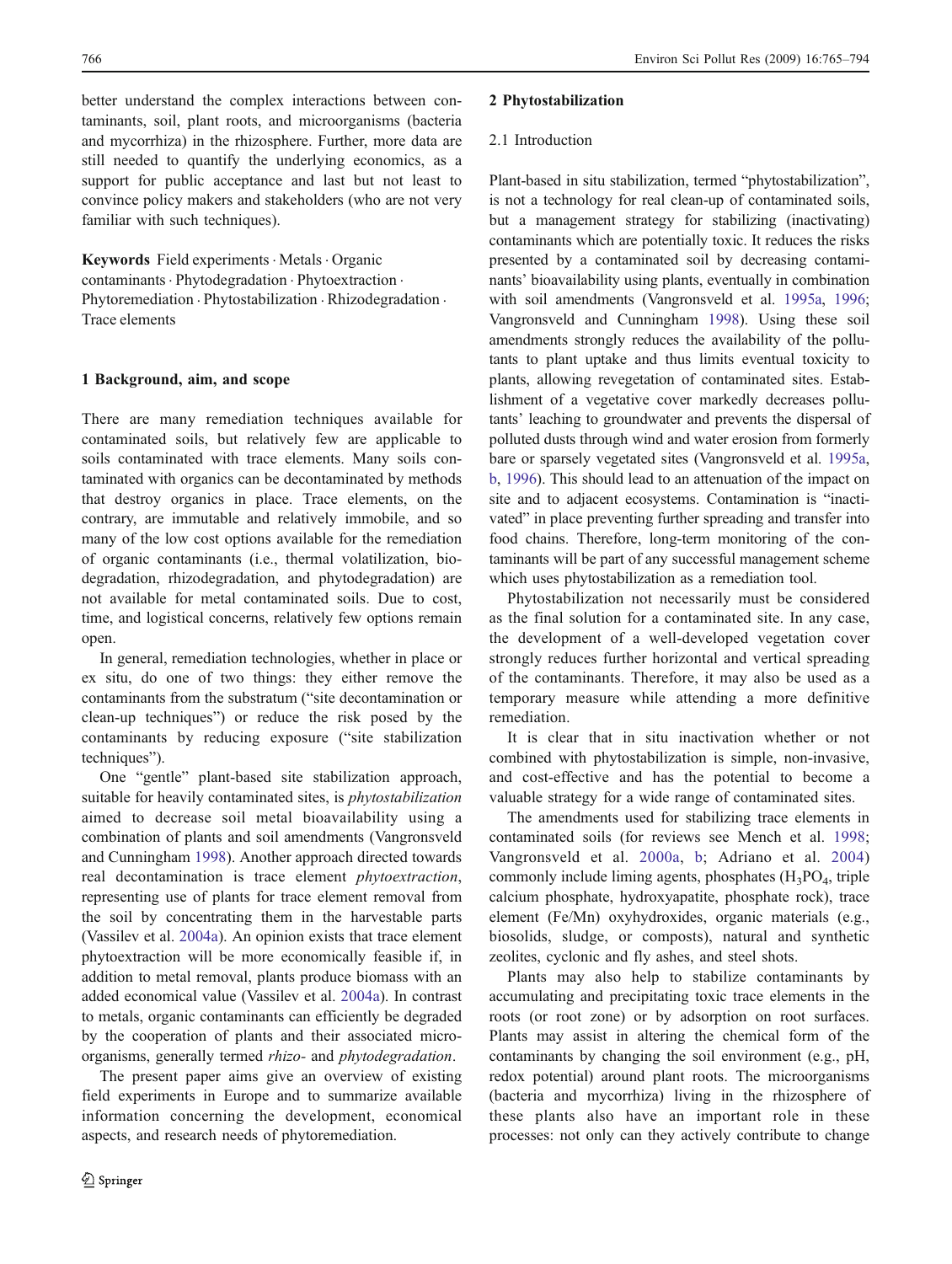the trace element speciation, but they can also assist the plant in overcoming phytotoxicity, thus assisting in the revegetation process (van der Lelie et al. [1999;](#page-28-0) Mastretta et al. [2006](#page-26-0)).

The basis used for evaluating and classifying the effectiveness of soil treatment is not standardized and has to be evaluated on a case to case basis. For screening the most suitable amendments, different approaches are used in different batch, pot, and lysimeter experiments. The effectiveness of the amendments has been assessed in several different ways including chemical methods (e.g., selective or sequential chemical extractions, isotopic dilution techniques, adsorption–desorption isotherms, longterm leaching, and weathering simulations) and biological (e.g., plant growth and dry-matter yield, plant metabolism, ecotoxicological assays on soil invertebrates, and bacteria and microbial populations). One of the lessons learned was the evaluation of the amendments with unpolluted control soils, as some amendments may show undesirable side effects like matrix effects (f.i. zeolites with high sodium content destroying soil structure) or immobilization of essential nutrients (Mn, Mg, etc).

## 2.2 Field applications

To the best of our knowledge, phytostabilization in the field was only investigated for trace element-contaminated soils. Different soil amendments have been used to immobilize the toxic trace elements. An overview of known field experiments is presented in Table [1.](#page-3-0) A description of field cases is given according to the (main) soil amendment used.

Liming Application of chalk or limestone  $(CaCO<sub>3</sub>)$ , quicklime (CaO), or hydrated lime  $(Ca(OH<sub>2</sub>))$  to increase soil pH has been commonly used for centuries (Goulding and Blake [1998\)](#page-25-0). Amendments containing Mg such as dolomitic limestone are often used to obtain an adequate Mg nutrition to crops. Rothamsted Experimental Station (UK) has a set of long-term experiments (e.g., Park Grass Experiment) established in the mid-nineteenth century that are particularly useful in understanding the relationship between land use, acidification, lime use, and trace element mobilization (Goulding and Blake [1998](#page-25-0)). The fact that immobilization of low Cd contents by liming is sometimes ineffective was illustrated by increased Cd concentrations in potato tubers at three sites in South Australia (McLaughlin et al. [2000\)](#page-27-0).

The practice of liming to remediate contaminated soils and mine tailings has the potential to mobilize arsenic due to the pH dependence of As sorption reactions on oxide minerals and layer silicates (Jones et al. [1997\)](#page-25-0). It may also be of concern for other trace elements such as Cu, Mo, U, V, and Se.

Biosolid compost and liming The use of biosolids and similar organic wastes such as paper mill sludge, alone and in combination with other materials, was used for restoration of many sites (Sopper [1993](#page-28-0)). These amendments provide organic matter improve soil physical properties, water infiltration, water holding capacity, and microbial activity. They further contain essential micro- and macronutrients for plant growth and also decrease bulk density. Biosolids, despite their trace element contents, can be combined with other materials that have a high calcium carbonate equivalent to restore trace element affected ecosystems, despite trace element concentrations in these biosolids (Brown et al. [2000\)](#page-24-0). Combined application of biosolids and lime should reduce trace element availability and increase pH of the soil. Experiments in the USA at Palmerton, PA; Leadville, CO; Bunker Hill, ID; Baltimore, MD; and Pronto Mine, Ontario investigated the efficacy of biosolids and high calcium carbonate to restore a vegetative cover and/or to decrease human exposure at trace elementcontaminated sites (Adriano et al. [2004](#page-23-0)). In Europe, biosolid compost has been used in the Aznalcollar region in Spain (Madejon et al. [2006\)](#page-26-0).

Cyclonic ashes Mixing of cyclonic ashes (formerly called "beringite") in the upper 30 cm of heavily Zn-, Cd-, and Pb-contaminated soils was shown to reduce plant exposure to trace elements and to restore a vegetation cover at several different sites. In the case of the Lommel-Maatheide (an old pyrometallurgical zinc smelter site in Belgium) even 12 years after the treatment, vegetation on the 3-ha pilot plot was healthy and regenerating by vegetative means and by seed. Both physico-chemical and biological evaluations performed at different times clearly indicate a very strong immobilization of trace elements and by consequence a strongly reduced availability for biota (Vangronsveld et al. [2000a](#page-28-0), [b](#page-28-0)). Five, 7, 10, and 12 years later, evaluations were made of soil physico-chemical parameters, potential phytotoxicity, floristic and fungal diversity, mycorrhizal infection of the plant community, and total numbers and diversity of nematodes (Vangronsveld et al. [1996](#page-28-0); Bouwman et al. [2001](#page-24-0); Bouwman and Vangronsveld [2004](#page-24-0)). Three other field experiments in the same region in Belgium (Overpelt en Balen) were successfully established on heavily contaminated soils in Belgium (Overpelt en Balen).

Iron oxides Iron, Al, and Mn oxides commonly occur in soils and react with trace elements (Knox et al. [2001\)](#page-26-0). The OH–OH distance in Fe, Mn, and Al oxides matches well with the coordination polyhedra of many trace elements. Such hydroxyl groups form an ideal template for bridging trace elements (Manceau et al. [2002\)](#page-26-0). Reactions with trace elements can be promoted when these (hydr)oxides are combined with alkaline materials (Mench et al. [1998](#page-27-0)).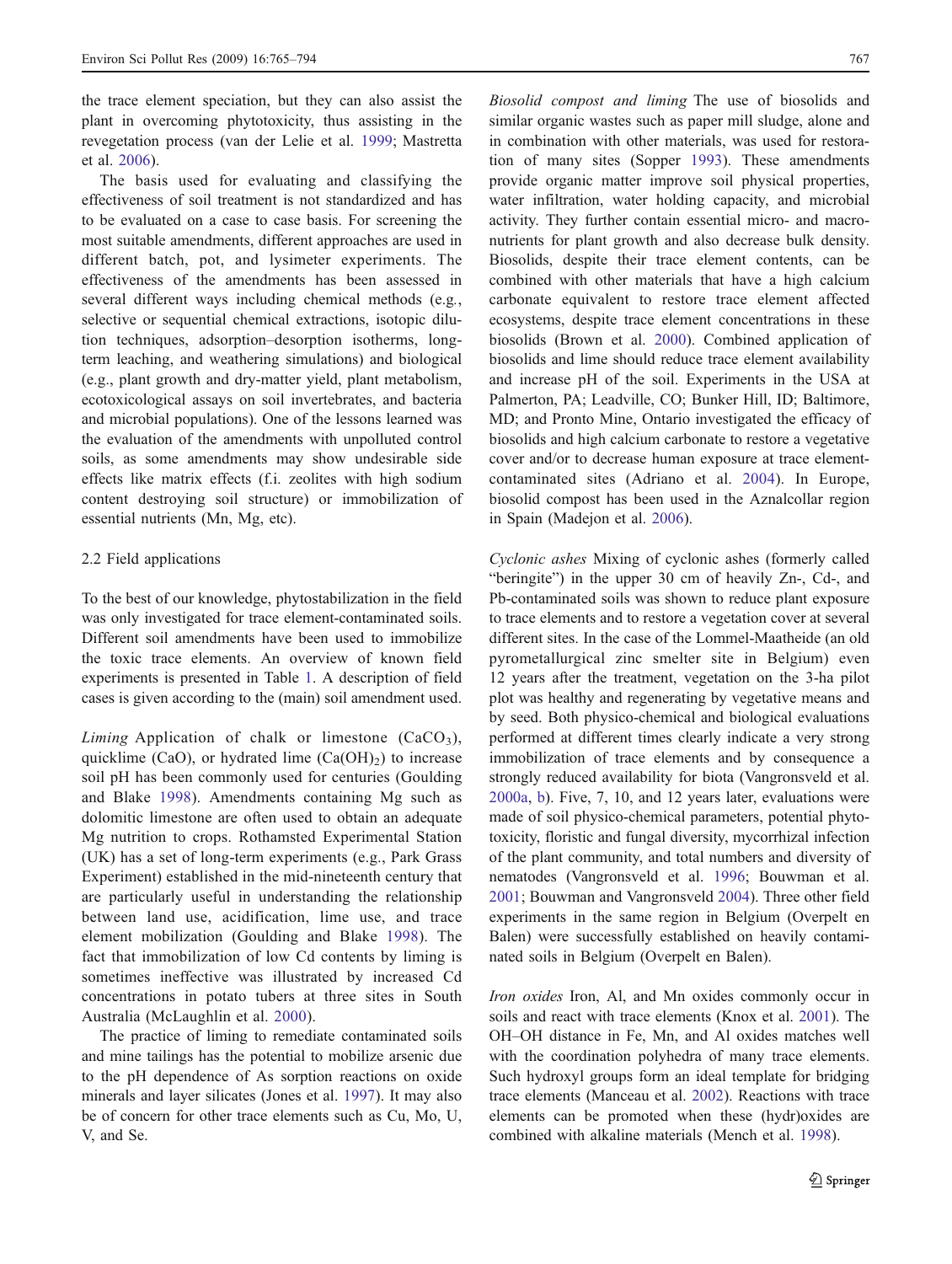<span id="page-3-0"></span>

|                                          | momentum community of the community of the community of the community of the community of the community of the community of the community of the community of the community of the community of the community of the community | and mean machine in Lui Che                                                          |                                       |                                                         |                                                   |
|------------------------------------------|--------------------------------------------------------------------------------------------------------------------------------------------------------------------------------------------------------------------------------|--------------------------------------------------------------------------------------|---------------------------------------|---------------------------------------------------------|---------------------------------------------------|
| Site                                     | Contaminant source                                                                                                                                                                                                             | Amendment                                                                            | Type of site                          | Plant species                                           | Reference                                         |
| Lommel, Belgium                          | Cd, Pb, Zn<br>Zn smelter                                                                                                                                                                                                       | Beringite, compost                                                                   | Industrial area                       | Agrostis capillaris<br>Lolium perenne<br>Festuca rubra  | Vangronsveld et al.<br>(1995a, b, 1996, 2000a, b) |
| Rothamsted, UK                           |                                                                                                                                                                                                                                | Lime                                                                                 | Domestic gardens                      | Vegetable crops                                         | Goulding and Blake (1998)<br>Vangronsveld (1998)  |
| Couhins, France                          | Al, Cd, Cu, Pb, Zn<br>Cd, Ni                                                                                                                                                                                                   | Beringite, steel shots                                                               | Agricultural land                     | Zea mays<br>Grasses                                     | Boisson et al. (1998)                             |
|                                          | Sewage sludge                                                                                                                                                                                                                  |                                                                                      |                                       | Lactuca sativa                                          | Mench et al. (2000a, b)                           |
| Giornico, Switzerland<br>Dottikon, Rafz, | Sewage sludge<br>Cd, Cu, Zn                                                                                                                                                                                                    | Gravel sludge                                                                        |                                       | Lolium perenne<br>Lactuca sativa                        | Krebs et al. (1999)                               |
| Walsall, UK                              | Cu metal refinery                                                                                                                                                                                                              | Sugar beet washings, liming                                                          | Dumping site                          | Betula pendula,<br>Alnus cordata<br>Alnus incana        | Dickinson (2000)                                  |
| Mersey Forest, UK                        |                                                                                                                                                                                                                                |                                                                                      | Landfill (urban)                      | Alnus glutinosa                                         |                                                   |
| Manchester, UK                           |                                                                                                                                                                                                                                |                                                                                      | Sewage sludge                         | Crataegus monogyna<br>Salix caprea                      |                                                   |
| Czech Republic                           | Cd, Zn floodwater                                                                                                                                                                                                              | Dolomitic limestone, synthetic<br>shales, muck, acid peat<br>zeolites, organic loamy | Agricultural soil                     | Mustard<br>Rye<br>Oat                                   | Vacha et al. (2000)                               |
| Cornwall, Northampton,<br>St Helens, UK  | Sewage sludge<br>As smelter<br>As                                                                                                                                                                                              | Iron oxides                                                                          | domestic garden<br>Agricultural land, | Vegetable crops                                         | Warren et al. (2003)                              |
| Northampton, UK                          | $\overline{c}$                                                                                                                                                                                                                 | Zeolites                                                                             |                                       | Vegetable crops                                         | Lepp et al. (2000)                                |
| Staffordshire, UK                        | Pigment manufacture<br>Sewage sludge                                                                                                                                                                                           |                                                                                      |                                       |                                                         | Rebedea (1997)                                    |
| Prescott, UK                             | Rod and wire plant                                                                                                                                                                                                             | Zeolites                                                                             |                                       | Agrostis                                                |                                                   |
| Jales, Portugal                          | As, Cd, Cu, Pb, Zn<br>Gold mine                                                                                                                                                                                                | Beringite and steel shots                                                            | Mine spoil                            | Agrostis castellana<br>Cytisus                          | Bleeker et al. (2002)<br>Mench et al. (2003)      |
| Aznalcollar, Spain                       | As, Bi, Cd, Cu, Pb, Sb, Tl, Zn<br>Sb, Tl, Zn<br>Mine spill                                                                                                                                                                     |                                                                                      | Agricultural land                     | Triticale<br>Barley                                     | Soriano and Fereres (2003)                        |
|                                          |                                                                                                                                                                                                                                |                                                                                      |                                       | Brassica sp.                                            |                                                   |
| Skouriotissa, Cyprus                     | Cu mine<br>්                                                                                                                                                                                                                   | Vinassa (wine waste product)<br>Chicken fertilizer                                   | Mine tailings                         | Pistacia terebinthus<br>Cistus creticus<br>Pinus brutia | Johansson et al. (2005)                           |
| Arnoldstein, Austria                     | As, Cd, Pb, $Zn$<br>Pb- $Zn$ smelter                                                                                                                                                                                           | Red mud, gravel sludge                                                               | Industrial area                       | Bosea cypria<br>Barley                                  | Friesl et al. (2006)                              |
| Sugar Brook, UK<br>Fazakerley, UK        | As, Cd, Cu, Ni, Pb, Zn                                                                                                                                                                                                         |                                                                                      | Urban area                            | Betula                                                  | French et al. (2006)                              |
|                                          |                                                                                                                                                                                                                                |                                                                                      | Industrial area                       | Alnus                                                   |                                                   |
| Kirby Moss, UK                           |                                                                                                                                                                                                                                |                                                                                      | Agricultural land                     | Salix                                                   |                                                   |
| Merton Bank, UK                          |                                                                                                                                                                                                                                |                                                                                      | Urban area                            | Populus                                                 |                                                   |
| Cromdale Grove, UK                       |                                                                                                                                                                                                                                |                                                                                      | Industrial area                       | Larix                                                   |                                                   |

Table 1 Inventory of field experiments on phytostabilization and metal inactivation in Europe Table 1 Inventory of field experiments on phytostabilization and metal inactivation in Europe

 $\underline{\textcircled{\tiny 2}}$  Springer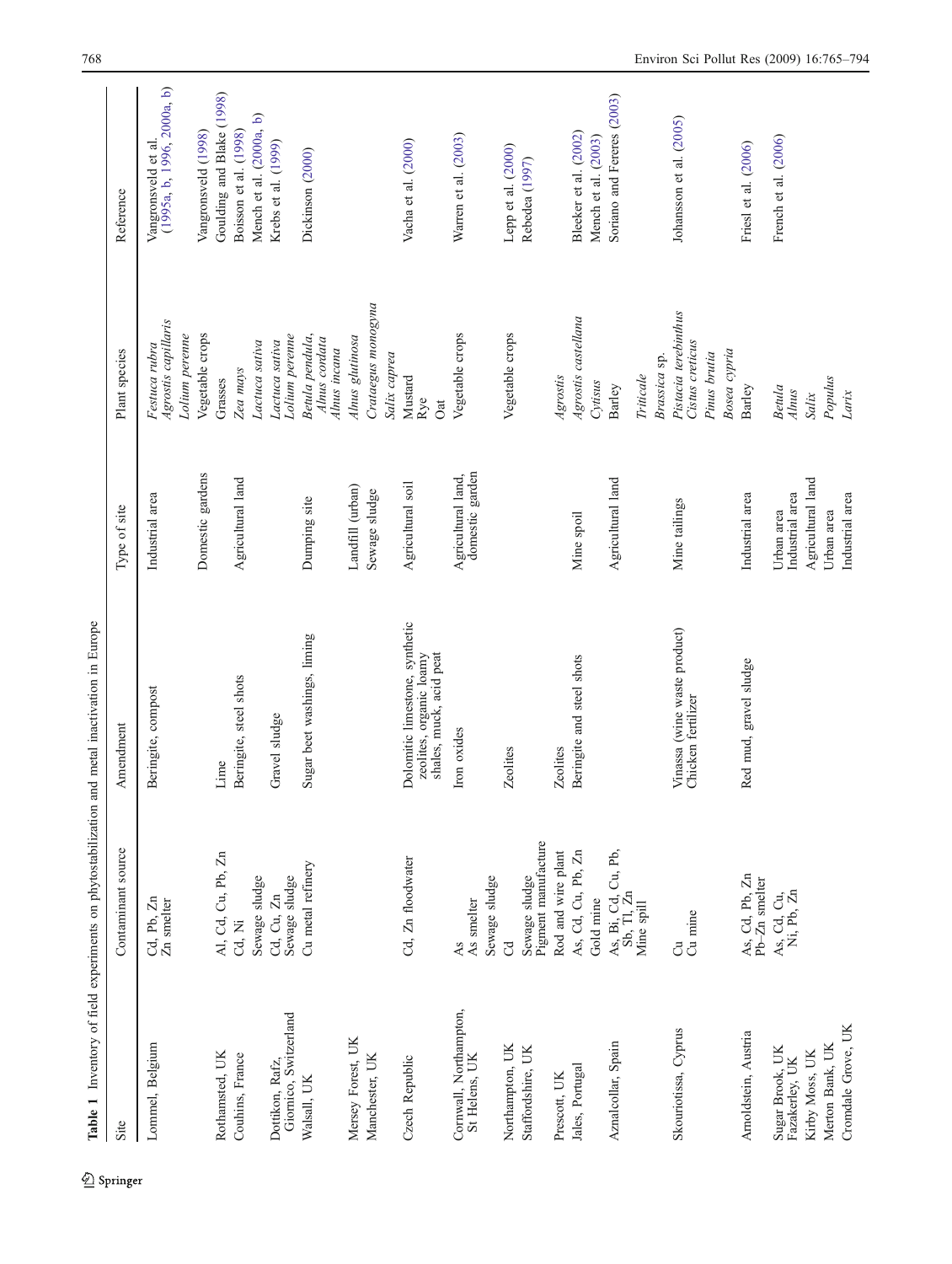| Environ Sci Pollut Res (2009) 16:765–794 | 769 |
|------------------------------------------|-----|
|------------------------------------------|-----|

| Avonmouth, UK                       | Cd, Cu, Cr,<br>Ni, Pb, Zn<br>Pb–Zn smelter     | Red mud, lime                                    |                   | Festuca rubra                                                             | Gray et al. (2006)             |
|-------------------------------------|------------------------------------------------|--------------------------------------------------|-------------------|---------------------------------------------------------------------------|--------------------------------|
| Warrington, UK                      | <b>3d</b> , Cu, Zn<br>Sludge                   |                                                  | Industrial area   | Salix, Populus<br>Alnus                                                   | King et al. (2006)             |
| Northern France                     | Cd, Pb, $Zn$<br>Pb smelter                     |                                                  | Agricultural land | Trifolium repens<br>Lolium perenne                                        | Bidar et al. (2007)            |
| Piekary Slaskie,<br>Silesia, Poland | smelter waste<br>$Zn$ Cd, $Pb$ $Zn$ and $Pb$   | Biosolid compost, lime                           | Industrial area   | Festuca arundinacea,<br>Poa pratensis,<br>Festuca ovina<br>Festuca rubra, | Stuczynski et al. (2007)       |
| Aznalcollar, Spain                  | As, Bi, Cd, Cu, Pb, Sb, Tl, Zn<br>Mine spill   | Biosolid compost, sugar<br>beet lime, leonardite | River banks       | Helianthus annuus                                                         | Madejon et al. (2003, 2006)    |
|                                     |                                                |                                                  |                   | Agrostis stolonifera                                                      | Perez-de-Mora<br>et al. (2006) |
| Aznalcollar, Spain                  | $As, Bi, Cd, Cu, Pb, Sb, Tl, Zn$<br>Mine spill |                                                  | River banks       | Quercus ilex                                                              | Dominguez et al. (2008)        |
|                                     |                                                |                                                  |                   | Olea europea<br>Populus alba                                              |                                |
|                                     |                                                |                                                  |                   | Mediteranean shrubs                                                       |                                |
| St. Médard, France                  | As, Cu, Cr                                     | Iron grit, lime, compost                         |                   | Agrostis capillaris<br>A. gigantea                                        | Bes and Mench (2008)           |
|                                     |                                                |                                                  |                   |                                                                           |                                |

Three field trials in UK (Cornwall, Northampton, and St. Helens) were performed to investigate the efficacy of iron oxides as immobilising agents for As (Warren et al. [2003](#page-28-0)). The sites were (1) an agricultural field, adjacent to a derelict As smelter in Cornwall; (2) long-term sludgetreated plots at a sewage works in Northampton; and (3) a domestic garden in St Helens, Merseyside. Sources and soil concentrations of As differed between sites. Ferrous sulfate (commercial grade) was applied in solution at St Helens (both treatments), Cornwall, and Northampton (0.2% treatment) and as a solid at Cornwall (0.5% and 1% treatments). Because ferrous sulfate acidifies the soil, it was applied together with lime at Northampton. Lime was also applied to the Fe oxide treatments at St Helens.

Only at the Cornish site general reductions of transfer coefficients of As to plants were observed, although they were only significant for calabrese leaf, cauliflower, and radish. The As transfer coefficients were very variable for tomato, but values were in general very low for this crop.

Cyclonic ashes and zerovalent iron grit On an agricultural soil in the vicinity of Bordeaux (Couhins, France), sewage sludges were applied to a coarse sandy soil from 1976 to 1980. In 1995, one block was amended with cyclonic ashes (formerly called "beringite"  $(5\%, w/w)$  and another one with zerovalent iron grit (1%; (Mench et al. [2000a](#page-27-0)). Based on corn grain yield, there were no differences between  $Fe<sup>0</sup>$ treated and untreated plots, but a continuous decrease was observed for the cyclonic ash-treated plot (Boisson et al. [1998](#page-24-0)). Corn ears were better filled in the  $Fe<sup>0</sup>$  plot, while those from the cyclonic ash-treated plots showed poor filling due to Mn deficiency, which occurred due to Mn immobilization by cyclonic ash in the sandy soil. At moderate rates of soil Cd contamination, Fe<sup>0</sup> addition appeared to result in a sustainable decrease in Cd bioavailability to maize and reduced grain Cd content.

Previous attempts to establish a vegetation cover on the fine-grained spoil at the former Jales Gold mine (Portugal) were unsuccessful. Colonization by vegetation was limited to a few isolated spots. The grasses Holcus lanatus, Agrostis castellana, and Agrostis delicatula were the sole colonisers, growing in small isolated tufts (De Koe [1994\)](#page-24-0). Consequently, erosion of the spoil heaps by wind and water resulted in a permanent pollution of surrounding terrestrial and aquatic ecosystems. A small-scale semi-field experiment was established at Bordeaux, France (Vangronsveld et al. [2000b\)](#page-28-0), and a field experiment was set up in situ on the spoil pile at Jales (Bleeker et al. [2002](#page-24-0); Mench et al. [2003](#page-27-0)).

The arsenic transfer to the river (mainly by superficial runoff) from the site La Combe du Saut (near the former arsenic and goldmine site in Salsigne, south of France) leads to unacceptable risks for human health and the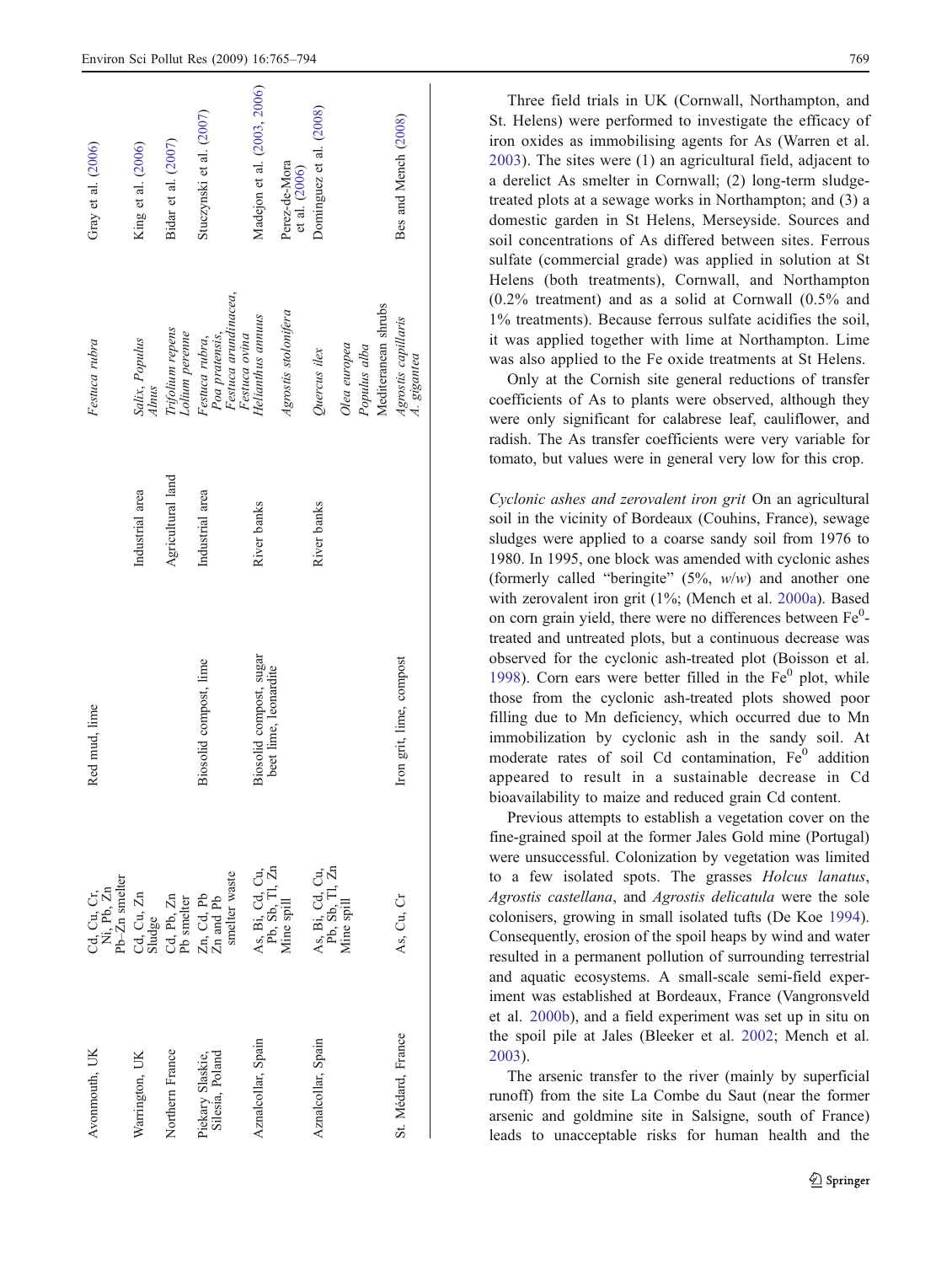environment (Jacquemin [2006\)](#page-25-0). The highly concentrated sources of pollution were treated with a combination of traditional methods (excavation, physico-chemical stabilization, and confinement) which will strongly decrease the impacts of the site on the river. However, the impacts of the residual pollution after excavation and of the diffuse pollution sources present at large areas need to be controlled as well. One of the scenarios that was implemented was the phytostabilization of the bare polluted soils.

Initially, laboratory experiments have been performed in order to evaluate the phytotoxicity of the soil and the necessity to add arsenic-immobilizing agents ( $Fe<sup>0</sup>$ ). Secondly, an inventory of the natural plant species present at and around the site was made. Germination and growth of commercially available seeds of these species on polluted soils from the site (with and without the addition of SS) were tested in greenhouse experiments in order to select species for in situ testing. In a first phase, five field plots  $(100 \text{ m}^2)$  have been implemented, and the development of the selected plant species is followed up since the beginning of 2004. The results allowed for the final selection of the species used in the full-scale phytostabilization (in 2006).

A study concerning the decrease in arsenic transfer after phytostabilization is ongoing. A special measuring device has been developed, being able to measure continuously water flow rates  $(1 \text{ till } 3,000 \text{ l h}^{-1})$ . Besides, the arsenic concentration in the runoff water is determined. The benefits of phytostabilization will thus be made evident.

Zeolites and other amendments A field trial using two synthetic zeolites, 4A and P, was established in an area by atmospheric deposition copper-contaminated (as copper oxides) grassland at the Rod and Wire plant, Prescot (Merseyside, UK). Soil analyses performed 18 months after the zeolite application demonstrated that the amendments had reduced water-extractable Cu fractions by up to 75% of the initial value. The results were considered as a good indication of the durability of zeolite effects, even under conditions of ongoing copper input to soil. Qualitative evaluation of root growth in Agrostis indicated a much greater proportion of new root growth in the two zeolite plots in comparison to the control plots (Rebedea [1997\)](#page-27-0).

Red muds Red mud is a by-product of the alumina industry that is alkaline and rich in Al/Fe oxides. Red mud performed well in a 15-month pot study carried out on a soil from Arnoldstein (Austria) by Friesl et al ([2006\)](#page-25-0). Red mud reduced Zn, Cd, and Ni extractability by 63%, 42%, and 50% as compared to the control. Zinc, Cd, and Ni uptake in Amaranthus hybridus were reduced by 53%, 40%, and 59%. Field experiments were performed. Important conclusions were that field experiments did not support data from the pot trials and that depth of treatment can be an important factor (Friesl et al. [2006\)](#page-25-0).

Phosphates Phosphates react with many trace elements. Precipitates formed can be stable over a wide range of geochemical conditions. A range of phosphate (containing) compounds has been evaluated including mineral apatite, synthetic hydroxyapatite, and diammonium phosphate materials. These materials were shown to be effective at attenuating trace element exposure through the soil solution and incidental ingestion, especially for Pb (converted to pyromorphite, a lead phosphate  $[Pb_5(PO_4)_3(OH, Cl, F,...)]$ ), but also for Zn, Cd, Ni, U, and Mn through formation of trace element-phosphate minerals (Ma [1996](#page-26-0); McGowen et al. [2001](#page-26-0); Seaman et al. [2001a](#page-27-0), [b](#page-28-0); Geebelen et al. [2003,](#page-25-0) [2006](#page-25-0)). Arsenic mobilization due to addition of phosphates has been reported (Peryea and Kammereck [1997;](#page-27-0) Boisson et al. [1999](#page-24-0)). This can increase the size of the mobile As fraction and As uptake by higher plants (Gulz and Gupta [2001](#page-25-0)).

Phosphates have been applied in Joplin (MO) and Jacksonville (FL), USA. Results were very promising, but to the best of our knowledge, until now no field experiments with phosphates have been performed in Europe.

Clays Clay addition to soil can change physical and chemical properties that could affect contaminant fate and transport. These include increase of cation exchange capacity, increase of mineral surface areas, and sorption within the clay interlayer. Montmorillonites modified by aluminum were found to cause a preferential sorption of trace elements compared to other bivalent cations and have been proposed as immobilizing agents (Mench et al. [1998;](#page-27-0) Lothenbach et al. [1997](#page-26-0), [1999](#page-26-0)). Trace element immobilization by clay–aluminum complexes is higher than immobilization by clay or aluminum alone.

Gravel sludge, a waste product of the gravel industry, contains illite (29%), calcite (30%), and quartz (18%). Its efficacy as a trace element immobilizing additive was investigated at two application rates in three field trials with sandy loam soils at Dottikon, Rafz, and Giornico in Switzerland, contaminated by Zn, Cu, and Cd (Krebs et al. [1999\)](#page-26-0). Gravel sludge application increased pH in all three topsoils by up to 0.6 units and reduced  $NaNO_3$ extractable Zn concentration by more than 65%. No effect was found for the  $NaNO<sub>3</sub>$ -extractable Cu concentration at Rafz, and an increase in this Cu fraction was evident at Giornico. In the Dottikon soil,  $NaNO<sub>3</sub>$ -extractable Cu concentration slightly decreased, while Zn and Cu concentrations in ryegrass were reduced by more than 35%.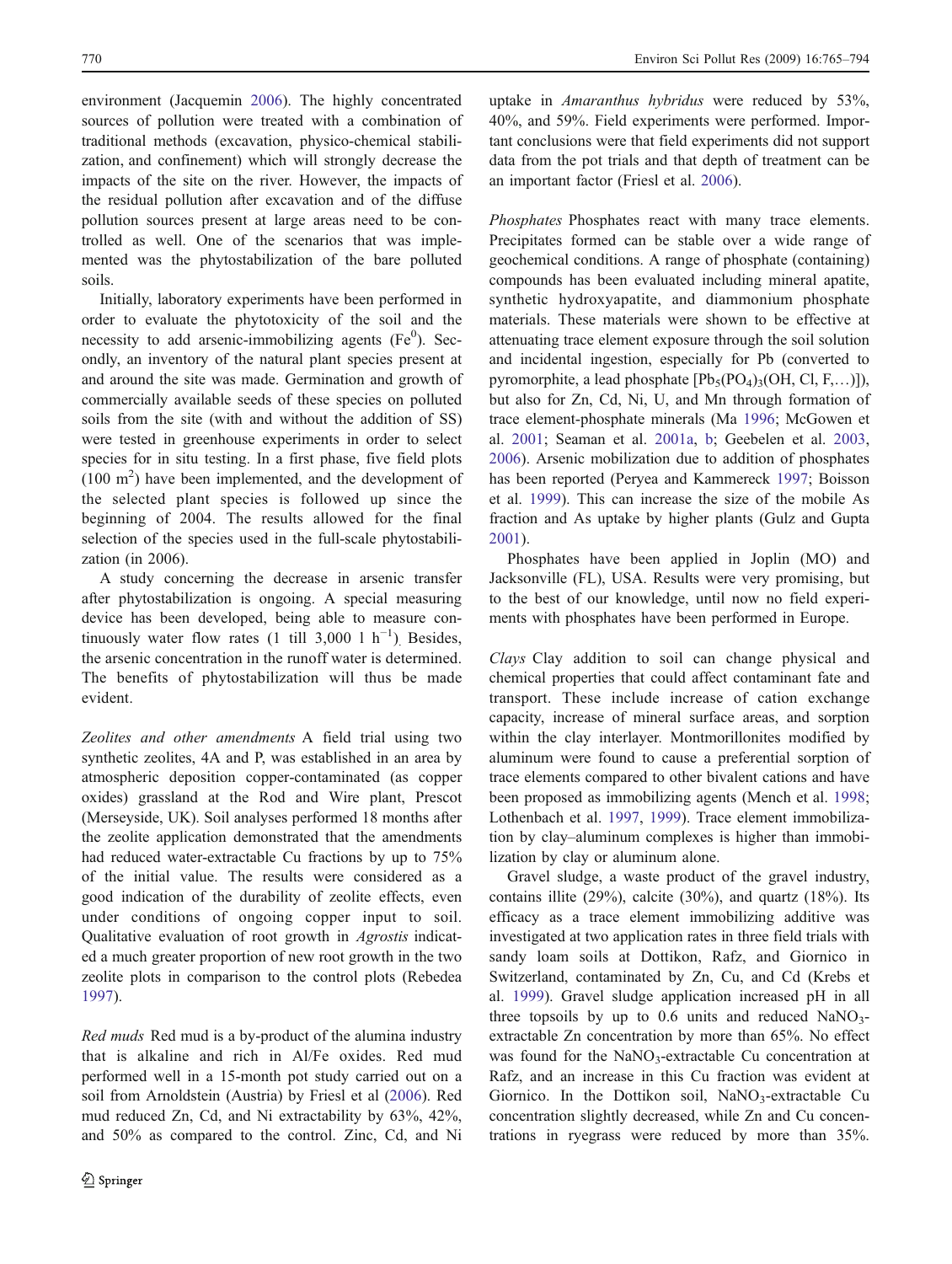Lettuce Zn and Cd tissue concentrations were decreased by 22% to 48% at Giornico and Dottikon, whereas no effect was found at Rafz. Gravel sludge efficacy was highest in soils with high NaNO<sub>3</sub>-extractable trace elements and higher for ryegrass than for lettuce.

Comparison of different additives in field experiments In Northampton and Staffordshire (UK), field trials were established to evaluate the efficacy of soil amendments in reducing Cd transfer from soil to vegetables (Lepp et al. [2000\)](#page-26-0). Increased soil Cd content at the Northampton site (mean total Cd content 47 mg  $kg^{-1}$ ) resulted from the application of sewage sludge, while at the Staffordshire site (mean total Cd content 16 mg  $\text{kg}^{-1}$ ), deposition of Cd oxide particles from an adjacent pigment manufacturer had contaminated domestic gardens. In Staffordshire, Cd was the only contaminant, while at the Northampton site also elevated contents of other trace elements were found. Plots were treated in 1998 with:  $FeSO<sub>4</sub>$ , iron grit, lime, and zeolite 4A. The treatments were added to the top 10 cm of soil.

Results were not very conclusive. There were no significant reductions in plant Cd at either site following the incorporation of in situ soil amendments. Both lime and zeolite treatments achieved some reductions in soil– plant Cd transfer, but samples were too variable within each site to be considered as significant at the replication level employed. Cadmium uptake by the same crop showed well-marked cultivar differences in successive growing seasons.

In another field experiment in the Czech Republic (Vacha et al. [2000](#page-28-0)), efficacy of dolomitic limestone was compared with that of other amendments, i.e., synthetic zeolites prepared from fly ashes, organic loamy shales (top layer of coal beds), muck (material of sapric Histosols), and acid peat in a soil contaminated by flood water (15 mg Cd, 1,900 mg Zn, and 1,200 mg Pb  $kg^{-1}$  soil). Amendments were mixed in the 0–20-cm top soil layer, and mustard, rye, and oats were cultivated. With the exception of acid peat, amendments improved plant yield. Best results were found with muck and dolomitic limestone. Both amendments decreased Cd and Zn concentrations in plant tissues, whereas their influence was marginal for Pb. Synthetic zeolites and organic loamy shales were less effective.

2.3 Monitoring the efficacy of trace element phytostabilization: lessons from the field and research needs

Both successes and failures have been reported. A thorough evaluation of the overall effect of ameliorants and the developing ecosystem and the sustainability (durability) of trace element immobilization in contaminated soils is

crucial for the acceptance of inactivation/stabilization strategies. This evaluation should combine physicochemical and biological methods. Trace element speciation work with X-ray diffraction or X-ray absorption techniques can be used to support selective or sequential extraction methods, providing valuable data on the chemical forms of trace elements in the soil. An understanding of the forms of contaminants present in the soil can be used to make reliable predications about sustainability of the in situ inactivation.

Biological methods complement physico-chemical evaluation methods, which do not directly address biological availability or toxicity. Several case studies demonstrated that amendments decreased the soluble and exchangeable trace element fractions, but that changes in trace element uptake by plant were not significant. Not only toxicity but also possible soil additive-induced deficiencies of essential elements must be considered.

Biological evaluation should be performed using various living organisms from different trophic levels; existing ecotoxicity tests can be used, but new ones may need to be developed. Some microbial assays can detect specific categories of toxicants such as trace elements.

Another important parameter to monitor is the evolution of biodiversity. Increasing biodiversity (plant species, mycorrhiza, soil bacteria, and invertebrates) is a good indicator of the quality and durability of trace element immobilization. Nevertheless, food chain contamination must be monitored. When earthworm survival rate increased, despite decrease in trace element labile pool for biological action, depurate earthworms may have high trace element content. The establishment of a mycorrhizal network in revegetated areas is thought to be essential for the development of a sustainable ecosystem, while highly mycotrophic plants are characteristic of stable, sustainable ecosystems.

Other aspects of monitoring may include in situ plant sampling to determine plant tissue concentrations of trace element contaminants. Plant sampling may indicate whether or not treatment is effective and if a hazard exists due to human or animal ingestion of plants on the site. Along with contaminant monitoring, soil sampling for fertility purposes should be conducted on a regular basis (every 3 to 5 years) to indicate fertilizer and other requirements. Indeed, deficiencies for some essential trace elements (f.i. Mn in case of cyclonic ash addition) have been reported. On the other hand, the use of soil additives immobilizing toxic elements may lead to mobilization of others. Like mentioned before, phosphate amendments are efficient in immobilizing Pb, Zn, Cd, etc., but may mobilize As (Boisson et al. [1999\)](#page-24-0).

Geebelen et al. [\(2003](#page-25-0), [2006\)](#page-25-0) underline the necessity of a preliminary laboratory study before setup of large-scale in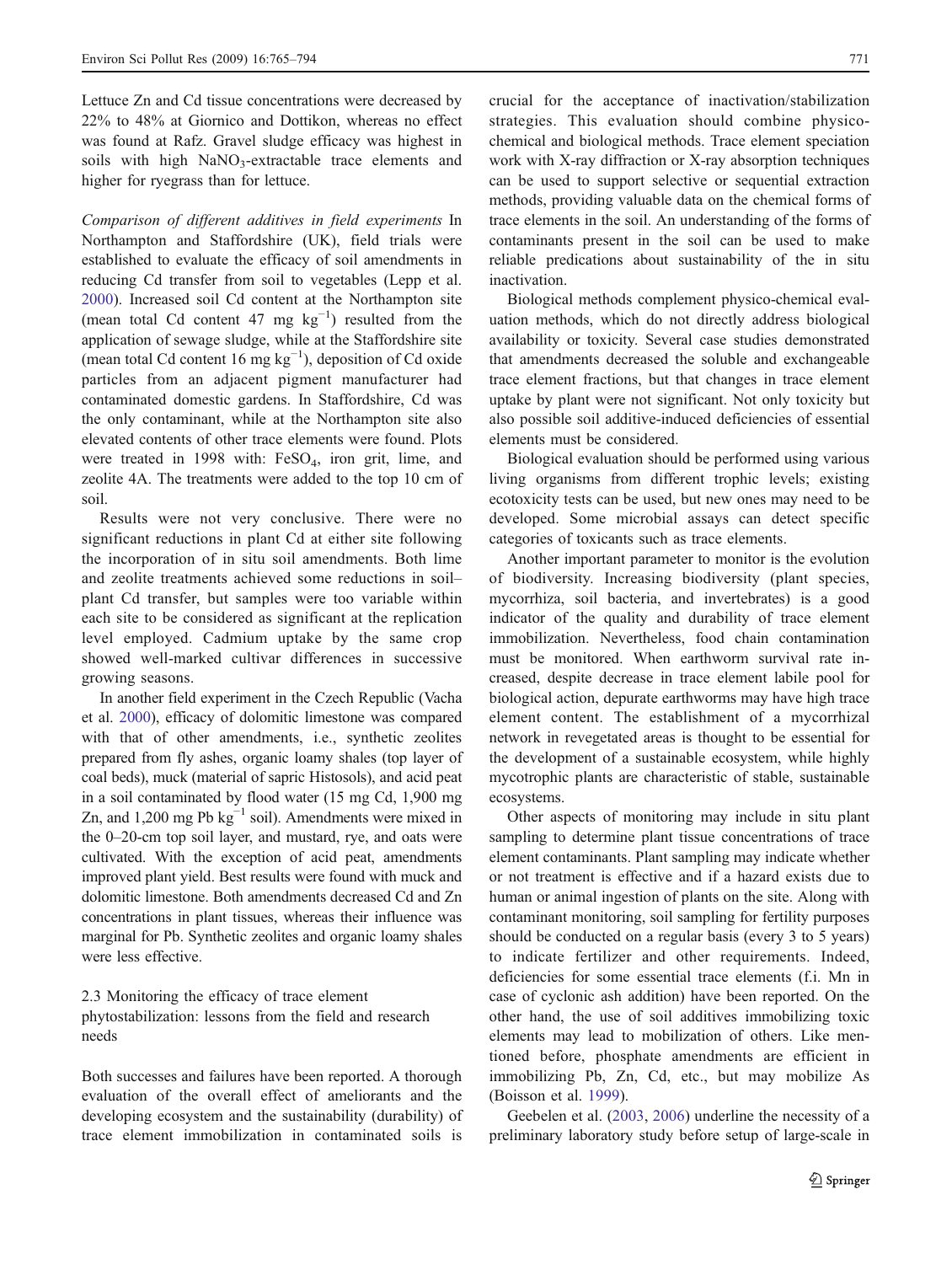situ field treatment. The intended land use of post-treated sites should be taken into consideration in any remedial undertaking. Addition of some amendments may be very efficient in case it is the intention to develop a new landscape. However, in establishing playgrounds for young children where oral intake is of greater concern, another amendment might be the option. It is paramount to demonstrate the long-term stability of the amendments using field plot experiments since aging of additives can change their effectiveness. Several studies indicate that combining certain industrial by-products might enhance the efficacy than where only one is applied (Vangronsveld et al. [2000a](#page-28-0), [b](#page-28-0); Geebelen et al. [2003](#page-25-0)). For example,  $Fe<sup>0</sup>$  can immobilize arsenic and might be applied together with apatite. Application of such mixed additives can plausibly increase immobilization on more soil types, thereby enhancing their ecological values.

# 3 Phytoextraction

## 3.1 Introduction

Phytoextraction is one of the phytoremediation's subareas based on the use of pollutant-accumulating plants for trace elements and organics removal from soil by concentrating them in the harvestable parts (Salt et al. [1998\)](#page-27-0).

An ideal plant for trace element phytoextraction should possess the following characteristics: (a) tolerance to the trace element concentrations accumulated, (b) fast growth and highly effective trace element accumulating biomass, (c) accumulation of trace elements in the above ground parts, and (d) easy to harvest.

In general, a trace element phytoextraction protocol consists of the following elements: (a) cultivation of the appropriate plant/crop species on the contaminated site; (b) removal of harvestable trace element-enriched biomass from the site; and (c) post-harvest treatments (i.e., composting, compacting, thermal treatments) to reduce volume and/ or weight of biomass for disposal as a hazardous waste or for its recycling to reclaim the trace elements that may have an economic value.

Trace element phytoextraction, as any other technology, has both its advantages and limitations. The main advantage of this technology, as often mentioned, is its lower cost as compared to the other known remediation techniques, which is due to plant's ability to work as a solar-driven pump, extracting and concentrating particular elements from the environment. Direct comparison of the costs associated with landfill excavation and phytoextraction revealed that the cost of the latter should be significantly cheaper (see Section [5](#page-21-0)). The possible trace element recycling should provide further economic advantage as the ash of some hyperaccumulators consists of significant amounts of trace elements (20–40% Zn for Thlaspi caerulescens) and there is no need to pay for safe disposal (Chaney et al. [1997\)](#page-24-0). Another advantage is that phytoextraction can work without further disturbing the site, which is believed to be of great importance for its public acceptance.

Important limitations of trace element phytoextraction are: (1) it can only be used for low to moderately contaminated soils; and (2) its applicability is limited to surface soils (at rooting depth) which varies with the species used, but on average is less than 50 cm. A remarkable exception is the case for some trees, where the target zone is in the range of one to several meters. The application of fast growing trees, such as Salix sp., also offers the possibility to combine trace element extraction with the production of biomass for bioenergy production (Schröder et al. [2008\)](#page-27-0). The options of trace element extraction and bioenergy production should, among many other factors, be part of an integrated concept that decides on the feasibility to apply phytoextraction as a remediation technique (see also further in Section [5](#page-21-0)).

If cost is the main advantage, time is the greatest disadvantage of trace element phytoextraction. It is known that this process is not fast, but (to be realistic for the practical purpose) time should preferably not exceed 10 years or even shorter (Robinson et al. [1998;](#page-27-0) Blaylock and Huang [2000](#page-24-0)). Another disadvantage is that (as any biological approach) this technology is not capable for full decontamination because it is limited to the plant available fraction of the trace elements. This probably is not a very strong limitation, as contaminated soil has to be cleaned to some degree: for agricultural soils it should be to levels below the threshold value and for industrial or nonresidential soils to the legislative cleanup criteria which can vary per country. If remedial action aims at removing only the trace element fractions readily available to plants, the time required is also significantly reduced from decades to only a few years time span. More details are discussed below (Section [3.6.2\)](#page-17-0).

Trace element phytoextraction technology is still at the development stage. Small companies and universities are driving much of its innovation and research, whereas environmental engineering firms are involved in application projects. The available data from finished, full-scale projects are still limited. According to the USA Environmental Protection Agency (EPA 2000), more data should become available in the next few years. On the other hand, there is evidence that the trace element phytoextraction market is continuously increasing. It was evaluated to grow from 15–25 million USD in the year 2000 to 70–100 million USD by the year 2005 (Glass [2000\)](#page-25-0).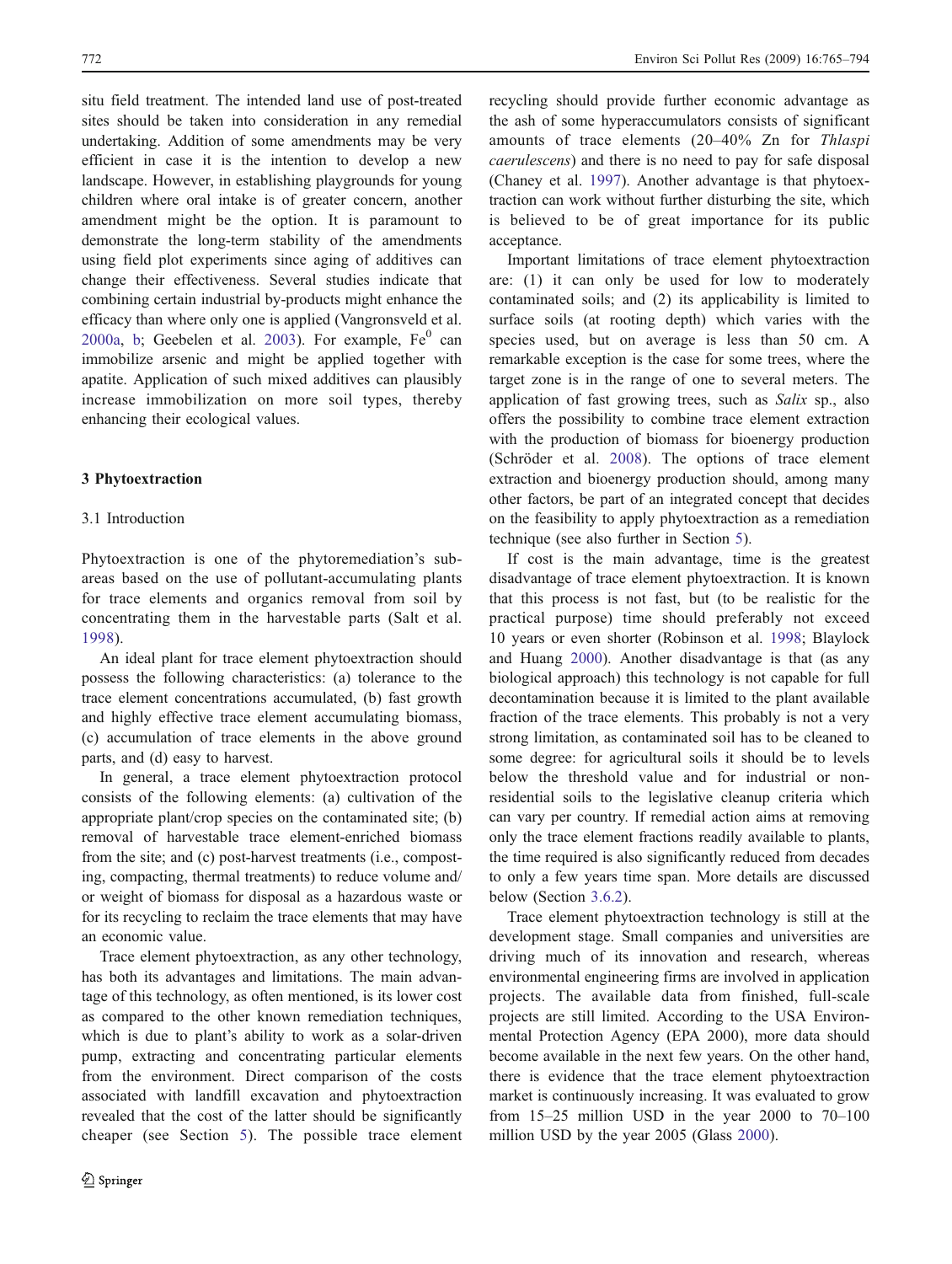There is a need for enhancement of natural phytoextraction potential and several studies have addressed this problem (Vassilev et al. [2004a](#page-28-0)).

The plant–rhizosphere interactions controlling trace element uptake by roots are of primary interest. To what extent root exudates can mobilize trace elements (as was shown for Fe and possibly Zn; Marschner [1995\)](#page-26-0) or if microbial rhizosphere communities stimulated by these root exudates (Anderson [1997](#page-23-0)) can contribute to trace element phytoavailability remains to be further examined. As certain plants can use microbial siderophores to improve their iron uptake, it has been hypothesized that bacterial trace element chelators, such as siderophores, can eventually improve the uptake of heavy trace elements by plants (van der Lelie [1998;](#page-28-0) van der Lelie et al. [1999](#page-28-0)).

At present, there are three basic strategies of trace element phytoextraction being developed: (1) continuous or natural phytoextraction using hyperaccumulators; (2) continuous or natural phytoextraction using fast-growing plants (e.g., Salix or Populus sp.) for trace element removal; (3) induced or chemically assisted phytoextraction introducing soil amendments (e.g., chelators or acidifying amendments) to increase trace element mobility in the soil. The maximum trace element uptake in all these approaches depends on two main variables: trace element concentration in harvestable plant parts and biomass yield. Several other important facts should also be considered when phytoextraction potential is calculated: the plant-available fraction of the trace element in the soil, the number of consecutive crops per annum as well as the trace element decrease during the process of extraction.

#### 3.2 Choice of suitable approach and crop

From the very beginning of the introduction of the trace element phytoextraction concept, one key question is still in debate: "What is preferable—to use trace element hyperaccumulator plants or to use high biomass producing crop species?" Chaney et al. ([1997](#page-24-0)) considered that trace element hyperaccumulation is a more important trait than dry biomass yield. In support to this assumption, they hypothetically calculated Zn removal by hyperaccumulator and high biomass plants and concluded that in any case the use of hyperaccumulators resulted in higher trace element removal. The opposite opinion also exists. For example, Kayser et al. [\(2000](#page-25-0)) reported that the trace element removal capacity of T. caerulescens was not very different from that of crop species used, this due to poor growth and weak resistance to hot environments, resulting in maximum DM yield of about 1 t ha<sup>-1</sup>. Ebbs et al. ([1997\)](#page-24-0) came to the same conclusion after observing ten times higher Cd concentrations in T. caerulescens, but also ten times less biomass production as compared to the crops used.

Obviously, the choice of the phytoextractor depends on the site characteristics: if crops would suffer from toxicity problems, hyperaccumulators, which in general possess a higher trace element tolerance, should have an obvious advantage. Another argument that favors hyperaccumulators is possible reclaiming of Zn from Zn-rich biomass, but Ernst ([1998,](#page-24-0) [2000](#page-24-0)) pointed out that the real recycling of trace elements from trace element-loaded plants has not been proven up to now, and without this operation the option of hyperaccumulators may be overestimated. Moreover, the zinc price at the world market is actually too low to make "zinc-recycling" from trace element-contaminated soil economically feasible. However, phytomining of nickel was proven to be economically feasible in the USA (Chaney et al. [1999](#page-24-0), [2005](#page-24-0), [2007](#page-24-0)). Also in Europe (Albania), successful field experiments using a nickel hyperaccumulator (Alyssum murale) have been performed (Bani et al. [2007\)](#page-23-0).

On the other hand, if high biomass crops are chosen, which one is the most suitable? Obviously, no general answer exists to this question, as there should be different choices for different cases, but several suggestions should be mentioned. If trace element contamination is deeper than 20–30 cm, the choice of deep rooting Salix or Populus will have an obvious advantage. If Cd is the target trace element, the choice of tobacco over maize and sunflower would be preferable as it is known that tobacco is relatively resistant (Davies and Carlton-Smith [1980\)](#page-24-0), while cereals are semi-resistant, while dicotyledons are more sensitive to this trace element (Kuboi et al. [1986\)](#page-26-0). Additionally, the opinion that trace element phytoextraction would only be economically feasible if, in addition to the plant role in phytoextraction, the used crops produce biomass with an added value (Vassilev et al. [2004a](#page-28-0)). For example, energy crops (oilseed and wood), fibers, and fragrance-producing plants could be used to recover these valuable products (Schwitzguébel et al. [2002\)](#page-27-0). A reasonable gain of a factor of 4.4 in trace element extraction efficiency could be reached by a field-based screening of commercial sunflower cultivars followed from an appropriate ammoniumsulfate fertilization (Nehnevajova et al. [2005](#page-27-0)). An overview of field experiments in Europe is given in Table [2](#page-9-0).

# 3.3 Natural trace element phytoextraction using hyperaccumulators

Introduction At present, more than 400 trace elementaccumulating taxa, belonging to at least 45 plant families, have been identified (Reeves and Baker [2000\)](#page-27-0). Most of the hyperaccumulator plant species are able to accumulate just one trace element, but there are also multitrace element accumulators. Some populations of T. caerulescens are found to have not only high levels of Zn, but also of Cd,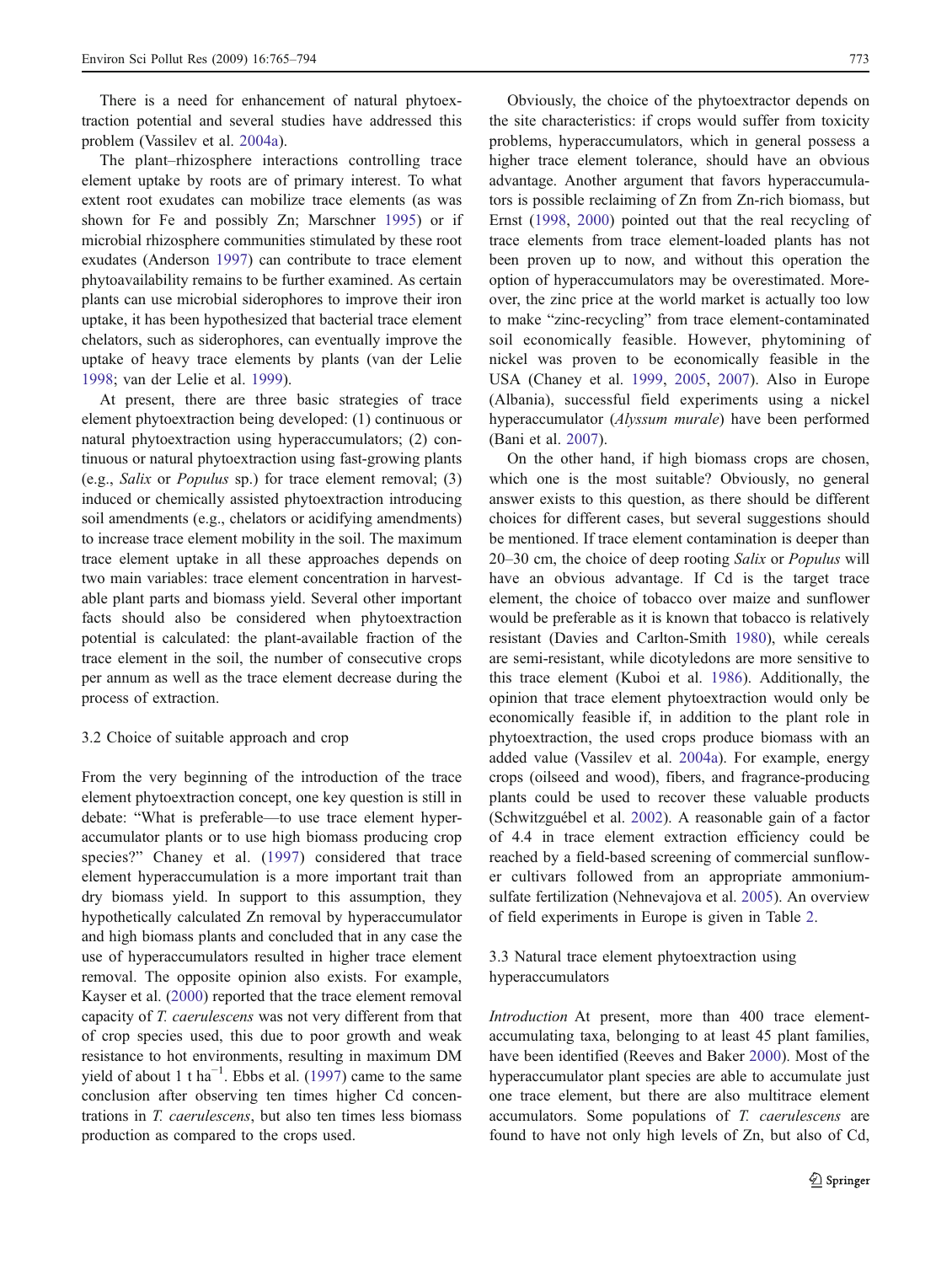<span id="page-9-0"></span>

| Site                                    | Origin of pollution contaminant                        | Amendment                   | Type of site                     | Plant species                                                      | Reference                           |
|-----------------------------------------|--------------------------------------------------------|-----------------------------|----------------------------------|--------------------------------------------------------------------|-------------------------------------|
| Woburn, UK                              | Cd, Zn, Ni, Cu, Pb<br>sewage sludge                    | EDTA, NTA, citric acid      |                                  | Thlaspi caerulescens<br>Arabidopsis halleri                        | (1993, 2006)<br>McGrath et al.      |
| Aznalcollar, Spain                      | As, Bi, Cd, Cu, Pb, Sb,<br>Tl, Zn mine spill           |                             | Agricultural land                | Brassica carinata<br>Brassica juncea                               | del Rio et al. (2000)               |
| Walsall, UK<br>Mersey Forest, UK        | Cu metal refinery                                      | Sugar beet washings, liming | Landfill (urban)<br>Dumping site | Betula pendula, Alnus cordata<br>Alnus incana                      | Dickinson (2000)                    |
| Manchester, UK                          |                                                        |                             | Sewage sludge                    | Alnus glutinosa                                                    |                                     |
|                                         |                                                        |                             |                                  | Crataegus monogyna<br>Salix caprea                                 |                                     |
| Dornach, Switzerland                    | metal smelter<br>$Cd, \, C \mathbf{u}, \, \mathbf{Zn}$ | NTA, elemental sulfur       |                                  | Nicotiana tabacum<br>Helianthus anuus<br>Salix viminalis           | Kayser et al. (2000)                |
| Caslano, Switzerland                    | Cd, Cu, Zn<br>Sludge                                   | Fertilizer                  | Meadow                           | Salix viminalis                                                    | Hammer et al. (2003)                |
| Domach, Switzerland                     | Metal smelter                                          |                             |                                  |                                                                    |                                     |
| Caslano, Switzerland                    | Cd, Cu, Zn<br>Sludge                                   |                             | Meadow                           | Thlaspi caerulescens                                               | Hammer and Keller 2003              |
| Dornach, Switzerland                    | Metal smelter                                          |                             |                                  |                                                                    |                                     |
| Domach, Switzerland                     | Metal smelter<br>Cd, Cu, $Zn$                          |                             |                                  | Nicotiana tabacum<br>Salix viminalis                               | Keller et al. (2003)                |
|                                         |                                                        |                             |                                  | Helianthus anuus                                                   |                                     |
|                                         |                                                        |                             |                                  | Brassica juncea                                                    |                                     |
|                                         |                                                        |                             |                                  | Thlaspi caerulescens                                               |                                     |
|                                         |                                                        |                             |                                  | Alyssum murale                                                     |                                     |
|                                         |                                                        |                             |                                  | Zea mays                                                           |                                     |
| Uppsala, Sweden<br>lake Malaren, Sweden | Sewage sludge<br>$\overline{c}$                        | N fertilizers               | Agricultural land                | Salix viminalis                                                    | Klang-Westin and<br>Eriksson (2003) |
| Le Locle, Switzerland                   | Sewage sludge<br>Cd, Cu, Zn                            |                             | Landfill                         | Betula pendula<br>Salix viminalis                                  | Rosselli et al. (2003)              |
|                                         |                                                        |                             |                                  | Alnus incana                                                       |                                     |
|                                         |                                                        |                             |                                  | Fraxinus excelsior                                                 |                                     |
|                                         |                                                        |                             |                                  | Sorbus mougeotii                                                   |                                     |
| La Bouzule, France                      | Cd, Zn                                                 |                             | Brown soil                       | Thlaspi caerulescens                                               | Schwartz et al. (2003)              |
| Gyöngyösoroszi, Hungary                 | Cd, Cu, Zn, Pb                                         |                             | Agricultural soil                | Rape, horseradish, willow, maize,<br>orache, golden-rod, amarant,  | Máthé-Gáspár and<br>Anton (2005)    |
| Mártély, Hungary                        | Cd, Cu, Cr, Zn<br>Dredged sediment                     |                             | Dredged sediment                 | Salix alba, Salix caprea,<br>robinia, rye-grass<br>Salix viminalis | Vashegyi et al. (2005)              |
| Czech Republic                          | Cd, Zn, Pb, As                                         |                             | Agricultural soil                | Trifolium pratense<br>Melilotus alba                               | Tlustoš et al. (2006)               |
|                                         | Mining and<br>metallurgical activities                 |                             |                                  | Malva verticillata                                                 |                                     |
|                                         |                                                        |                             |                                  | Carthamus tinctorius                                               |                                     |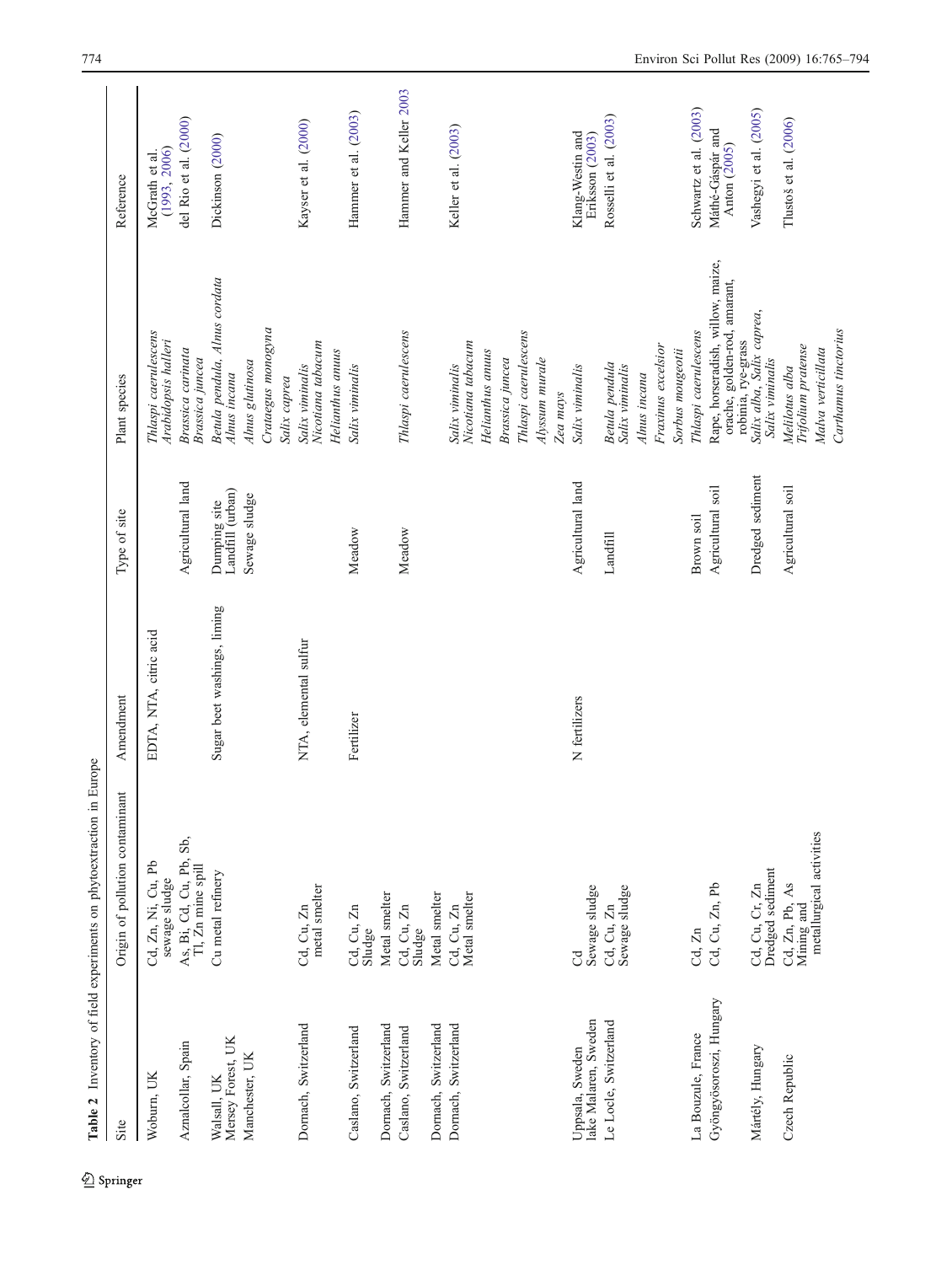| Rafz, CH                             | Industrial sewage sludge<br>Cd, Cu, Cr, Zn, Pb    | N fertilizer, NTA, citric<br>acid, elemental sulfur | Agricultural land             | Non-GM mutants of Helianthus<br>annuus, Nicotiana tabacum                         | Nehnevajova et al.<br>(2005, 2009)             |
|--------------------------------------|---------------------------------------------------|-----------------------------------------------------|-------------------------------|-----------------------------------------------------------------------------------|------------------------------------------------|
| Bettwiesen, CH                       | Bioavailable Zn<br>Galvanic plant                 | N fertilizer                                        | Agricultural land<br>Landfill | Non-GM mutants of Helianthus<br>annuus, Nicotiana tabacum                         | Herzig et al. (2008, 2009)                     |
| Menen, Belgium                       | Cd, Cr, Cu, Ni, Pb, Zn<br><b>Dredged</b> sediment |                                                     | River bank                    | Salix viminalis                                                                   | Vervaeke et al. (2003)<br>Meers et al. (2005)  |
| Enköping, Sweden<br>Uppsala, Sweden  | Cd, Cr, Cu, Ni, Pb, Zn                            |                                                     | Tree plantation               | Salix viminalis                                                                   | Dimitriou et al. (2006)                        |
| Sugar Brook, UK<br>azakerley, UK     | As, Cd, Cu, Ni, Pb, Zn                            |                                                     | Industrial area<br>Urban area | Betula<br><b>Alnus</b>                                                            | French et al. (2006)                           |
| Kirby Moss, UK                       |                                                   |                                                     | Agricultural land             | Salix                                                                             |                                                |
| Merton Bank, UK                      |                                                   |                                                     | Urban area                    | Populus                                                                           |                                                |
| Cromdale Grove, UK                   |                                                   |                                                     | Industrial area               | Larix                                                                             |                                                |
| Lommel, Belgium<br>Budel, Nl         | Zn smelter<br>$Cd, Zn$                            |                                                     |                               | Brassica napus                                                                    | Grispen et al. (2006)                          |
| Warrington, UK                       | Sludge                                            |                                                     | Industrial area               | Salix, Populus<br>Alnus                                                           | King et al. (2006)                             |
| Torviscosa, Italy                    | As, Cu, Cd, Co, Pb, Zn<br>Industrial waste        | Mineral fertilization<br>Cow manure                 |                               | Helianthus annuus<br>Sorghum bicolor                                              | Marchiol et al. (2007)                         |
| Pojske, Albania                      | Ni<br>Natural soil                                |                                                     | Ultramafic soil               | Alyssum murale                                                                    | Bani et al. (2007)                             |
| Nottingham, UK                       | Cd, Zn<br>Sewage sludge                           |                                                     | Agricultural land             | Thlaspi caerulescens<br>Salix                                                     | Maxted et al.<br>(2007a, b)                    |
| Bazoches, France<br>Toulouse, France | Atmospheric fallout<br>Рb<br>Р                    |                                                     | Industrial site               | Pelargonium cv                                                                    | Arshad et al. (2008)                           |
| Aznalcollar, Spain                   | Mine spill                                        |                                                     | River banks                   | Mediteranean shrubs<br>Olea europea<br>Populus alba<br>Quercus ilex               | Dominguez et al. (2008)                        |
| Pribram, Czech Republic              | Metal smelting and<br>mining activities<br>Cd, Pb | Mineral fertilization<br>Manure<br>EDTA             | Agricultural land             | Zea mays                                                                          | Neugschwandtner<br>et al. (2008)               |
| Lommel (Belgium)                     | Zn smelter<br>Cd, Zn                              |                                                     | Agricultural land             | Nicotiana tabacum<br>Brassica napus<br>Hybrid poplar<br>Salix species<br>Zea mays | Vangronsveld et al. 2009<br>(this publication) |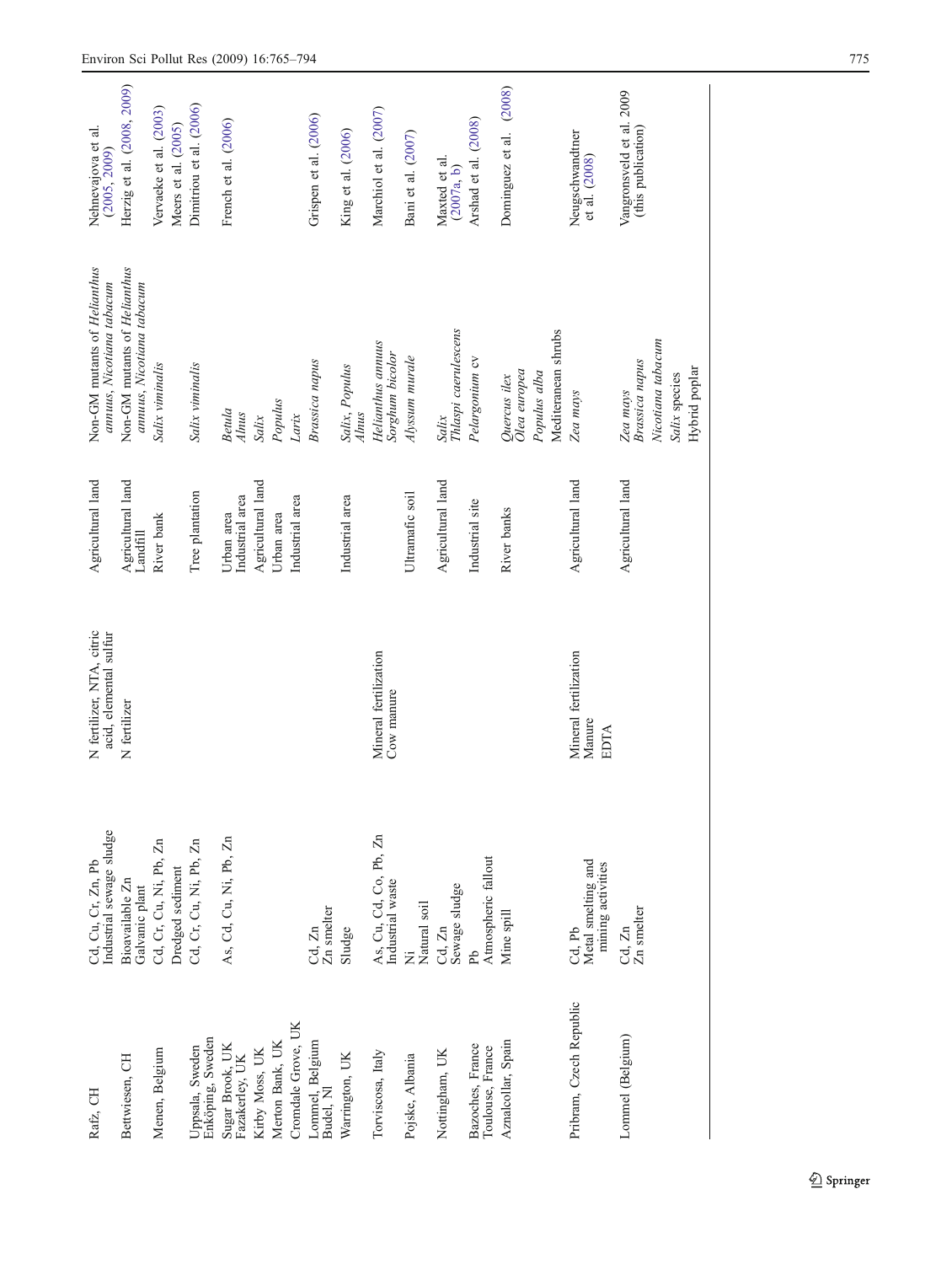Co, and some other trace elements (Baker et al. [1994](#page-23-0)), whereas others do not express this ability (Lombi et al. [2000\)](#page-26-0). Some families and genera are known as a source of specific trace element hyperaccumulators: Ni (Brassicaceae: Alyssum and Thlaspi; Euphorbiaceae: Phyllanthus, Leucocroton), Zn (Brassicaceae: Thlaspi), and Cu and Co (Lamiaceae, Scrophulariaceae). For more detailed information on hyperaccumulators, see Baker and Brooks [\(1989\)](#page-23-0) and Reeves and Baker ([2000](#page-27-0)). Recently selected cultivars of Pelargonium ssp., i.e., Pelargonium atomic were found on calcareous and acidic soils to be real hyperaccumulators for Pb with a relatively good yield performance that make them interesting for Pb phytoextraction (Arshad et al. [2008](#page-23-0)).

Pteris vittata (brake fern) was proposed for As decontamination. The levels of As in plants are generally less than 12 mg kg<sup>-1</sup> DW, but *P. vittata* was found to accumulate As at levels of more than 7,000 mg  $kg^{-1}$  DW in its fronds, which is hundred times more than any other plant species tested (Ma et al. [2001](#page-26-0)). High capacity for As accumulation was also reported for asparagus fern (Bagga and Peterson [2001\)](#page-23-0). The capacity for As accumulation of brake fern together with its ability to cope and survive in many areas with a mild climate as well as its considerable biomass, fast growing, etc. has opened a possibility to be used for As phytoextraction.

In general, the prevailing number of reports assessing trace element phytoextraction potential is based on pot experiments, where compared to field experiments, higher trace element extracting values have been observed: these are due to both higher solubility of trace elements, the effects of amendments aiming at mobilizing the trace elements, etc. Some European field trial based data became available (see Table [2\)](#page-9-0), but as this database is still limited, also results from non-European field experiments and even pot experiments were included in the discussion.

Field experiments The first field-based experiment using natural hyperaccumulator plants is conducted in 1991–1992 in sewage sludge-treated plot at Woburn, UK (McGrath et al. [1993\)](#page-26-0). The highest Zn uptake was observed in T. *caerulescens* accumulating 2,000 to 8,000 mg Zn kg<sup>-1</sup> DW shoots when growing on soil containing total Zn of 150– 450 mg  $kg^{-1}$ . From these data, the total Zn uptake was calculated to be 40 kg  $ha^{-1}$  in a single growing season. With this extraction rate, it was concluded that it would take nine crops of T. caerulescens to reduce total Zn from 440 to 300 mg  $\text{kg}^{-1}$ —the threshold value established by the Commission of the European Community (CEC 1986). In a field trial supervised by Chaney and his collaborators at Pig's Eye landfill site in St-Paul (Minnesota, USA), it was

found that under optimum growth conditions T. caerulescens could take in Zn at a rate of 125 kg ha<sup>-1</sup> year<sup>-1</sup> and Cd at 2 kg ha<sup> $-1$ </sup> year<sup> $-1$ </sup> (Saxena et al. [1999](#page-27-0)). Robinson et al. [\(1998](#page-27-0)), on the basis of both field observations and pot-soil experiments, concluded that the potential of T. caerulescens for Zn and Cd extraction is rather different. They reported Zn removal values very close to that observed by McGrath et al. [\(1993](#page-26-0)) and suggested that it will be not feasible to remediate the Zn-contaminated mine wastes because of both their high Zn content and low Zn bioaccumulation factor. They considered the case of Cd as different due to very high Cd accumulation in T. caerulescens leaves (0.16%) and comparatively lower Cd contamination, especially in some agricultural soils, where phosphate fertilizers have been applied for a long period.

Due to high mobility of Cd in the plant–soil system, values exceeding the established food standard (0.1 mg Cd  $\text{kg}^{-1}$ ) could appear quite often in contaminated regions all over Europe. Thus, there is a need to solve this problem and it seems that it would be entirely feasible by Cd phytoextraction. According to Robinson et al. ([1998](#page-27-0)) a single cropping of T. caerulescens would reduce 10 mg Cd  $kg^{-1}$  soil by nearly a half after 1 to 2 years only. More realistic data concerning Cd extraction by T. caerulescens have been obtained by Schwartz et al. [\(2003\)](#page-27-0) during the work on EU research project PHYTOREM. The authors measured Cd uptake and mass balances after several years of experimentation on agricultural soil amended with heavy trace element rich urban sludge and found that two crops of T. caerulescens extracted about 9% of the total Cd and 7% of the total Zn.

If the high trace element concentration (Zn, Cd) of T. caerulescens is an advantage, its slow growth rate, low dry mass yield, and rosette characteristics are the main limitations (Ernst [1998;](#page-24-0) Assunçao et al. [2003](#page-23-0)). Field observations and measurements on natural populations of T. caerulescens have shown that these plants have an annual biomass production of 2.6 tha<sup>-1</sup> (Robinson et al. [1998](#page-27-0)). Kayser et al. ([2000\)](#page-25-0) reported a maximum yield from T. caerulescens of about 1 tha<sup>-1</sup> under field trails due to poor growth and weak resistance to hot environment. On the other hand, Bennett et al. ([1998\)](#page-23-0) showed that the yield of fertilized crop of T. caerulescens could be easily increased by a factor of 2–3 without significant reduction in Zn and Cd tissue concentrations. Schwartz et al. [\(2003](#page-27-0)) showed evidence for this statement observing that Zn and Cd extraction by T. caerulescens has been improved significantly by nitrogen fertilization (80–200 mg N kg soil<sup>-1</sup>). Zhao et al. ([2003\)](#page-29-0) suggested that an average T. caerulescens biomass of 5 tha<sup> $-1$ </sup> should be achieved with optimized agronomic inputs. Further on, they suggested that it is possible to double this yield in the future by successful screening and plant breeding. Using the target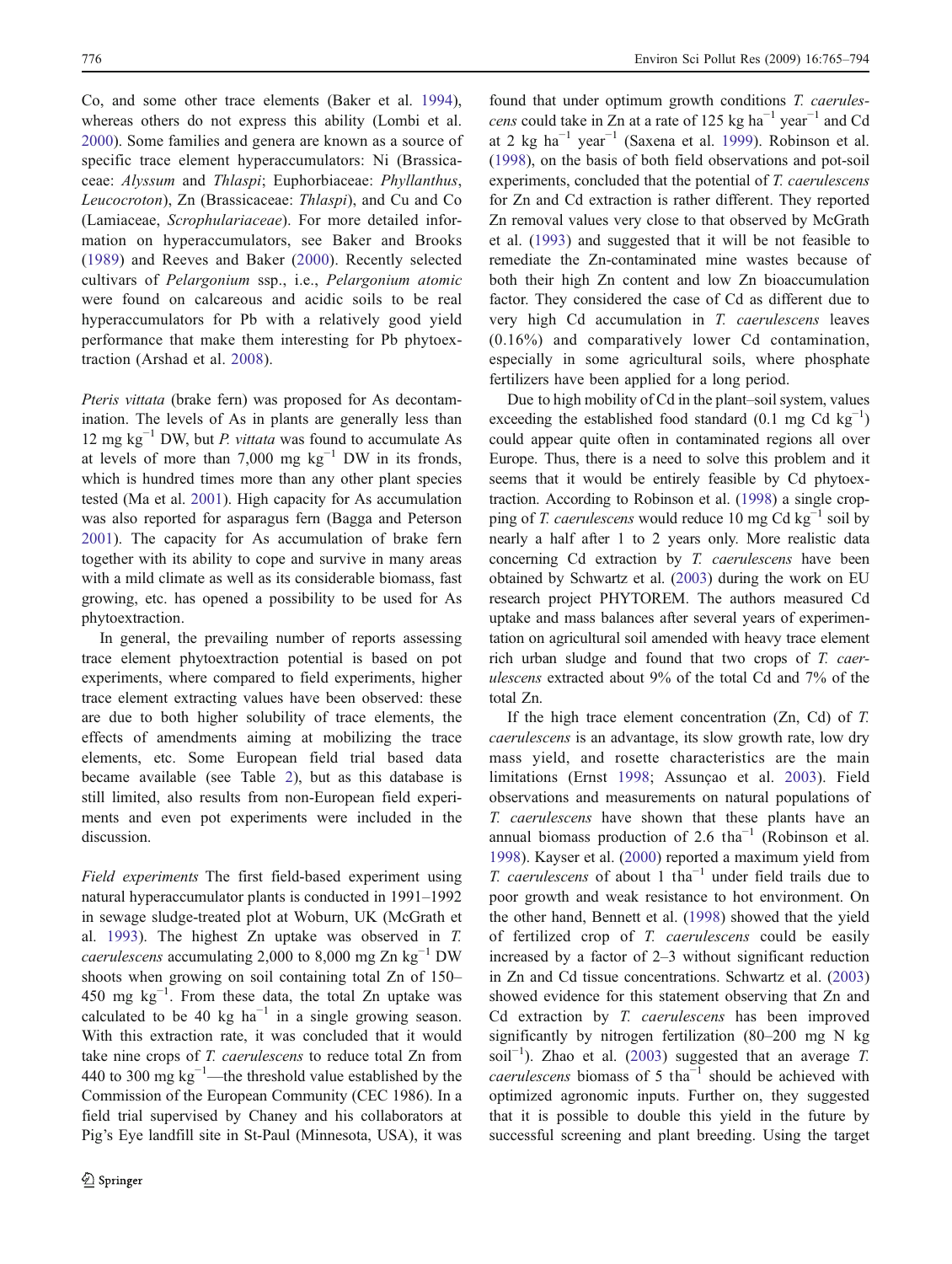<span id="page-12-0"></span>biomass yields (5 and 10 t  $ha^{-1}$ ) and assuming that soil trace element contamination occurs only in the active rooting zone (0–20 cm), these authors did some model calculations for Zn and Cd extraction by T. caerulescens. For initial concentration of soil Zn of 500 mg  $kg^{-1}$ , it would take 18 to 35 crops of T. caerulescens to reduce soil Zn to 300 mg  $kg^{-1}$  with 10 and 5 tha<sup>-1</sup> biomass, respectively. In the case of Cd, five to nine crops would be required to reduce soil Cd concentration of 5 to 3 mg  $kg^{-1}$ . If the aim of the phytoextraction is only to strip bioavailable Cd from soil, the time will be much shorter. For example, Schwartz et al. [\(2003](#page-27-0)) reported that the availability of Cd and Zn (assessed by  $NH<sub>4</sub>NO<sub>3</sub>$  extraction and by growing lettuce as the next crop) decreased significantly, more than 70% in the case of Zn.

# 3.4 Natural phytoextraction using high biomass-producing non-hyperaccumulators

Introduction The ideal plant for trace element phytoextraction has to be highly productive in biomass and to uptake and translocate to its shoots a significant part of the trace elements of concern. Additional favorable traits are fast growth, easy propagation, and a deep root system. Some tree species, mainly willows (Salix) and poplars (Populus), exhibit these traits and are already used in phytoremediation programs, primarily for rhizofiltration and phytodegradation of organics in contaminated groundwater (Dietz and Schnoor [2001](#page-24-0)), but also for Cd phytoextraction from lightly polluted agricultural soils (Landberg and Greger [1994](#page-26-0)). Greger and Landberg ([1999\)](#page-25-0) demonstrated the rationale of this option in Sweden, namely: (1) willows are currently being grown on about 15,000 ha in this country as bioenergy source; (2) high Cd accumulators are identified among the *Salix* species (mainly from *Salix* viminalis); (3) the ashes contain ten times more Cd than the ashes from other forest trees; and (4) a method for Cd removal from the ashes is available (Westberg and Gromulski [1996\)](#page-29-0).

In fact, Salix species are not trace element hyperaccumulators, but it was shown that among different clones there are high accumulators of Cd and Zn. Up to 150 clones of different Salix species (mainly S. viminalis) have been screened for uptake, transport of trace elements to shoots, and tolerance to Cd, Zn, and Cu (Landberg and Greger [1994,](#page-26-0) [1996](#page-26-0); Vervaeke et al. [2003](#page-28-0); Meers et al. [2005](#page-27-0)). Some Cd accumulators were found to contain up to 70 mg kg−<sup>1</sup> DW in leaves, which is close to Cd hyperaccumulation criteria of 100 mg  $kg^{-1}$  (Greger and Landberg [1999](#page-25-0)).

Due to large variation in shoot Cd concentrations (5– 70 mg kg<sup>-1</sup>) found in different Salix clones, very different calculated values of Cd removal are given in the literature.

With mean leaf concentration of 20 mg Cd  $kg^{-1}$  and yield of 10 tha−<sup>1</sup> , Felix ([1997\)](#page-24-0) calculated that Cd removal rate by Salix is 0.222 kg Cd  $ha^{-1}$  year<sup>-1</sup>. Greger and Landberg [\(1999](#page-25-0)) reported that the cultivation of a high-accumulating clone of S. viminalis results in 16% removal of total Cd from soil containing 6 mg Cd  $kg^{-1}$  soil, which after recalculation gives at least ten times more Cd removal than shown by the previous author. Klang-Westin and Eriksson [\(2003](#page-26-0)) estimated the long-term Cd removal by Salix using commercial Salix stands grown on different soil types. The net removal of Cd from the plough layer by Salix crop varied between 2.6 and 16.5 g Cd ha<sup>-1</sup> year<sup>-1</sup> using 8 tha<sup>-1</sup> as the highest Salix biomass value in the models. The authors concluded that Salix has a high potential for Cd removal as for a long-term perspective  $(6-7$  cutting cycles = 25 years), and it would be possible to extract theoretically a maximum of 413 g Cd  $ha^{-1}$ . Under optimal conditions, the yield of Salix can be much higher, up to 30 tha<sup>-1</sup>, so the resulted Cd phytoextraction would also be higher (Robinson et al. [2000](#page-27-0)).

Field experiments In preliminary experiments on a former maize field in Lommel (Belgium), different plant species and clones were compared in a small-scale experiment; the soil was polluted by aerial deposition from a zinc smelter and considered as moderately contaminated (mean of about 5 mg Cd  $kg^{-1}$  soil and about 220 mg Zn  $kg^{-1}$ ). From a phytoextraction point of view, willow and tobacco proved to be the most promising species (Table [3\)](#page-13-0). A simple calculation shows that even supposing that a linear decrease of metal contents should be possible, time needed to reduce the Cd concentration in the upper 25 cm from 5 to 2 mg  $kg^{-1}$  soil should be at least 58 years until more than a century, depending on the various tobacco cultivars and specific fertilization treatments used. When most efficient tobacco in vitro selections and selected commercial sunflower traits were used in multicropping techniques with most appropriate fertilization treatments, the expected cleaning up time for the Lommel soil decontamination from 5 to 2 mg  $kg^{-1}$  should be reduced to 29 years (Herzig et al. [2005](#page-25-0)).

In a large-scale field experiment on the same site, several willow and poplar clones proved to be capable of annually removing up to 120 g Cd  $ha^{-1}$  in case only wood was harvested and up to 240 g Cd  $ha^{-1}$  if also leaves should be harvested. This corresponds with a projected annual removal of respectively 0.04 Cd mg.kg<sup> $-1$ </sup> and 0.08 Cd mg  $kg^{-1}$  from the topsoil layer (upper 25 cm). Therefore, in the most optimistic scenario, a reduction of the total Cd content of a soil with 1 mg  $kg^{-1}$  will last at least 12.5–25 years. The extraction efficiency of energy maize even is lower. These data illustrate that economic valorization of the produced biomass is needed.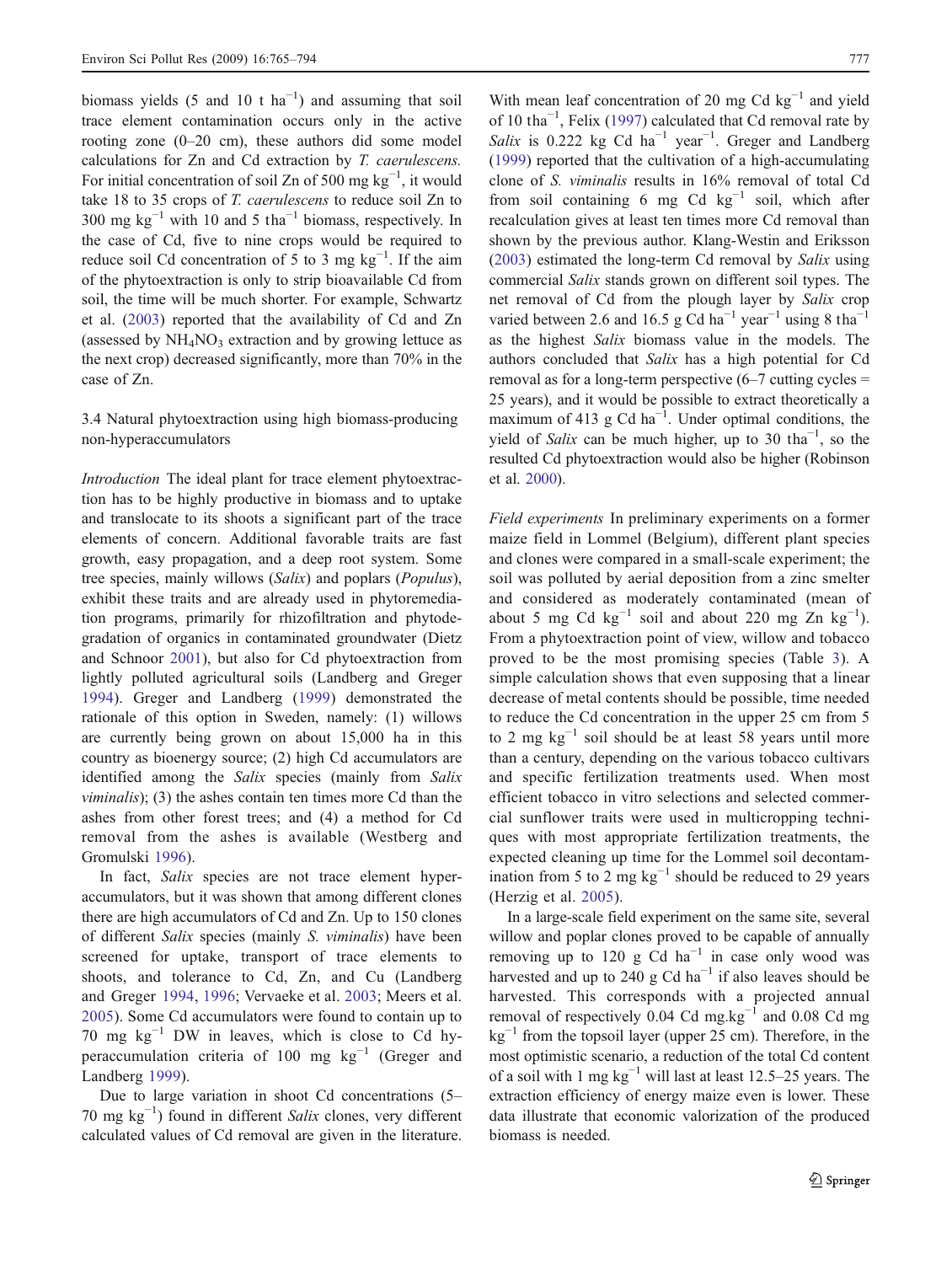| Species                        | $Cd$ (mgkg <sup>-1</sup> DW) | <b>BCF</b> | Biomass $(t \text{ ha}^{-1})$ | Cd removal (kg $ha^{-1}$ year <sup>-1</sup> ) | Cleanup time (year) |
|--------------------------------|------------------------------|------------|-------------------------------|-----------------------------------------------|---------------------|
| Maize                          | 3                            | 0.6        | 20                            | 0.06                                          | 188                 |
| Rapeseed                       | 6                            | 1.2        | 8                             | 0.05                                          | 234                 |
| Sunflower                      | 12                           | 2.4        | 10                            | 0.1                                           | 117                 |
| Tobacco                        | 24                           | 4.8        | 8                             | 0.19                                          | 58                  |
| Poplar $-$ twigs               | 11                           | 2.2        | 8                             | 0.09                                          | 255                 |
| Poplar $-$ leaves              | 28                           | 5.6        | 2.4                           | 0.07                                          |                     |
| Poplar twigs + leaves          |                              |            |                               | 0.16                                          | 144                 |
| $\text{Willow} - \text{twigs}$ | 24                           | 4.8        | 8                             | 0.19                                          | 117                 |
| $Willow - leaves$              | 60                           | 12         | 2.4                           | 0.14                                          |                     |
| Willow twigs + leaves          |                              |            |                               | 0.34                                          | 67                  |

<span id="page-13-0"></span>Table 3 Phytoextraction potential of different species in a field experiment in Lommel (Belgium)

Given are Cd contents in aerial part (mg kg<sup>-1</sup> DW), bioconcentration factor (BCF), biomass production (t ha<sup>-1</sup>), Cd removal (kg ha<sup>-1</sup> year<sup>-1</sup>) and predicted cleanup time supposing a linear extraction

<sup>a</sup> Calculation based on 25 cm soil depth for agricultural crops; 50 cm for willow and poplar and linear extrapolation

In 2008, the yield of the energy maize on this field in Lommel amounted up to  $20±3$  t dry biomass ha<sup>-1</sup>. Differences in total fresh and dry biomass production between the different cultivars were limited. The fresh biomass was mainly situated in the stems and the leaves  $(57\pm7\%)$ . The main portion of the dry biomass was located in the grains  $(42\pm5\%)$ . The concentration of Cd in the plant parts was decreasing from stem > leaves > bract > rachis > grain. Because no significant differences in Cd concentration between the cultivars were observed for each plant compartment, it was concluded that the trace element extraction potential is not depending on the cultivar. The Cd removal rate with energy maize reached a level of  $18\pm$ 3 g ha<sup>-1</sup>. The Cd concentrations in the harvested biomass are exceeding the limits for fodder crops  $(1.1 \text{ mg } Cd \text{ kg}^{-1})$ dry matter). Therefore, the biomass cannot be introduced in the food chain and should be used for industrial non-food purposes such as energy generation. Batch tests for anaerobic digestion, performed by Organic Waste Systems (Belgium) showed no difference in biogas potential of the silage of the Cd-enriched maize compared with an uncontaminated material. This offers good perspectives for the use of energy maize as an alternative crop, but further research on trace element balance in this process and the disposal of the digestate is still ongoing.

In a willow screening on the Belgian site, Zwarte Driebast, followed by Loden and Belders, delivered the highest biomass production. The concentration of Cd in the leaves was higher than the concentration in the bark and wood. The clones Loden and Tora contained higher concentrations than the other clones. Therefore, the clones Loden, Zwarte Driebast, and Tora will perform best in Cd removal. Among the poplar clones, Grimminge and Koster are combining a better biomass production with a higher Cd concentration, resulting in a higher Cd extraction potential in comparison to the other poplar clones.

Results of short rotation coppice are however provisional, since they are based on measurements of only 2 years of growth instead of a complete rotation cycle of 3 years. Conclusions concerning phytoextraction potential can therefore only be obtained after a full rotation cycle and after regrowth measurements following on the first harvest. The effect of clonal selection on extraction potential is obvious. As the leaves represent the highest extraction potential, techniques for harvest of the leaves need to be explored. After 2 years, the removal of Cd can be enhanced with  $45\pm3\%$  for willow and  $43\pm8\%$  for poplar if the removal of the leaves is included.

Biomass conversion, for instance wood gasification, allows for the production of 1.25 MWh  $t^{-1}$  electricity and 9 GJ t<sup>-1</sup> thermal energy (Vervaeke et al. [2003](#page-28-0)). Energy production in this manner is considered  $CO<sub>2</sub>$  neutral since the amount released during energy production is absorbed by the growing energy crop. Substitution of fossil resources by plant biomass would result in a reduction of greenhouse gas emission by  $18-32$  t  $CO<sub>2</sub>$  per hectare of energy crops. Also pyrolysis of biomass is considered as an alternative. Besides energy, this process can deliver highly valuable products for chemical industry.

As an added incentive for regions with intensive animal production, such as Flanders and the Netherlands, biomass cropping is a nutrient requiring process and could therefore serve as an additional sink for excesses in animal manure production.

From the results that are available until now, it can be concluded that for trace element-enriched agricultural soils the use of fast-growing crops with a high biomass potential is appropriate for sustainable use of these soils. No significant differences in biomass production and extraction potential were found between different energy maize cultivars. However, consumption as fodder can be excluded since the threshold value for Cd is exceeded. Provisional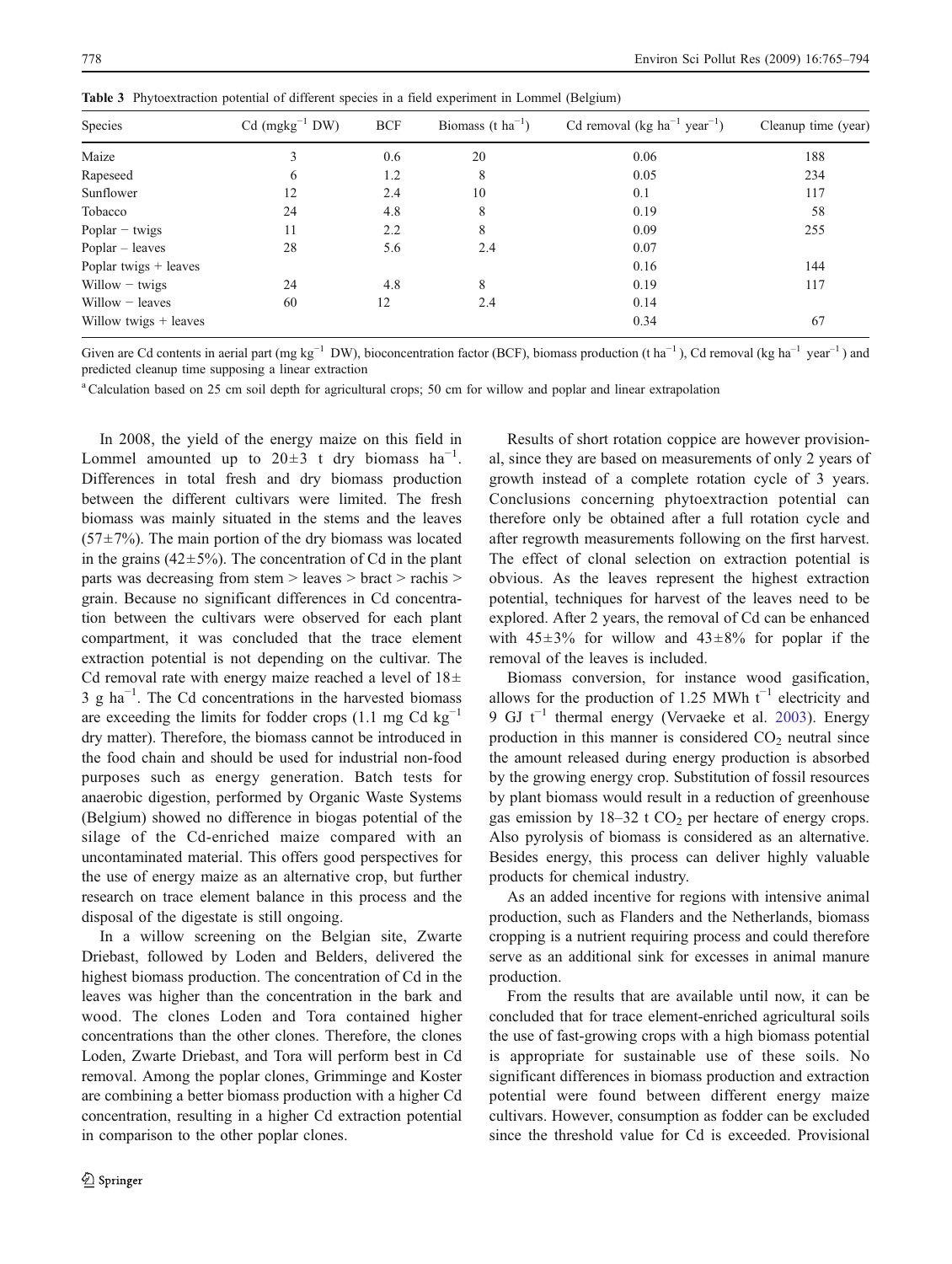results for use in energy generation by anaerobic digestion are promising. After 2 years of growth, certain willow and poplar clones are showing good potential for phytoextraction purposes, combining elevated biomass production with a relatively high Cd removal potential. The removal of the leaves could enhance phytoextraction efficiency with 45%. Final conclusions, however, will only be obtained after a full rotation cycle of 3 years and after a thorough evaluation of continued growth. Additional investigations on environmental risks, trace element behavior, and balances during subsequent processing of the biomass and on economical aspects are ongoing. All of this information will allow to fully evaluate the feasibility of the various phytoremediation approaches for a safe management of trace elementenriched agricultural soils.

Another approach in this context is the so-called adaptable agriculture implemented in some industrial regions in Bulgaria and in the vicinity of Liverpool (N. Lepp, personal communication). Near the city of Plovdiv, about 2,100 ha of arable lands has been polluted by heavy trace elements through dust spreading from a non-ferrous trace element-producing smelter. Food or feed production on these soils is not recommendable. The first experiments have been successfully conducted with some aromatic and medicinal plant species, such as peppermint (Mentha piperita L.) and lavender (Lavandula angustifolia Mill.; Zheljazkov and Nielsen [1996a,](#page-29-0) [b](#page-29-0)). The oil as a final economic product was not contaminated by heavy trace elements. Finally, Zheljazkov et al. [\(1999](#page-29-0)) found that peppermint and cornmint plants removed moderate amounts of heavy trace elements from the soil by the harvested biomass, thus in long-term perspective, the cultivation of these crops would contribute to the soil remediation.

Yankov et al. [\(2000](#page-29-0)) and Yankov and Tahsin ([2001\)](#page-29-0) studied growth, development, yield, and quality of cotton plants, grown on polluted soil from the same region. They found that although cotton accumulated significant amounts of trace elements in the harvested biomass, the processing of fiber with boiling water reduced the contents of Cu, Zn, Cd, and Pb to levels found for the plants grown in noncontaminated soil, and they concluded that cotton is suitable for growing on trace element polluted soils in this region. These studies as well as other reports (Grant and Bailey [1997;](#page-25-0) Griga et al. [2003\)](#page-25-0) showed that crops for fiber or oil production could be used for profitable crop production accompanied by phytoextraction of trace element from polluted soils.

# 3.5 Chemically assisted trace element phytoextraction

Chemically assisted phytoextraction is based on the use of non-accumulator plants (f.i. maize or Brassica) with trace

element accumulation levels far below than those of hyperaccumulators, but with high biomass potential. In general, this approach is aimed to overcome the main limitations of natural phytoextraction of a very limited number of suitable hyperaccumulators for some important trace element pollutants such as Pb (Huang et al. [1997;](#page-25-0) Lasat [2000](#page-26-0)), several radionuclides (Salt et al. [1998\)](#page-27-0) as well as their low biomass.

In general, only a part of total trace element content is phytoavailable, mainly the one that is present as free ions, soluble forms, and absorbed to inorganic constituents at ion exchange sites. Some trace elements such as Zn and Cd occur in exchangeable forms, while others as Pb are less bioavailable and are mainly being precipitated (Puschenreiter et al. [2001\)](#page-27-0). In any case, to achieve the requested trace element uptake value, the concentrations of soluble trace elements in soil must be enhanced. It has been identified that it is possible by rhizosphere manipulation based on the application of chemical agents. For this purpose, chelators like ethylene-diamine tetraacetic acid (EDTA), hydroxyethyl-ethylenediamine triacetic acid, ethylene-bis (oxyethylenetrinitrilo) tetraacetic acid, diethylene-triamine pentaacetic acid, EDDS, and soil acidification using organic acids have been investigated at laboratory scale.

Restrictions apply, however, to both the use of complexing agents and artificial soil acidification. It was found that EDTA and EDTA–trace element complexes are toxic for some plants and that high dose of EDTA inhibited the development of arbuscular mycorrhiza (Dirilgen [1998;](#page-24-0) Crčman et al. [2001;](#page-24-0) Geebelen [2002](#page-25-0)). Furthermore, EDTA is poorly photo-, chemo-, and biodegradable (Nörtemann [1999](#page-27-0)). In situ application of chelating agents can cause groundwater pollution by uncontrolled trace element dissolution and leaching. Some evidence supporting this apprehension has been found (Crčman et al. [2001](#page-24-0); Sun et al. [2001](#page-28-0)), thus mass balances to confirm that trace elements are not leached to groundwater have been recommended (Schwitzguébel et al. [2002\)](#page-27-0). Wenzel et al. [\(2003](#page-28-0)) used outdoor pot and lysimeter experiments to provide information that supported the presumed risk of EDTA application. They confirmed that EDTA considerably increased trace element liability in soil, but also observed enormously increased trace element concentrations in the leachates collected below the root zone. Furthermore, they found that the enhanced trace element liabilities and leachate concentrations persisted for more than 1 year after harvest. Although the problems linked to the EDTA application might be overcome by using other chelating agents, such as nitrilotriacetate (NTA) or citric acid, we will not consider this possibility due to the still existing inbalance between mobilized trace elements and the amount taken up by plants.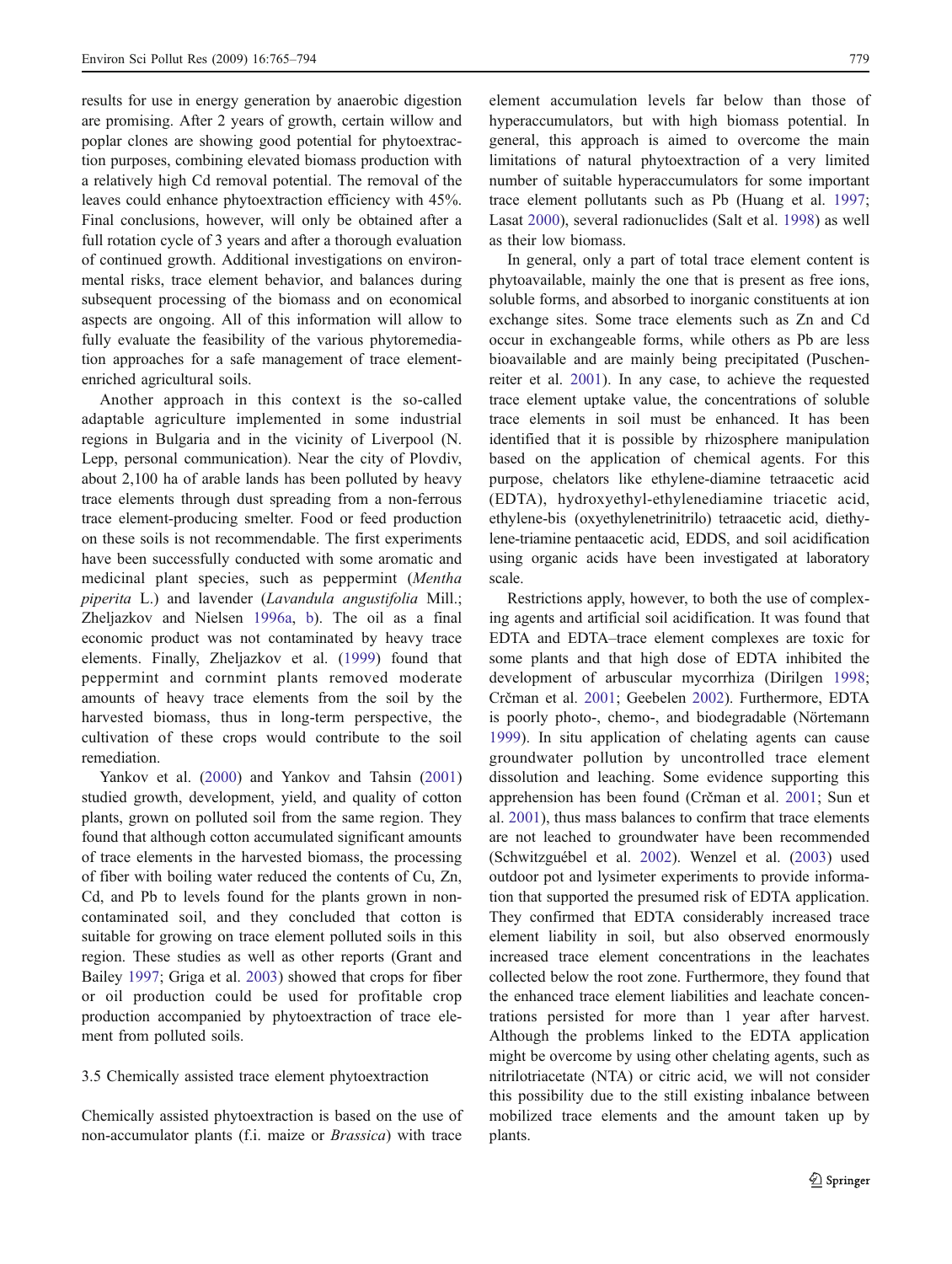It was shown that slight acidification of the soil can be induced by applying elemental sulfur or physiologically acid fertilizers, such as  $NH<sub>4</sub>SO<sub>4</sub>$  (Kayser et al. [2000](#page-25-0); Puschenreiter et al. [2001\)](#page-27-0). Chaney et al. [\(1999](#page-24-0)) noted that there might be some negative effects associated with soil acidification. Kayser et al. [\(2000](#page-25-0)) found that the application of elemental sulfur on carbonate rich soils is a useful approach creating minimum risk as it is gradually oxidized by sulfur-oxidizing bacteria. Furthermore, we might suppose that sulfur application could improve trace element phytoextraction, such as that of Cd, in two ways: (1) by enhanced Cd solubility in the soil, followed by higher plant Cd uptake; and (2) by improved plant S status, allowing an adequate plant defence response to enhanced Cd loading as well as preventing S deficiency onset. Within the PHYTAC project, several metal-mobilizing fertilizers (ammoniumand potassium-sulfate, ammonium-nitrate) and other amendments (NTA, elemental sulfur, EDTA) were assessed at the Swiss Rafz site for the tobacco and sunflower traits. For the sunflower traits, an enhanced cumulative metal uptake (Cd, Zn, Pb) and yield was found for the ammonium-sulfate fertilization, whereas the ammoniumnitrate fertilization was for some tobacco mutants (NBZn7- 51F1, NFCu7-19F1) the more efficient treatment. The direct field-based comparison of three concentrations (one, two, and three times, as normal load) of ammonium-nitrate, ammonium-sulfate (amendments followed the standard procedure of the Landwirtschaftliche Beratungszentrale (2004), 1 AN (ammonium nitrate) = 170 kg ha<sup>-1</sup>; 1 AS (ammonium sulfate)=170 kg ha<sup>-1</sup>; 2 AN; 2 AS; 1.5 AN; 1.5 AS were the respective multiples of the basis fertilization), and 2, 10, and 25 mM of citric acid including a single concentration of NTA (10 mM) showed for the tobacco mutants NFCu7-19F1 and NBZn7-51F1 a more efficient Cd, Zn, and Pb extraction for the ammoniumnitrate fertilization compared to citric acid and NTA, in the case of NFCu7-19F1 (Herzig et al. [2005\)](#page-25-0). These results show that commercial fertilizers can be used for the slight and well-controlled metal mobilization of metals for stimulating the efficiency of metal extraction by plants in field experiments. In contrary, metal-mobilizing amendments/chelators such as NTA and EDTA are not allowed for field applications in Switzerland and many EC countries.

From a field study, McGrath et al. ([2006\)](#page-27-0) reported that none of the metal-mobilizing chemicals used were able to enhance Cd and Zn hyperaccumulation by T. caerulescens. In fact, EDTA actually decreased the concentrations of Cd and Zn in plants. On the other hand, the application of EDTA to soil did increase the accumulation of both Cu and Al in *T. caerulescens*. Neugschwandtner et al. ([2008\)](#page-27-0) concluded that the low phytoremediation efficiency in the field and the mobilization of high amounts of Pb and Cd down the soil profile may make the use of EDTA and Zea

mays not suitable for the remediation of severely trace element-contaminated soils in a reasonable time frame and may result in substantial groundwater pollution under used crop management.

3.6 Trace element phytoextraction: lessons from the field and research needs

The success of phytoextraction depends on several factors including the extent of soils contamination, metal availability to the roots, and the ability of the plant to intercept, absorb, and accumulate trace elements in shoots (Ernst [2000](#page-24-0)). The two main bottlenecks are trace element availability in the soil and trace element uptake by the plants. Ultimately, the potential for phytoextraction depends on the interaction between soil, trace elements, and plants. The complexity of this interaction that is taking place under site-specific conditions requires that phytoextraction of trace elements must be approached as a multidisciplinary research effort (Lasat [2002\)](#page-26-0).

# 3.6.1 Phytoextraction of the total metal content contamination

The information presented so far has led to the conclusion that there is remediation potential, but it is clear that using non-hyperaccumulators even in the most optimistic scenario at least 60 to 70 years is needed to reduce the total Cd content from 5 to 2 mg  $kg^{-1}$ . This shows that economical valorization of harvested plant material is a must. Therefore, there still is a high need for improvement of the extraction efficiency. Salt et al. [\(1998](#page-27-0)) suggested two different strategies: (1) in a short-time perspective, improvement could be achieved by optimization of agronomic practices; and (2) in a long-term view, by the use of genetically modified organisms (GMOs). Non-GM fasttrack breeding (such as mutagenesis or in vitro breeding) might be a promising alternative to genetic transformation for the improvement of the metal extraction characteristics of high yielding crops (Herzig et al. [1997;](#page-25-0) Guadagnini [2000](#page-25-0); Nehnevajova et al. [2007;](#page-27-0) Schröder et al. [2008\)](#page-27-0).

In the case of natural phytoextraction, the lack of any protocol with respect to cultivation, pest management, and harvesting practices limits more successful implementation, so it has to be developed. On the other hand, screening for suitable ecotypes among known hyperaccumulators as well as a search for new ones should continue. Great differences have been observed among the diverse genotypes of T. caerulescens in Zn and Cd tolerance and Cd uptake (Li et al. [1996](#page-26-0); Lombi et al. [2000\)](#page-26-0). Barcelo et al. ([2001\)](#page-23-0) have stressed the need of hyperaccumulators that not only exhibit extraordinary levels of trace element accumulation in their harvestable biomass, but also to develop better survival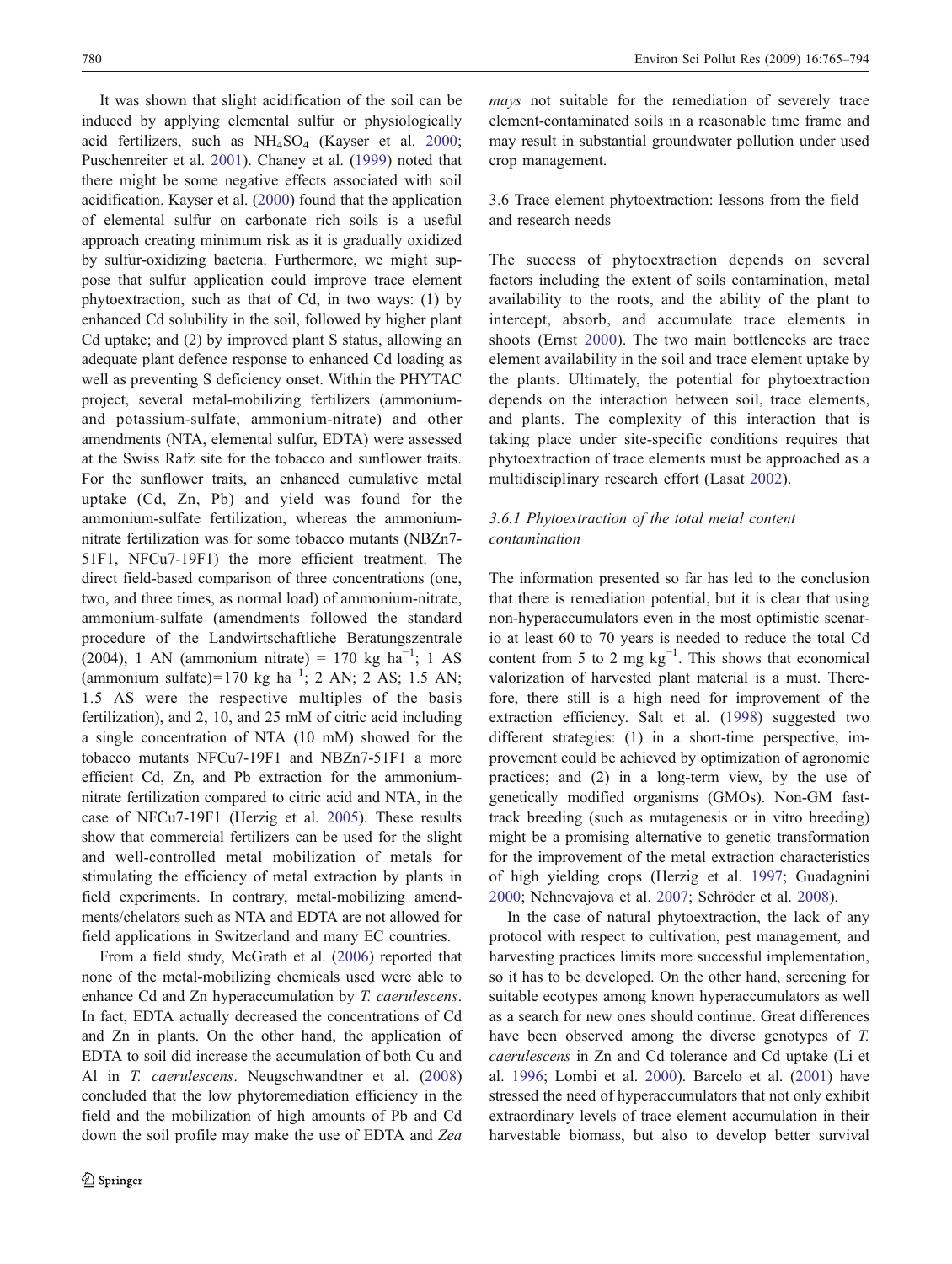strategies at different climatic conditions. For example, T. caerulescens is not the best candidate in Mediterranean area because of its sensitivity to heat and drought. Chaney et al. [\(1995](#page-24-0)) proposed the development of breeding programs for improved cultivars of hyperaccumulators. A partial success from breeding activities has been reported by Brewer et al. [\(1999](#page-24-0)) who generated somatic hybrids between T. caerulescens and Brassica napus and recovered high biomass hybrids with superior Zn tolerance.

The chemically assisted phytoextraction, if applicable (high environmental risks), needs strong technological optimization. It seems that by appropriate mineral nutrition it could be possible to significantly increase trace element removal. Huang et al. [\(1997\)](#page-25-0) achieved a twofold increase in Pb removal by goldenrod plants just by foliar phosphorus application. Other options include screening programs for genotypes with high trace element accumulation potential together with better resistance abilities to excess trace elements. Greater than tenfold difference in shoot Pb concentration among 50 species/cultivars screened has been observed (Huang et al. [1997](#page-25-0)). Significant differences in shoot Cd accumulation among maize genotypes have also been reported (Hinesly et al. [1978](#page-25-0)). Well-expressed cultivar-dependent Cd accumulation and resistance has been shown in barley, but it was concluded that Cd phytoextraction capacity of this crop was not sufficient for practical implementation (Vassilev et al. [2004b](#page-28-0)). Since in many cases trace element absorption in roots is limited by low solubility in soil solution, it is necessary that the efforts for selection of appropriate rhizosphere manipulation be continued. There is a need to find cheaper, environmentally benign chemical compounds with chelating properties (Lasat [2000](#page-26-0)) as well as to better understand the role of rhizospheric bacteria in trace element solubility, plant uptake, and tolerance (Shilev et al. [2001;](#page-28-0) van der Lelie et al. [1999\)](#page-28-0).

Another possibility that should be considered is the use of plant growth-promoting bacteria that stimulate root formation by plants and also produce siderophores (Lebeau et al. [2008;](#page-26-0) Weyens et al. [2009b\)](#page-29-0). These siderophores can interact with trace elements, in certain cases reducing their toxicity and increasing their bioavailability and uptake by plants. Endophytic bacteria can be engineered for increased trace element sequestration (Lodewyckx et al. [2001,](#page-26-0) [2002](#page-26-0)). The (combined) activities of these new bacterial strains will be used to enhance trace element uptake and translocation by the host plants. These bacterial siderophores can be considered as natural chelators and the bacterial production of which is in tight equilibrium with plant activity, thus improving trace element uptake and translocation as part of the phytoextraction process. Zimmer et al. ([2009\)](#page-29-0) obtained results that bacterial support of root growth-promoting ectomycorrhizal fungi may be a promising approach to

improve remediation of metal-contaminated soils by using willows.

Of course, there are also needs to optimize technology elements like plant density per area, number, and alternations of appropriate successive crops, time of harvest as well as pest control, irrigation, etc.

GMOs for improved phytoextraction GMOs are expected to greatly contribute to trace element phytoextraction, but in several parts of Europe and in the USA there is still reluctance to accept their introduction (Dunwell [1999;](#page-24-0) Clemens et al. [2002](#page-24-0); Kärenlampi et al. [2000](#page-25-0)). The most important achievement in that approach is a transgenic yellow poplar (Liriodendron tulipifera) expressing bacterial mercuric reductase gene and able to release elemental mercury ten times more than untransformed controls (Rugh et al. [1998\)](#page-27-0). The research efforts are mainly aimed to increase metallothionein or phytochelatin concentrations in plant cells with the hope to improve resistance as well as trace element accumulation and translocation pattern in high biomass-producing species. There are several promising examples of successfully transformed plants exhibiting better phytoextraction capacity tested at a laboratory scale. For example, the expression of mammalian MTs in transformed tobacco plants resulted in improved Cd resistance (Pan et al. [1994\)](#page-27-0). Transgenic Brassica juncea plants overexpressing bacterial glutathione synthetase gene were found to have both higher Cd uptake and enhanced Cd tolerance (Zhu et al. [1999](#page-29-0)). Arisi et al. [\(2000\)](#page-23-0) reported that poplars overexpressing bacterial (γ-glutamylcysteine synthetase showed better Cd accumulation, but not improved Cd tolerance. However, the use of GMOs for phytoextraction still remains an open question as its answer strongly depends on public perception. More detailed information about the achievements in GMOs in view of trace element phytoextraction is provided by Krämer and Chardonnens ([2001](#page-26-0)) and Mejare and Bülow [\(2001\)](#page-27-0).

Non-GM fast-track breeding of plants With respect to legal and societal restrictions in Europe, conventional, non-GM fast-track breeding (such as mutagenesis or in vitro breeding) could be a promising alternative to genetic transformation for the improvement of the metal extraction characteristics of high yielding crops (Herzig et al. [1997;](#page-25-0) Guadagnini [2000;](#page-25-0) Nehnevajova et al. [2007;](#page-27-0) Schröder et al. [2008\)](#page-27-0). Mutation and in vitro techniques (somaclonal variation—spontaneous mutations) had often been used to improve yield, oil quality, disease, drought, salt, and pest resistance in crops, or to increase the attractiveness of flowers and ornamental plants. In some economically important crops (e.g., barley, durum, wheat, and cotton), mutant varieties nowadays occupy the majority of cultivat-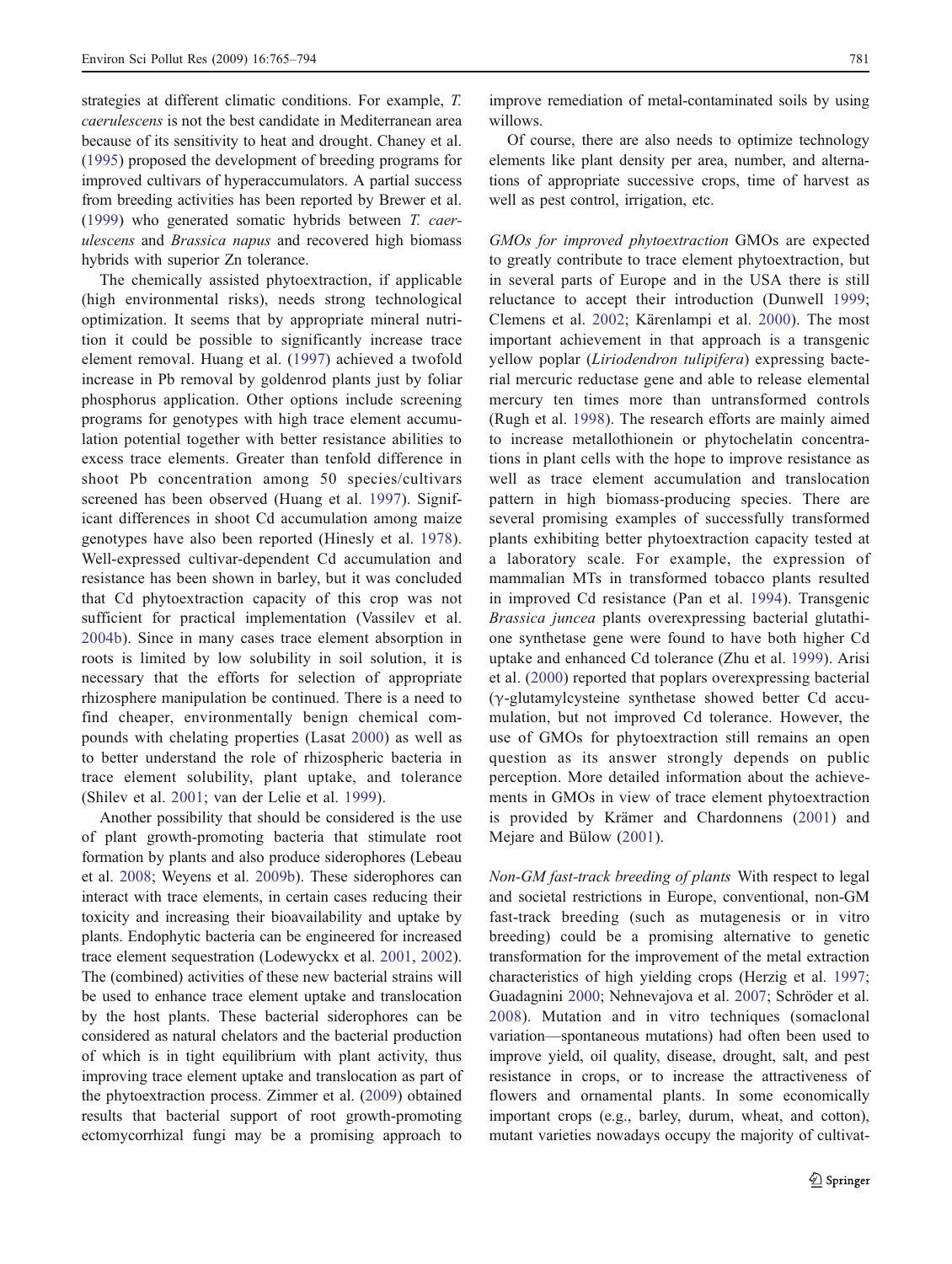<span id="page-17-0"></span>ed areas in many countries (Maluszynski et al. [1995\)](#page-26-0). In the last 40 years, mutagenesis has also played an important role in improving agronomic characteristics of Helianthus annuus L., one of the most important oilseed crops in the world. Osorio et al. ([1995\)](#page-27-0) have reported an increased variability in fatty acid composition of sunflower mutants, obtained from the seeds mutagenized with ethylmethanesulfonate (EMS). New sunflower mutants with an enhanced biomass production and oil content were obtained by Chandrappa [\(1982](#page-24-0)) after mutagenesis with EMS or DES. Kübler ([1984\)](#page-26-0) has obtained sunflower mutants of  $M_2$  and M3 generations with high linoleic acid content for diet food and mutants with high oleic acid content for special purposes like frying oils after EMS mutagenesis.

Chemical mutagenesis (EMS) was used to improve metal uptake and yield of sunflowers (Herzig et al. [2005](#page-25-0); Nehnevajova et al. [2007](#page-27-0), [2009](#page-27-0)). In the second mutant generation,  $M_2$  sunflowers showed improved yield (six to nine times), metal accumulation (two to three times), and metal extraction efficiency (Cd 7.5 times, Zn 9.2 times, Pb 8.2 times) on a very dry and sewage sludge contaminated site Rafz (CH). Whereas the best sunflower mutant yielded 26 t of dry matter ha<sup>-1</sup>, the control sunflower inbred lines produced only 3 t in the same experimental condition. EMS mutagenesis obviously led to enhanced biomass production with partially improved characteristics for metal uptake and drought resistance in sunflowers. Meanwhile, improved and genetically stable sunflower mutant lines exist up to the  $M_6$ generation (Nehnevajova et al. [2009](#page-27-0)). Due to the fact that the initial screening of the mutagenized  $M_1$  sunflower mutants at the extraordinary dry Rafz site (500–600 mm rainfall per year, 50% of normal) was performed in summer 2003, with the absolute drought anomaly of the last century without any drop of rain during the main vegetation period for 10 weeks, the existing sunflower genotypes also integrate a very good drought tolerance that can be further improved by specific selection. Whereas other commercial crops (corn, wheat, sunflower) dried up under this extreme drought, the sunflower mutants and tobacco in vitro selection resists and grew well. High yielding oilseed crops, such as sunflower (H. annuus) and tobacco (Nicotiana tabacum) are promising for a combined use in metal phytoremediation of degraded and contaminated soils and efficient biogas/oil and compost production (added value) and to ameliorate poor soil quality. Tobacco was selected for fast-track breeding due to its outstanding performances in drought resistance, in yield, metal tolerance and Cd uptake characteristics on contaminated soil and the fact that promising tobacco traits can easily be in vitro bred and micropropagated that strongly fastens the development and field assessment in a restricted period of time (Herzig et al. [1997,](#page-25-0) [2005](#page-25-0); Guadagnini [2000\)](#page-25-0). According to smoke prevention campaigns of the WHO and the EC, tobacco is nowadays an expiring cash crop, and therefore, new applications are highly welcome for farmers.

Within the frame of the PHYTAC project, the tobacco in vitro clones were simultaneously assessed in a comparative field experiment at Lommel (B) on an acid ( $pH_{KCL}$ 5–5.5), sandy soil with enhanced Cd and Zn contamination from a Zn smelter, and at Rafz (CH), on a sandy loam (haplic luvisol), ( $pH_{KCL}$ 6–6.8), contaminated with industrial sludge: Zn, Cd, Cr, and Pb. At the Rafz site, also the sunflower mutant screening of  $M_1-M_4$  generation was done. Whereas the best results for in vitro bred tobaccos showed on the slightly alkaline Swiss soil of Rafz an improved metal extraction of a factor of 1.3–3.2 for Cd, Zn, and Pb, the most promising results were found on the slightly acid, sandy soil of Lommel in Belgium, with an enhanced Cd contamination. At the Lommel site, the relative gain in metal extraction of the most promising tobacco clone NBCu10-8F1 and an optimized ammoniumnitrate fertilization was found of a factor 12.4 for Cd, 14.6 for Zn, 13.7 for Cu, and 13.5 for Pb, compared to the nonmodified mother-clone BaG. These results were used for the calculation of the "optimized cleaning up time" and showed a strong reduction of the expected cleaning up time for the total Cd topsoil contamination to reasonable 29 years, compared to 58 year until more than a century with commercial crops.

# 3.6.2 Phytoextraction of the bioavailable metal soil contamination

Whereas theoretical extrapolations of freeland data from phytoextraction experiments show some difficulties for a fast decontamination of the "total metal" concentrations in soil, especially for Zn and Pb, very promising prognosis of a short decontamination time of a few years only can be made for the fast and economically feasible phytoextraction of the "bioavailable metal" contamination in soil (Herzig et al. [2005,](#page-25-0) [2007,](#page-25-0) [2008](#page-25-0)) that is accessible for plants (plantavailable). Moreover, the bioavailable metal contamination in soil is rightly regarded as the main risk of a possible contamination of both the food chain and the groundwater (Karlaganis [2001](#page-25-0)).

Since phytoextraction should preferably not exceed 10 years to become economically feasible, the group of Herzig and co-workers concentrated their follow-up field experiments with then non-GM mutants of tobacco and sunflower on the fast reduction of the soluble metal concentrations that are available to plants and thereby reduce the risk of groundwater contamination. The experimental plot is located on a zinc-contaminated site in the eastern part of Switzerland. The pseudo-total soil concentrations  $(2 \text{ M HNO}_3, \text{ according Swiss Law})$  varied from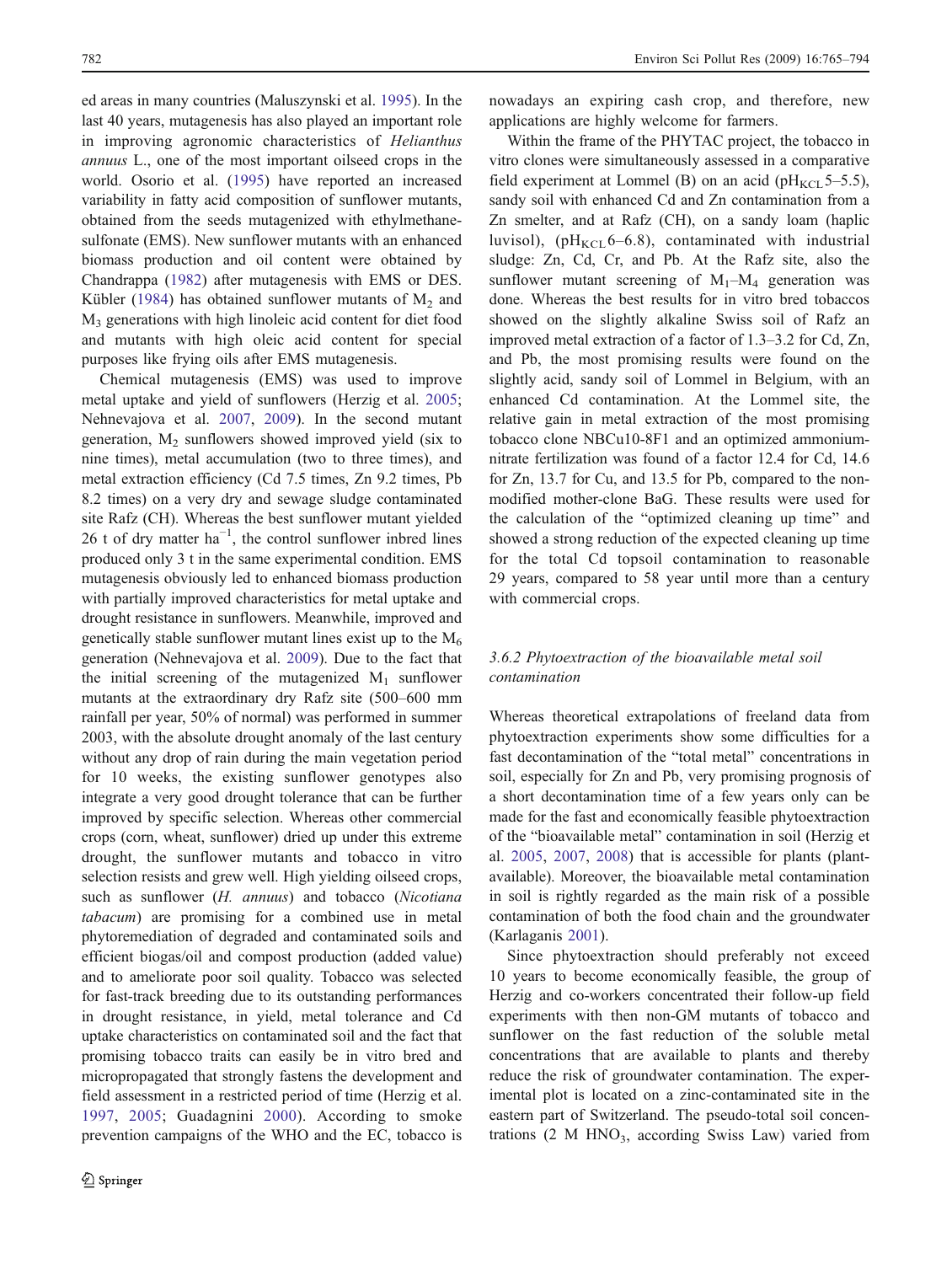(milligram per kilogram) 500 to 55,000 Zn, 0.25 to 15.4 Cd, 32 to 189 Cr, 28 to 48 Ni, 28 to 115 Cu, and 30 to 1920 Pb, whereas the soluble Zn concentrations  $(0.1 \text{ M } \text{NaNO}_3)$ varied from 0.2 to 35 mg  $kg^{-1}$  and the pH<sub>KCL</sub> value from 6.0 to 7.1. Our first year freeland results of 2006 on the phytoextraction of soluble zinc by a selected tobacco clone were nicely confirming these theoretical prognoses and revealed a reduction of the soluble zinc concentration of 40–60% with one tobacco cultivation only. Moreover, the phytoextraction with tobacco can lead to a highly welcomed enhanced pH and immobility of metals in soil (Herzig et al. [2007](#page-25-0), [2008](#page-25-0)). Our second year freeland results are nicely confirming the theoretical prognosis, and the most promising traits of sunflower and tobacco mutants show a fasten decontamination time of 1–6 years (based on linear decay) for the phytoextraction of soluble 6–16 mg  $kg^{-1}$  Zinc from topsoil (Table 4). Because of these promising results, these field assessments at the Bettwiesen site (CH) are continued and enlarged on other metals, and on other promising mutants and cultivars for phytoremediation, such as tobacco (Herzig et al. [2003\)](#page-25-0), energy maize,

and sunflower (Nehnevajova et al. [2007](#page-27-0)) to assess the decontamination efficiency for soluble Zn, Cd, Ni, Cr, Cu, and Pb (Herzig et al. [2009](#page-25-0)).

#### 4 Rhizo- and phytodegradation

#### 4.1 Introduction

Phytoremediation of soils and groundwater contaminated with organic xenobiotics is becoming increasingly popular as a cost-effective remediation strategy (Glass [1999](#page-25-0)). Systems established seem to meet the expectations and removal of pollutants from various matrices with sufficient efficiency and at a comparatively low cost could be realized. However, a more profound knowledge of the fundamental mechanisms involved and a more systematic approach for selection of plants and optimization of the remediation process are needed.

Quite a lot of basic research aiming to unravel the metabolism of xenobiotics by plants and their associated

Table 4 Expected cleaning up time for the bioavailable zinc contamination (moderate, high, very high level) of topsoil by improved phytoextraction with efficient mutants of sunflower and tobacco and optimized fertilization treatment, based on field data of 2005 of the Bettwiesen site in Switzerland

| Bioavailable zinc optimised phytoextraction<br>Szenario Bettwiesen (CH)                      | Tobacco        | Tobacco                 | Tobacco        | Sunflower   | Sunflower               | Sunflower   |
|----------------------------------------------------------------------------------------------|----------------|-------------------------|----------------|-------------|-------------------------|-------------|
| Clone/mutant                                                                                 | NBZn7-51F1     | <b>NBCu10-8F1</b>       | BaG            | 8-185-04    | 41-190-04               | $57-19-S$   |
| Origin of clone                                                                              | In vitro       | In vitro                | In vitro       | Mutagenesis | Mutagenesis             | Mutagenesis |
| Zn uptake $(mg kg^{-1})$                                                                     | 487            | 293                     | 617            | 292         | 346                     | 219         |
| Fertilization                                                                                | $1.5$ AS/AN    | $1$ AS/AN               | $1.5$ AS/AN    | $1.5$ AS/AN | 2AS                     | 2AS         |
| Biomass (t $\mathrm{ha}^{-1}$ DW)                                                            | 24.7           | 37.5                    | 32.5           | 24.4        | 26.8                    | 19.7        |
| Plant density ( $p \text{ ha}^{-1}$ )                                                        | 40,000         | 40,000                  | 40,000         | 70,000      | 70,000                  | 70,000      |
| Zn removal (kg ha <sup>-1</sup> year <sup>-1</sup> )                                         | 12             | 11                      | 20.1           | 7.1         | 9.3                     | 4.3         |
| Cleanup time 1<br>Bettwiesen 2005<br>$6\geq 0.5$ mg kg <sup>-1</sup><br>Trigger value OIS CH | Years          | Years                   | Years          | Years       | Years                   | Years       |
| $0.5 \text{ mg kg}^{-1}$                                                                     |                |                         |                |             |                         |             |
| Linear decay <sup>a</sup>                                                                    | 2              | $\overline{\mathbf{c}}$ | 1              | 3           | $\overline{\mathbf{c}}$ | 5           |
| First order decay <sup>a</sup>                                                               | $\overline{4}$ | 5                       | 3              | 8           | 6                       | 12          |
| Cleanup time 2<br>Bettwiesen 2005<br>$10 \ge 0.5$ mg kg <sup>-1</sup>                        | Year           | Year                    | Year           | Year        | Year                    | Year        |
| Linear decay <sup>a</sup>                                                                    | 3              | 3                       | $\overline{c}$ | 5           | $\overline{4}$          | 8           |
| First order dacay <sup>a</sup>                                                               | 9              | 10                      | 5              | 15          | 12                      | 25          |
| Cleanup time 3<br>Bettwiesen 2005<br>$16\geq 0.5$ mg kg <sup>-1</sup>                        | Year           | Year                    | Year           | Year        | Year                    | Year        |
| Linear decay <sup>a</sup>                                                                    | 5              | 5                       | 3              | 8           | 6                       | 13          |
| First order decay <sup>a</sup>                                                               | 17             | 18                      | 10             | 28          | 22                      | 46          |
|                                                                                              |                |                         |                |             |                         |             |

Cleaning up threshold for bioavailable zinc is the Swiss trigger value of 0.5 mg kg<sup>-1</sup> (0.1 M NaNO<sub>3</sub> extraction, OIS-CH)

<sup>a</sup>Calculation based on 25 cm soil depth for selected crops, and linear and first order extrapolation of cleaning up time (decay time)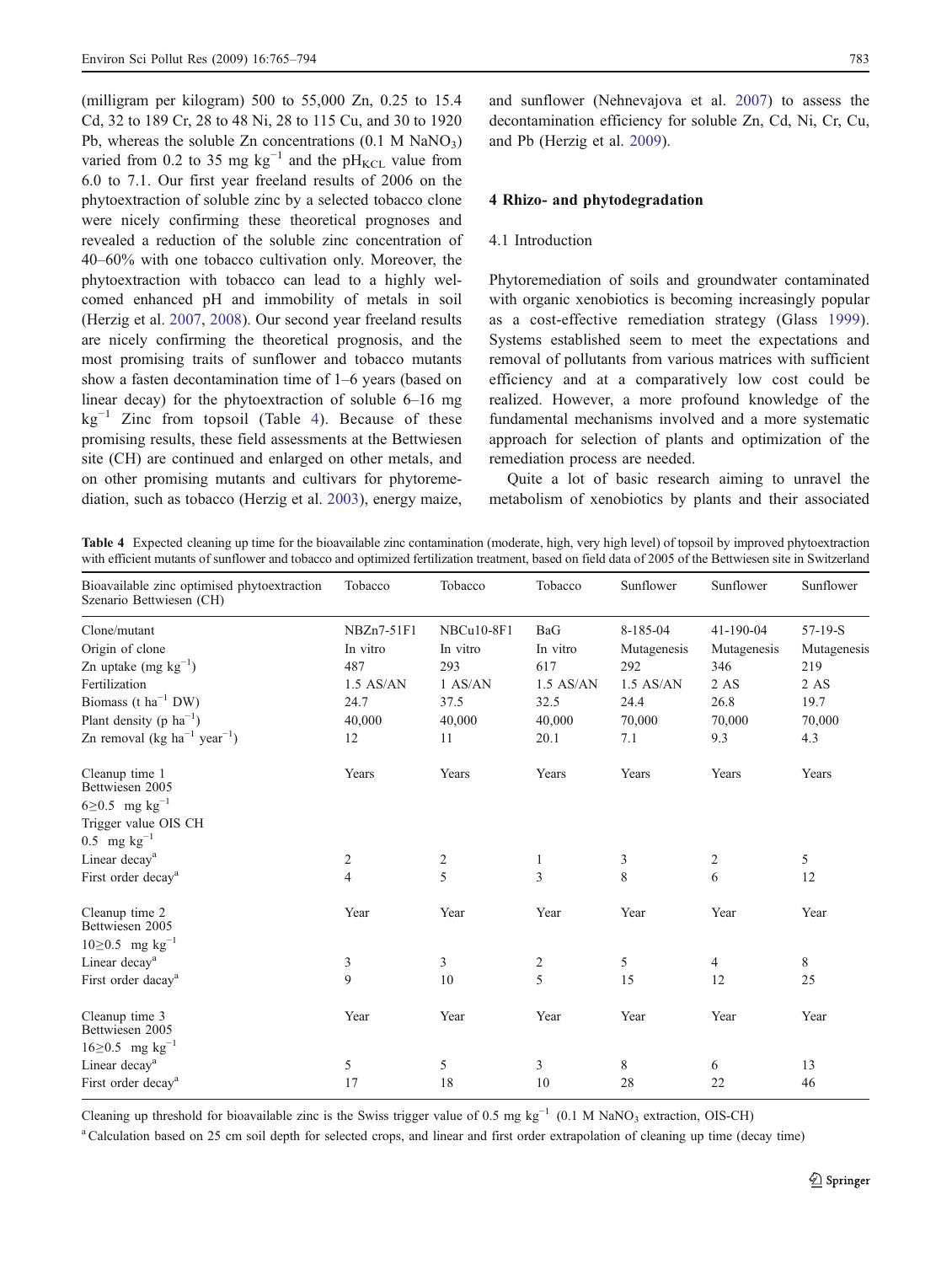microorganisms is being performed. To protect themselves from phytotoxic effects, plants are equipped with a complex and versatile array of enzymes to combat natural products and man-made chemicals. The structure and function of many detoxifying enzymes have been revealed (Newman et al. [1998](#page-27-0); Sandermann [1992](#page-27-0); Schroeder et al. [2001](#page-27-0)). During the last decades, many valuable results have been reported, but most still seem far away from the practice of remediation of contaminated soils and waters. The big challenge is to translate and use this basic scientific knowledge to solve real world pollution problems.

Most of the plants used in the phytoremediation of xenobiotics are crops or weeds selected by agronomical practices. However, exploring and exploiting the natural biodiversity are important issues in the choice of appropriate species among agricultural plants (cultivation well known), hybrid poplars or willows (high water use), or wild plants growing in contaminated areas (Olson et al. [2001\)](#page-27-0). Plant taxonomy and phytochemistry should be the first steps in the adequate use of the huge biochemical potential of plant species, with very specific metabolism: plants often produce natural chemicals whose structure is close to xenobiotic compounds (Siciliano and Germida [1998\)](#page-28-0). Whereas natural biodiversity is not yet fully exploited, the use of transgenic plants is therefore not the only solution to improve the efficiency of phytoremediation.

Large root absorption area, big root tip mass, high enzyme activity, and increase of bioavailability using exudates are critical factors to the successful implementation of phytoremediation of soil-based organic pollutants (Schwitzguébel et al. [2002\)](#page-27-0). Important tools to improve the removal of these pollutants could also be root biotechnology (using rhizogenic Agrobacterium to induce root proliferation), plant hairy root technology, and rhizosphere biotechnology (Pletsch et al. [1999](#page-27-0)).

A crucial limiting factor with organic pollutants in soils and groundwater often is neither the intensity of metabolism nor degradation capacity, but the transport of pollutants into the plant, which depends on the properties and bioavailability of the xenobiotic, as well as on the size and shape of the root system. Organic pollutants are often hydrophobic and bound to soil components, causing a severe problem to the uptake of the compound by plant roots. Once in the rhizosphere, microorganisms can perform part of the degradation; the remaining fraction of the pollutants migrate into the root, then become translocated into other tissues and organs of the plant, where detoxification and metabolism eventually take place. These uptake and translocation processes that involve plants as well as their associated bacteria and mycorrhiza are not yet well known and should be more carefully investigated (Schwitzguébel [2001;](#page-27-0) Siciliano and Germida [1998;](#page-28-0) Mehmannavaz et al. [2002\)](#page-27-0).

One of the most striking features of many plants used in phytoremediation is the extensive evapotranspiration of water through the stomata. This high water consumption that may almost equal the amount of water added to an area via precipitation prevents or strongly reduces leaching of pollutants and retards the possible migration in the soil and into the groundwater. Furthermore, the evaporation stream will also transport soluble organic pollutants into the plants (Cunningham et al. [1996](#page-24-0)). The fate of organic contaminants in the rhizosphere–root system largely depends on their physical–chemical properties. Plants readily take up organics with a  $logK_{ow}$  between 0.5 and 3.5. These compounds seem to enter the xylem faster than the soil and rhizosphere microflora can degrade them, even if the latter is enriched with degradative bacteria (Trapp et al. [2000](#page-28-0)). Once these contaminants are taken up, plants may metabolize them, although some of them or their metabolites can be toxic (Doucette et al. [1998](#page-24-0)). For example, trichloroethylene (TCE) can be transformed into trichloroethane. Alternatively, some plants preferentially release volatile pollutants (such as TCE and ethyl-benzene and xylene (BTEX)) and/ or their metabolites into the environment by evapotranspiration via the leaves. This raises questions about the merits of phytoremediation (Burken and Schnoor [1999;](#page-24-0) van der Lelie et al. [2001;](#page-28-0) Schwitzguébel et al. [2002](#page-27-0); Ma and Burken [2003\)](#page-26-0). The use of engineered endophytic bacteria, which complement the metabolic properties of their host, has the potential to overcome these limitations: while contaminants move through the plant's vascular system, endophytic bacteria, colonizing the xylem (Germaine et al. [2004](#page-25-0); Weyens et al. [2009a](#page-29-0), [b\)](#page-29-0), can promote their degradation. This may result in both decreased phytotoxicity and evapotranspiration, provided the bacteria possess the genetic information required for efficient degradation of the contaminants. These bacteria can be isolated, subsequently equipped with desirable characteristics and reinoculated in the host plant to enhance their beneficial effects. Proof of concept was provided by inoculating yellow lupine plants (Barac et al. [2004](#page-23-0)) and hybrid poplar (Taghavi et al. [2005](#page-28-0)) with endophytic bacteria able to degrade toluene, which resulted in decreased toluene phytotoxicity and a significant decrease in toluene evapotranspiration.

In case of pollution with hydrophobic xenobiotics (i.e., those defined as having a  $log K_{ow} > 4$ ), the associated microflora plays an important, if not the decisive role in the remediation. Hence, stimulation of microorganisms by plant exudates and leachates and by fluctuating oxygen regimes has also to be considered (Siciliano and Germida [1998](#page-28-0); Mehmannavaz et al. [2002](#page-27-0)). Plant roots may excrete not only enzymes like peroxidases (favoring the formation of residues bound to the humic part of the soil), but also small soluble organic molecules, acting as biosurfactants,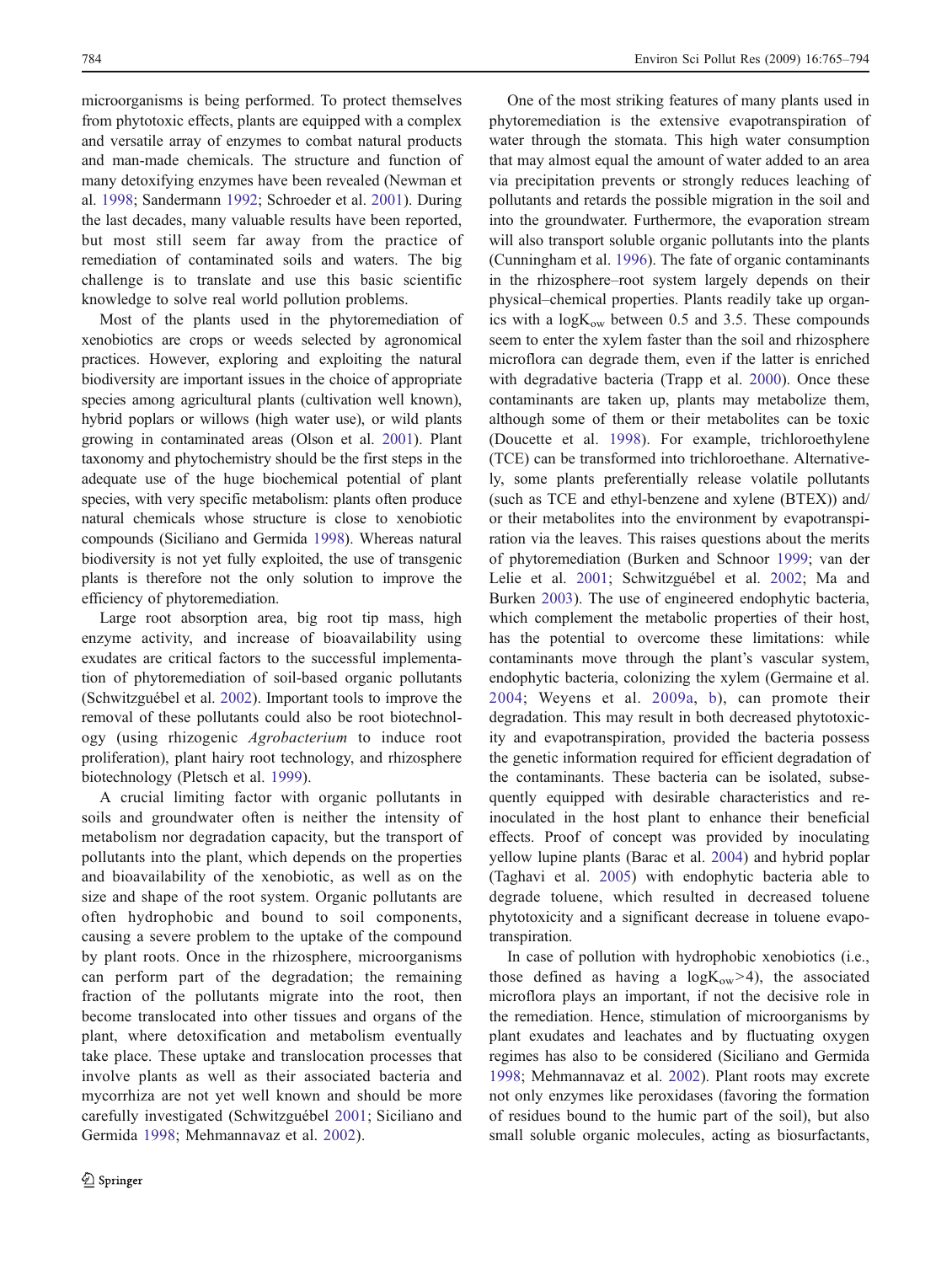thus able to increase bioavailability and uptake of pollutants (Schwitzguébel et al. [2002\)](#page-27-0).

## 4.2 Field experiments

Most examples on the successful application of phytoremediation of groundwater-based xenobiotics are found in the USA. Although many organic pollutants are metabolized in plants, xenobiotics—or their metabolites—can be toxic to plants, and this could limit the applicability of phytoremediation. Alternatively, in the case of volatile pollutants, plants can release the compounds, or their metabolites, through the stomata, which could question the merits of phytoremediation (Weyens et al. [2009a,](#page-29-0) [b](#page-29-0)). This seems to be the case for the removal of benzene, toluene, BTEX, using hybrid poplar trees. A successful field experiment was performed remediating a BTEXcontaminated ground water plume on the site of a carproducing factory in Belgium (Barac et al. [2009](#page-23-0)). Hybrid poplar trees were planted on a field site near a car factory in order to install a bioscreen aimed to combine the biodegradation activities of poplar and its associated rhizosphere and endophytic microorganisms for containing a BTEX-contaminated groundwater plume. This BTEX plume occurred as the result of leaking solvent and fuel storage tanks. Monitoring, conducted over a 6-year period after the planting of the trees suggested that the poplar trees and their associated microorganisms had, once the plant roots reached the contaminated groundwater zone, an active role in the remediation of the BTEX plume, resulting in full containment of the contamination. Analysis of the microbial communities associated with poplar demonstrated that once the poplar roots got in contact with the BTEX contaminated groundwater an enrichment occurred of both rhizosphere and endophytic bacteria that were able to degrade toluene. Interestingly, once the BTEX plume was remediated, the numbers of toluene degrading rhizosphere and endophytic bacteria decreased below detection limits, indicating that their population resulted from selective enrichment by the presence of the contaminant.

In the case of solvents such as TCE, although preliminary work suggested phytovolatilization was the primary way plants deal with the compound, field studies showed that the majority of TCE is metabolized within the rhizosphere and/or in the plant (Shang et al. [2001](#page-28-0); Collins et al. [2002;](#page-24-0) Weyens et al. [2009b\)](#page-29-0). Weyens et al. ([2009b\)](#page-29-0) reported that along transects under a mixed woodland of English oak (Quercus robur) and common ash (Fraxinus excelsior) growing on a TCE-contaminated ground water plume, sharp decreases in TCE concentrations were observed, while transects outside the planted area did not show this remarkable decrease. This suggested a possible active role of the trees and their associated bacteria in the

remediation process. The characterization of the isolates obtained in this study shows that the bacterial community associated with oak and ash on a TCE-contaminated site was strongly enriched with TCE-tolerant strains, but that this was not sufficient to degrade all TCE before it reaches the leaves. Significant TCE evapotranspiration was found. A possible strategy to overcome this evapotranspiration to the atmosphere is to enrich the plant-associated TCE degrading bacteria by in situ inoculation with endophytic strains capable of degrading TCE. This was successfully tested in the field (Weyens et al. [2009a](#page-29-0)).

A phytoremediation study on hydrocarbon-polluted agricultural soils was conducted successfully in Trecate in northern Italy (Schwitzguébel et al [2002\)](#page-27-0). The soil, contaminated following the blow out of a land-based oil well, underwent on-site treatment in a biopile prior to being replaced in its original location. For a couple of years, the study compared the ability of 11 agricultural plants to facilitate hydrocarbon removal (via microbial degradation and/or plant uptake) with that of land farming and natural attenuation. Soil polyaromatic hydrocarbon and total petroleum hydrocarbon concentrations decreased in landfarmed parcels and weedy areas, but much less than in planted parcels, most notably in those planted with corn and sorghum.

Other field projects on hydrocarbons were performed in Europe, particularly in Denmark (sites in Axelved and Holte; Trapp and Karlson [2001](#page-28-0); Trapp et al. [2006\)](#page-28-0) and Sweden (site in Husarviken and Bohus; Schwitzguébel et al. [2002\)](#page-27-0).

Leigh et al. ([2006](#page-26-0)) investigated the occurrence of culturable indigenous polychlorinated biphenyl (PCB) degrading bacteria associated with five species of mature trees growing naturally on a contaminated site in Stare Mesto (Czech Republic). Isolates with broad congener specificity were found widespread at the site. The authors concluded that the apparent association of certain plant species with increased abundance of indigenous PCB degraders, including strains with outstanding degradation capacities, throughout the root zone supports the notion that rhizoremediation is a promising strategy for enhancing in situ PCB degradation.

Parts of an area of the derelict World War II ordinance plant Werk Tanne (Clausthal-Zellerfeld, Harz, Germany) are heavily contaminated by chemicals resulting from 2,4,6 trinitrotoluene (TNT) production and particularly by TNT itself. On this site, the TNT-degrading potential of the rhizosphere of the planted trees and shrubs was augmented by highly active mycorrhiza and white-rot fungi (Koehler et al. [2002\)](#page-26-0). The effects of site preparation, mycorrhized rhizosphere, and white-rot fungi on the degradation of TNT were assessed over 1 year using a complex monitoring scheme, including a battery of five biotests and field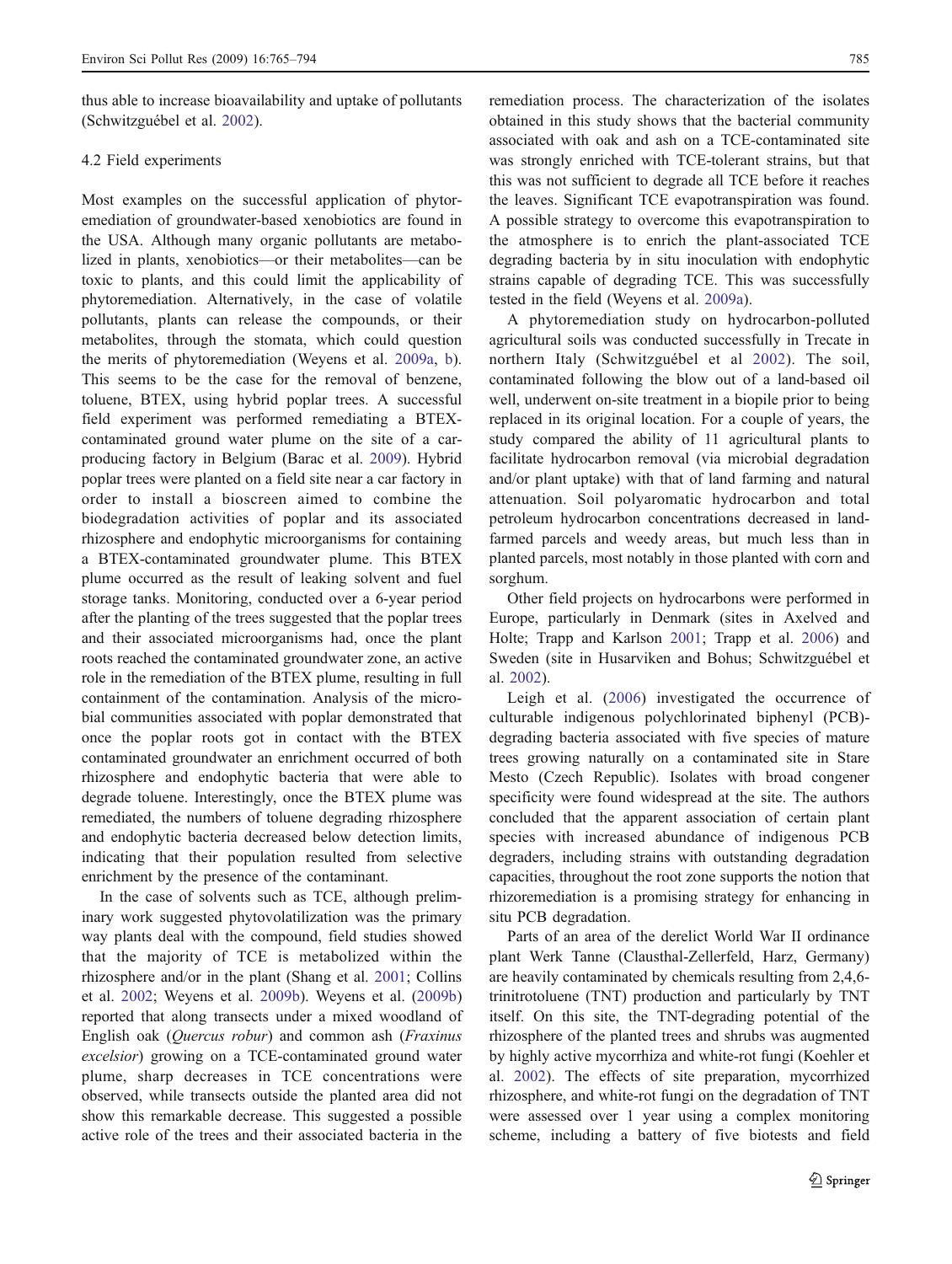<span id="page-21-0"></span>investigations of selected indicators (soil mesofauna, decomposition). The results of the monitoring showed the great influence of the grading procedure for site preparation, a diversified sensitivity of the biotest battery and complex reactions of the field indicators. The grading procedure effectively reduced the contamination (almost 90% within the first 6 months regardless of the initial levels). The phytoremediation measure as a whole reduced hazards of transport of nitro-aromatics by dust or leachate, initiated a secondary succession of the soil ecosystem that could transform the remaining TNT and metabolites over a longer period of time, and thus proved to be an effective decontamination measure applicable in large-scale technology. Van Dillewijn et al. [\(2007](#page-28-0)) reported that in field experiments neither natural attenuation nor bioaugmentation with Pseudomonas putida JLR11 affected TNT levels to a significant degree. However, the extractable TNT content in rhizosphere soil associated to maize roots decreased by more than 96% in 60 days regardless of inoculation. They concluded that under these field conditions, the effect of phytoremediation by maize overshadowed any effect of rhizoremediation by P. putida JLR11.

A special phytoremediation concept is the use of constructed wetlands for cleanup of effluents and drainage waters. For example, a constructed wetland has been successfully operated and monitored in Portugal for the last 7 years to treat industrial effluents containing nitrogenous aromatic compounds from an aniline and nitrobenzene production plant. Using reed beds on a total planted area of 10,000 m<sup>2</sup>, reductions in aromatic compounds up to 100% were obtained, depending on the acclimatization period for inlet effluent composition of 10–300 mg/L aniline, 10– 100 mg/L nitrobenzene, and 10–30 mg/L nitrophenols (Martins Dias [2000\)](#page-26-0).

4.3 Rhizo- and phytodegradation: lessons from the field and research needs

An important research question is to better understand and control the uptake and translocation of organic pollutants in green plants. Numerous pollutants are very hydrophobic, showing  $logK_{ow}$  values above 4. This characteristic and high chemical stability explains why such pollutants are persistent in the environment. A major limiting factor for phytoremediation of recalcitrant organic pollutants is often their low bioavailability. Therefore, there is an urgent need for research aiming at a better understanding of the subtle and complex interactions between pollutants, soil material, plant roots, and microorganisms in the rhizospheric zone. Of particular interest are the roles of root exudates, mycorrhizal fungi, and rhizospheric bacteria in the modification of the ability of plants to remove

pollutants from contaminated soils. An extended knowledge of these mechanisms will contribute to optimize the phytoremediation process and make it more attractive in the future.

Inoculation of both rhizosphere and endophytic bacteria is a promising strategy for improving phytoremediation of organic contaminants. However, a number of obstacles should be overcome before engineered endophytes can be successfully applied in field scale phytoremediation projects (Newman and Reynolds [2005;](#page-27-0) van der Lelie et al. [2005](#page-28-0)) and the inoculated bacteria would have to compete against the endogenous microbial population, which is well adapted to the local conditions. Alternatively, horizontal gene transfer can play an important role in enhancing the metabolic capabilities of endogenous endophytes (Taghavi et al. [2005](#page-28-0)) rather than integrating a new bacterium in a stable community, and the degradation pathway is transferred among members of the community.

## 5 Economical aspects

Information on cost and performance of soil and groundwater reclamation is often available for treatment technologies that are considered "established" such as excavation with on- and off-site incineration, stabilization, soil vapor extraction, thermal desorption for source control, and pump and treat technologies for groundwater. Innovative technologies like phytoremediation are alternative treatment technologies with a limited number of applications and limited data on cost and performance. Additionally, phytoremediation costs are very dependent on the local situation w.r.t. the kind and depth of contamination, soil conditions, disposal of the biomass, etc. In 2001, the US Environmental Protection Agency (EPA) published an overview of completed soil remediation projects, among which a small number used phytoremediation. Table [5](#page-22-0) gives an exemplary overview (median values over only a few cases) of the large spread in cost data (US dollars) of phytoremediation, together with a comparison with bioremediation, soil washing, and excavation.

From comparison with excavation (row So 7b), we indeed see that—apart from rare extreme cases—phytoremediation is at least 50% less expensive. It is also cheaper than bioremediation. From an economic point of view, the purpose of phytoremediation of polluted land can be threefold: (1) risk containment (phytostabilization); (2) phytoextraction of metals with market value like nickel, thallium, and gold; and (3) durable land management where phytoextraction gradually improves soil quality so that eventually crops with higher market value again can be cultivated.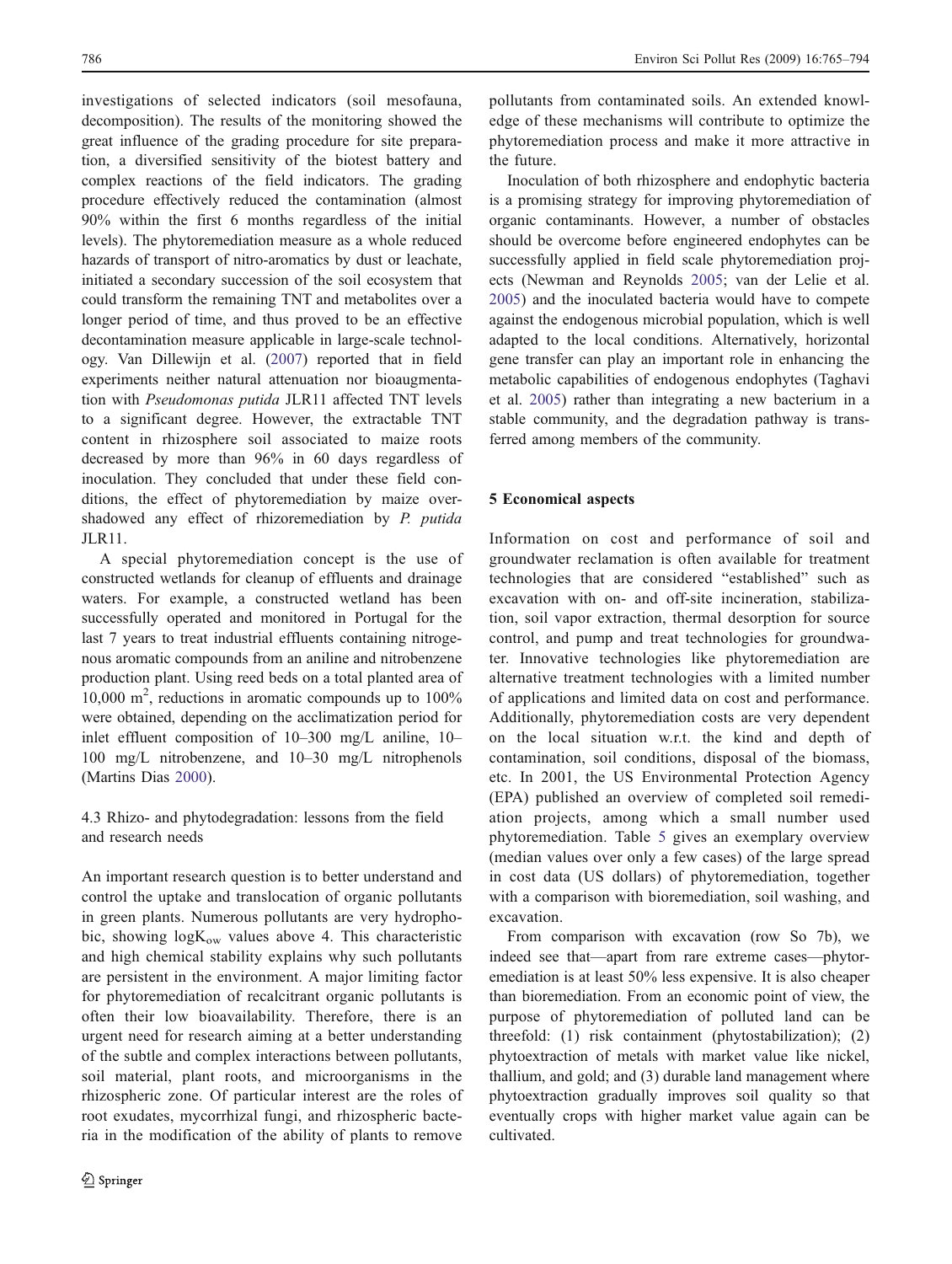#### <span id="page-22-0"></span>Table 5 Exemplary cost data for phytoremediation

|             | In situ soil remediationtechnology                            | Source       | Stage    | Contaminant           | Metric                            | Cost                |     |
|-------------|---------------------------------------------------------------|--------------|----------|-----------------------|-----------------------------------|---------------------|-----|
|             |                                                               |              |          |                       |                                   | Single value or min | Max |
| Soil        |                                                               |              |          |                       |                                   |                     |     |
| (So1)       | Phytoremediation, large site (USA)                            | a            | Complex  | Metals                | $\frac{\text{S}}{\text{m}^3}$     | 147                 | 483 |
| (So2)       | In situ bioremediation (USA)                                  | b            | Complex  | VOCs, heavy<br>metals | $\frac{\text{S}}{\text{m}^3}$     | 432                 |     |
| (So3)       | In situ bioremediation (USA)                                  | b            | Complex  | BTEX, PHC             | $S/m^3$                           | 226                 |     |
| (So4)       | Phytoremediation                                              | $\mathbf{c}$ | Estimate | Metals                | $S/m^3$                           | 13                  | 131 |
| (So5)       | Soil metal washing                                            | $\mathbf{c}$ | Estimate | Metals                | $\frac{\text{S}}{\text{m}^3}$     | 39                  | 392 |
| (So6)       | Phytostabilization (France)                                   | d            | Running  | Arsenic               | $\frac{\text{S}}{\text{m}^3}$     | 54                  |     |
| (So7a)      | Excavation (USA)                                              | a            | Median   |                       | $\frac{\mathrm{s}}{\mathrm{t}}$   | 270                 | 460 |
| (So7b)      | Excavation (USA) (assuming soil density $1.2 \text{ t/m}^3$ ) | a            | Median   |                       | $\frac{\text{S}}{\text{m}^3}$     | 324                 | 552 |
| Groundwater |                                                               |              |          |                       |                                   |                     |     |
| (Gw1)       | Phytoremediation, large site                                  | a            | Complex  | Metals                | $\frac{\mathrm{S}}{\mathrm{m}^2}$ | 4.8                 | 6.9 |
| (Gw2)       | In situ bioremediation                                        | h            | Complex  | <b>VOCs</b>           | $S/m^3$                           | 381                 |     |

a US FRTR [\(2002](#page-28-0)); b US EPA [2001;](#page-28-0) c Watanabe ([1997](#page-28-0)); d Jacquemin ([2006\)](#page-25-0)

## 5.1 Phytostabilization

Phytostabilization primarily aims at preventing the health risks emanating from the pollution. The economic aspect should be measured in terms of cost effectiveness, i.e., targeting at the lowest cost per unit of risk reduction. If the latter would be expressed in monetary terms—an ambitious undertaking—we arrive at cost–benefit analysis. Because of significant uncertainties (a) about the relation between the size and kind of the contamination and the emanating risks and (b) about monetizing health deficiencies, in practice the lowest cost per treated volume is aimed at (see row So6 in Table 5).

# 5.2 Phytoextraction

Phytomining the metal The main variables that control the economic feasibility of phytoming metals are the metal price, the plant biomass, and the highest achievable metal content of the plant (Brooks et al. [1998\)](#page-24-0). Coupled with energy generation from the harvested biomass, the indicative profitability for a Ni phytomine in Australia is predicted to be 11,500 AU\$/ha/harvest. For Au, a profit of 26,000 AU\$/ha/harvest is predicted (Harris et al. [2009](#page-25-0)). Chaney et al. ([2007\)](#page-24-0) conclude that for Ni-contaminated or mineralized soils, the crop value of nickel phytomining could amount to 16,000 US\$/ha/harvest.

Durable land management and future higher land revenues after reclamation In the case "Lommel" (see Section [3.4](#page-12-0)), an area in the north-eastern part of Belgium, a modal farmer (36 ha) is confronted with on average a Cd pollution of 4.3 mg Cd kg−<sup>1</sup> DW. Actually, his land is used to cultivate

fodder maize for dairy cattle rearing. A durable land management scenario involves that from the start fodder maize is reduced to 10 ha and gradually evolves to 0 ha. To feed his cattle, the farmer will buy fodder maize from external uncontaminated areas. Land occupation is switched to three crops: short rotation coppice (willow), rape, and energy maize. One of the conditions in searching for valorization opportunities was that agricultural labor income would not decrease (probability of 90%). Following energy conversion, routes then are considered: anaerobic digestion of energy maize (Thewys et al. [2009\)](#page-28-0), pyrolysis of the willow coppice (Thewys and Kuppens [2008\)](#page-28-0), and rapeseed oil extraction. The respective prices for the biomass as a feedstock which could be paid to the farmer, taking into account a minimal profitability of the conversion installations, are:  $\epsilon$ 31/t for energy maize,  $\epsilon$ 28/t for willow, and  $\epsilon$ 200/t for rape. Based on the uptake performance of the crops and according to the necessary rotation scheme, 34 ha reaches the remediation target level of 0.5 mg Cd  $\text{kg}^{-1}$  DW after 40 years. The contaminated volume treated is 68,000 m³. Already after 18 years, lesser contaminated hectares reach the clean status and offer a 50% higher agronomic income because of the possibility to cultivate higher value crops like, e.g., vegetables. Over the 40-year period, the net present value of the yearly net income of the farmer on the 36 ha amounts to  $6459,000$ . Because the future higher incomes after reclamation outweigh the income loss (i.e., compared to the income before the remediation) during the reclamation period, phytoextraction does not entail a cost, but a net benefit (Vassilev et al. [2004a\)](#page-28-0). In this case, the net benefit is calculated at  $\epsilon$ 6.7/m<sup>3</sup> of soil treated, or \$7.9/m<sup>3</sup> (at the average dollar—Euro exchange rate in the period 1999–2007).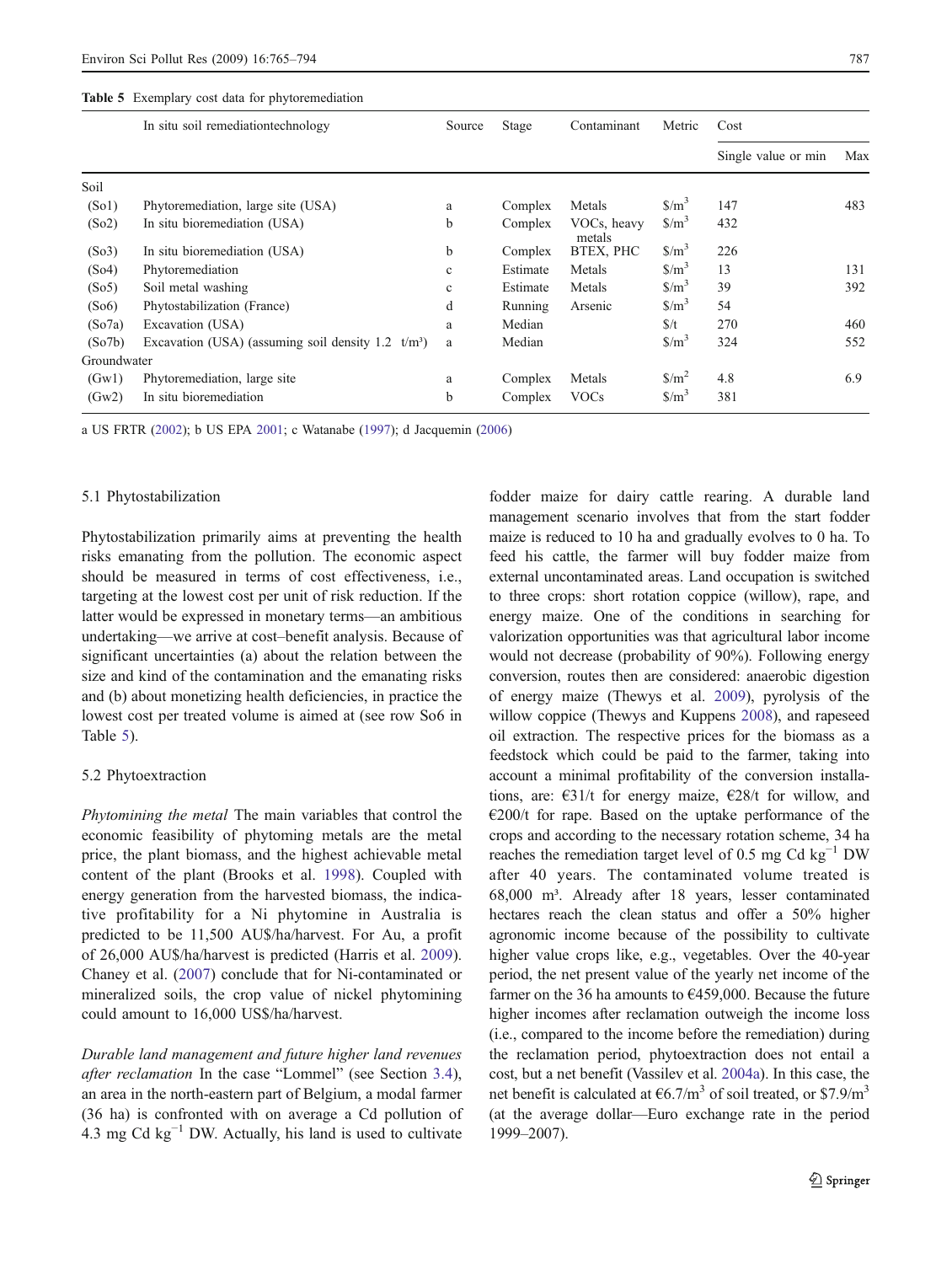## <span id="page-23-0"></span>6 General conclusions

Phytoremediation undoubtedly has a high potential to enhance the degradation and/or removal of organic contaminants from soils, sediments, and (undeep ground) waters. However, based on often unrealistic extrapolations of data obtained from pot and hydroponical experiments, too enthusiastic interpretations and promises have been made concerning the possibilities of metal phytoextraction. Therefore, there is a risk that this technology will be dismissed without proper evaluation. Risk-managed phytostabilization and monitored natural attenuation seems to be one of the more realistic scenarios for brownfields, urban and industrial areas contaminated with metals (Dickinson et al. [2009\)](#page-24-0), and recalcitrant organics.

It is clear that, in spite of a growing public and commercial interest and the success of several pilot studies and field scale applications, more fundamental research is still needed to better exploit the metabolic diversity of the plants themselves, and also to better understand the complex interactions between contaminants, soil, plant roots, and microorganisms (bacteria and mycorrhiza) in the rhizosphere.

A large amount of knowledge is now available on the biochemical processes involved in the detoxification of pollutants inside plant cells. One of the most important challenges is to use this basic scientific information to improve the efficiency of phytoremediation in the field. There indeed exist many reports of unsuccessful and inconclusive field trials. In the field, there are stressors that affect phytoremediation that are not encountered at laboratory or greenhouse scale: variations in temperature, nutrients, precipitation and moisture, plant pathogens and herbivory, uneven distribution of contaminants, soil type, soil pH, soil structure, etc. Agronomic techniques, such as (roto)tilling and addition of lime, nutrients, organic matter or other soil amendments, are often employed prior to planting or sowing to facilitate plant growth. However, these treatments can cause changes in soil pH, oxygen content, and bioavailability of the contaminants and hence affect degradation of contaminants in a positive or negative way.

A "simple" limiting factor is that in some cases the contaminated soil is deeper than the rooting zone. In this respect, choice of plant species can be very important.

On laboratory and greenhouse scale, promising results have been obtained using genetically modified organisms. However, regulatory restrictions for in situ applications have prevented any substantial accumulation of field data. There indeed is a risk for inserted genetic material to be transferred to indigenous species and populations.

More demonstration projects are urgently required to provide recommendations and convince regulators, decision-

makers, and the general public of the applicability of a green approach for the treatment of soils, brownfields, groundwater, and wastewater contaminated by toxic metals, organic pollutants, and radionuclides. Further, more data are still needed to quantify the underlying economics as a support for public acceptance and last but not least to convince policy makers and stakeholders.

Acknowledgments The authors are grateful to COST-Action 859 and all the members who contributed to the different meetings and workshops of this COST-Action. This COST-Action was very stimulating for exchange of information and supporting existing and creating new collaborations.

## References

- Adriano DC, Wenzel WW, Vangronsveld J, Bolan NS (2004) Role of assisted natural remediation in environmental cleanup. Geoderma 122:121–142
- Anderson T (1997) Development of a phytoremediation handbook: consideration for enhancing microbial degradation in the rhizosphere. <http://es.epa.gov/ncerga/ru/index.html>
- Arisi ACM, Mocquot B, Lagriffoul A, Mench M, Foyer CH, Jouanin L (2000) Responses to cadmium in leaves of transformed poplars overexpressing (-glutamylcysteine synthetase. Physiol Plant 109:143–149
- Arshad M, Silvestre J, Pinelli E, Kallerhoff J, Kaemmerer M, Tarigo A, Shahid A, Guiresse M, Pradere P, Dumat C (2008) A field study of lead phytoextraction by various scented Pelargonium cultivars. Chemosphere 71:2187–2192
- Assunçao AGL, Schat H, Aarts MGM (2003) Thlaspi caerulescens, an attractive model species to study heavy metal hyperaccumulation in plants. New Phytol 159:351–360
- Bagga D, Peterson S (2001) Phytoremediation of arseniccontaminated soil as affected by the chelating agent EDTA and different levels of soil pH. Remediation Winter, 77–85
- Baker A, Brooks R (1989) Terrestrial higher plants which hyperaccumulate heavy elements: a review of their distribution, ecology and phytochemistry. Biorecovery 1:81–126
- Baker A, Reeves R, Hajar A (1994) Heavy metal accumulation and tolerance in British populations of the metallophyte Thlaspi caerulescens J & C Presl (Brassicaceae). New Phytol 127:61–68
- Bani A, Echevarria G, Sulçe S, Morel J-L, Mullai A (2007) In-situ phytoextraction of Ni by a native population of Alyssum murale on an ultramafic site (Albania). Plant Soil 273:79–89
- Barac T, Taghavi S, Borremans B, Provoost A, Oeyen L, Colpaert JV, Vangronsveld J, van der Lelie D (2004) Engineered endophytic bacteria improve phytoremediation of water-soluble, volatile, organic pollutants. Nat Biotechnol 22:583–588
- Barac T, Weyens N, Oeyen L, Taghavi S, van der Lelie D, Dubin D, Spliet M, Vangronsveld J (2009) Field note: hydraulic containment of a BTEX plume using poplar trees. Int J Phytoremediat 11:416–424
- Barcelo J, Poschenrieder C, Lombini A, Llugany M, Bech J, Dinelli E (2001) Mediterranean plant species for phytoremediation. Proceedings of the workshop of COST Action 837, WG2, held in Madrid, 5–7.04. 2001 [\(http://lbewww.epfl.ch/COST837\)](http://lbewww.epfl.ch/COST837)
- Bennett FA, Tyler EK, Brooks RR, Gregg PEH, Stewart RB (1998) Fertilisation of hyperaccumulators to enhance their potential for phytoremediation and phytomining. In: Brooks R (ed) Plants that hyperaccumulate heavy metals. CAB International, Wallingford, UK, pp 249–259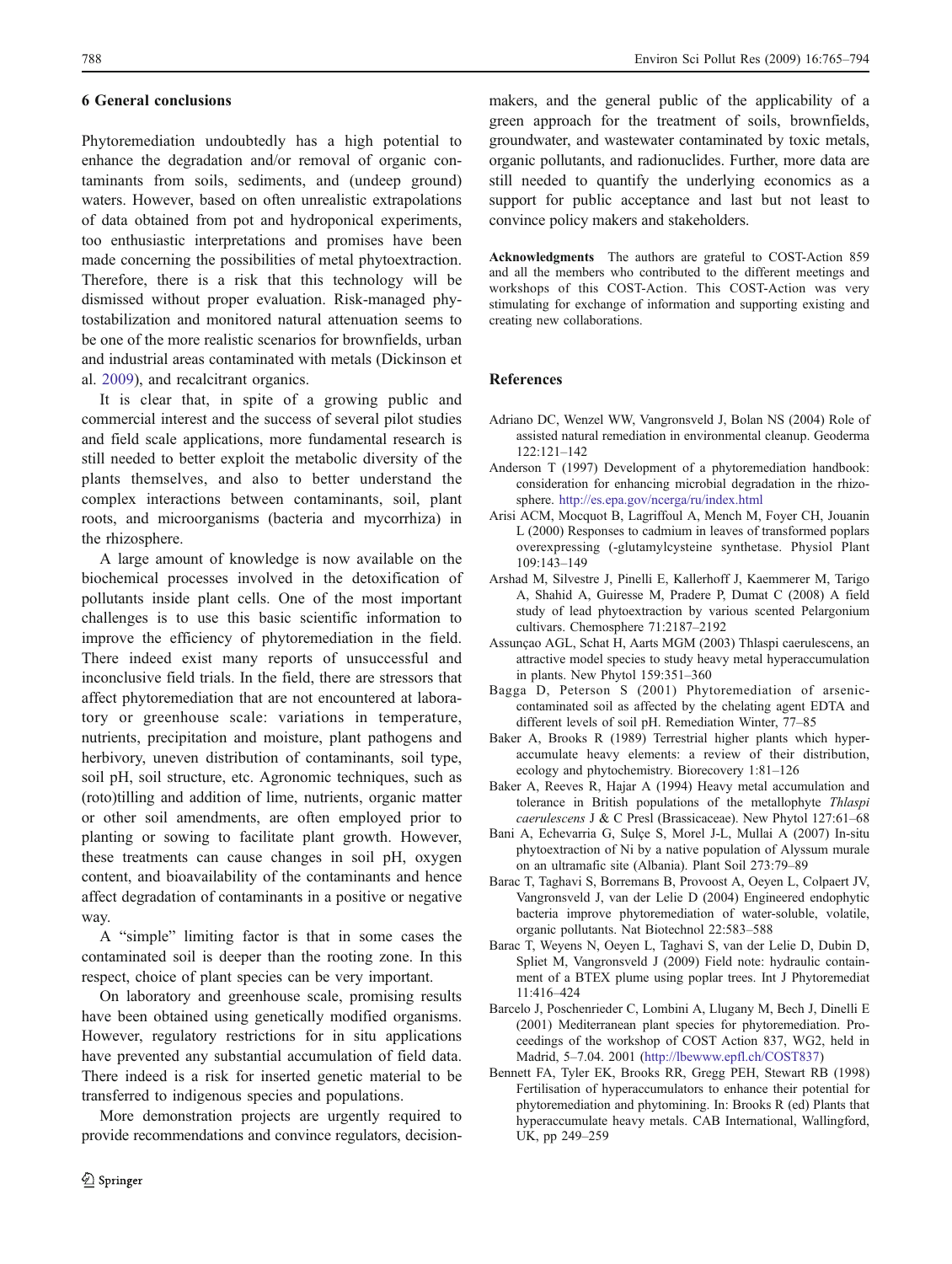- <span id="page-24-0"></span>Bes C, Mench M (2008) Remediation of copper-contaminated topsoils from a wood treatment facility using in situ stabilisation. Environ Pollut 156:1128–1138
- Bidar G, Garcon G, Pruvot C, Dewaele D, Cazier F, Douay F, Shirali P (2007) Behavior of Trifolium repens and Lolium perenne growing in a heavy metal contaminated field: plant metal concentration and phytotoxicity. Environ Pollut 147:546–553
- Blaylock M, Huang J (2000) Phytoextraction of metals. In: Raskin I, Ensley B (eds) Phytoremediation of toxic metals: using plants to clean up the environment. Wiley, New York, pp 53–69
- Bleeker PA, Assuncao AGL, Teiga PA, de Koe T, Verkleij JAC (2002) Revegetation of the acidic, As contaminated Jales mine spoil tips using a combination of spoil amendments and tolerant grasses. Sci Total Environ 300:1–13
- Boisson J, Mench M, Sappin-Didier V, Solda P, Vangronsveld J (1998) Short-term in situ immobilization of Cd and Ni by beringite and steel shots application to long-term sludged plots. Agronomie 18:347–359
- Boisson J, Ruttens A, Mench M, Vangronsveld J (1999) Immobilization of trace metals and arsenic by different soil additives evaluation by means of chemical extractions. Commun Soil Sci Plant Anal 30:365–387
- Bouwman L, Vangronsveld J (2004) Rehabilitation of the nematode fauna in a phytostabilized heavily zinc contaminated sandy. J Soils Sediments 4(1):17–23
- Bouwman LJ, Bloem PFAM, Römkens GT, Boon J, Vangronsveld J (2001) Beneficial effect of the growth of metal tolerant grass on biological and chemical parameters in copper- and zinc contaminated sandy soils. Minerva Biotecnol 13:19–26
- Brewer EP, Sauders JA, Angle JS, Chaney RL, McIntosh MS (1999) Somatic hybridisation between the zinc accumulator Thlaspi caerulescens and Brassica napus. Theor Appl Genet 99:761– 771
- Brooks R, Chambers M, Nicks L, Robinson B (1998) Phytomining. Trends Plant Sci 3(9):359–362
- Brown SL, Henry CL, Compton H, Chaney RL, De Volder P (2000) Using municipal biosolids in combination with other residuals to restore zinc and lead contaminated mining areas. In: Luo Y M et al. (eds) Proc Int Conf Soil Remediation SoilRem2000, October 15–19, Hangzhou, China, pp 285–289
- Burken JG, Schnoor JL (1999) Distribution and volatilization of organic compounds following uptake by hybrid poplar trees. Int J Phytoremediat 1:139–151
- Chandrappa HM (1982) Mutageneiss in sunflower (Helianthus annuus L). Thesis Abstr 8, 256–257. In: Schuster WH, (ed), Die Züchtung der Sonnenblumen (Helianthus annuus L.) Advanced in plant breeding 14, supplements to Journal of Plant Breeding pp 155, Paul Parey, Berlin
- Chaney RL, Li YM, Brown SL, Angle JS, Baker AJM (1995) Hyperaccumulator based phytoremediation of metal-rich soils. In: Current topics in plant biochemistry, physiology and molecular biology. Will plants have a role in bioremediation? Proceedings of 14th Annual Symposium. April 10–12, 1995. Columbia, Missouri, pp 33–34
- Chaney RL, Malik M, Li YM, Brown SL, Brewer EP, Angle JS, Baker AJM (1997) Phytoremediation of soil metals. Curr Opin Biotechnol 8:279–284
- Chaney RL, Li YM, Angle J, Baker A, Reeves R, Brown S, Homer F, Malik M, Chin M (1999) Improving metal-hyperaccumulators wild plants to develop commercial phytoextraction systems: approaches and progress. In: Terry N, Banuelos G (eds) Phytoremediation of contaminated soil and water. CRC, Boca Raton, FL
- Chaney RL, Angle JS et al (2005) Using hyperaccumulator plants to phytoextract soil Ni and Cd. Zeitschrift Fur Naturforschung C-a. J Biosci 60(3–4):190–198
- Chaney R, Angle J, Broadhurst C, Peters C, Tappero R, Sparks D (2007) Improved understanding of hyperaccumulation yields commercial phytoextraction and phytomining technologies. J Environ Qual 36:1429–1444
- Clemens S, Palmgren MG, Krämer U (2002) A long way ahead: understanding and engineering plant metal accumulation. Trends Plant Sci 7:309–315
- Collins C, Laturnus F, Nepovim A (2002) Remediation of BTEX and trichloroethene: current knowledge with special emphasis on phytoremediation. Environ Sci Pollut Res 9:86–94
- Crčman H, Velikonja-Bolta Š, Vodnik D, Kos B, Leštan D (2001) EDTA enhanced heavy metal phytoextraction: metal accumulation, leaching and toxicity. Plant Soil 235:105–114
- Cunningham SD, Anderson TA, Schwab AP, Hsu FC (1996) Phytoremediation of soils contaminated with organic pollutants. Adv Agron 56:55–114
- Davies RD, Carlton-Smith C (1980) Crops as indicators of the significance of contamination of soil by heavy metals. WCR Water Research Centre. Medmenham Laboratory, UK, p 44
- De Koe T (1994) Arsenic resistance in submediterranean Agrostis species. Ph.D. thesis, Vrije Universiteit, Amsterdam, NL, 127 pp
- del Rio M, Font R, Fernandez-Martinez J, Dominguez J, de Haro A (2000) Field trials of Brassica carinata and Brassica juncea in polluted soils of the Guadiamar river area. Fresenius Environ Bull 9:328–332
- Dickinson NM (2000) Strategies for sustainable woodland on contaminated soils. Chemosphere 41:259–263
- Dickinson NM, Baker AJM, Doronilla A, Liadlaw S, Reeves RD (2009) Phytoremediation of inorganics: realism and synergies. Int J Phytoremediat 11:97–114
- Dietz AC, Schnoor JL (2001) Phytotoxicity of chlorinated aliphatics to hybrid poplar (Populus deltoides x nigra DN34). Environ Toxicol Chem 20:389–393
- Dimitriou I, Eriksson J, Adler A, Aronsson P, Verwijst I (2006) Fate of heavy metals after application of sewage sludge and wood-ash mixtures to short-rotation willow coppice. Environ Pollut 142:160–169
- Dirilgen N (1998) Effects of pH and chelator EDTA on Cr toxicity and accumulation in Lemna minor. Chemosphere 37:771–783
- Dominguez MT, Maranon T, Murillo JM, Schulin R, Robinson BH (2008) Trace element accumulation in woody plants of the Guadiamar Valley, SW Spain: a large-scale phytomanagement case study. Environ Pollut 152:50–59
- Doucette WJ, Bugbee B, Hayhurst S, Plaehn WA, Downey DC, Taffinder SA, Edwards R (1998) Phytoremediation of dissolved phase trichloroethylene using mature vegetation. In: Wickramanayake GB, Hinchee RE (eds) Bioremediation and phytoremediation: chlorinated and recalcitrant compounds. Batelle, Columbus, pp 251–256
- Dunwell JM (1999) Transgenic crops: the next generation, or an example of 2020 vision. Ann Bot 84:269–277
- Ebbs SD, Lasat MM, Brady DJ, Cornish J, Gordon R, Kochian LV (1997) Phytoextraction of cadmium and zinc from a contaminated soil. J Environ Qual 26:1424–1430
- Ernst WHO (1998) The origin and ecology of contaminated, stabilized and non-pristine soils. In: Vangronsveld J, Cunningham S (eds) Metal-contaminated soils: in situ inactivation and phytorestoration. Springer, New York, pp 17–25
- Ernst WHO (2000) Evolution of metal hyperaccumulation and phytoremediation hype. New Phytol 146:357–358
- Felix H (1997) Vor-Ort-Reinigung schwermetallbelasteter Böden mit Hilfe von metallakkumulierenden Pflanzen (Hyperakkumulatoren). TerraTech 2:47–49
- French CJ, Dickinson NM, Putwain PD (2006) Woody biomass phytoremediation of contaminated brownfield land. Environ Pollut 141:387–395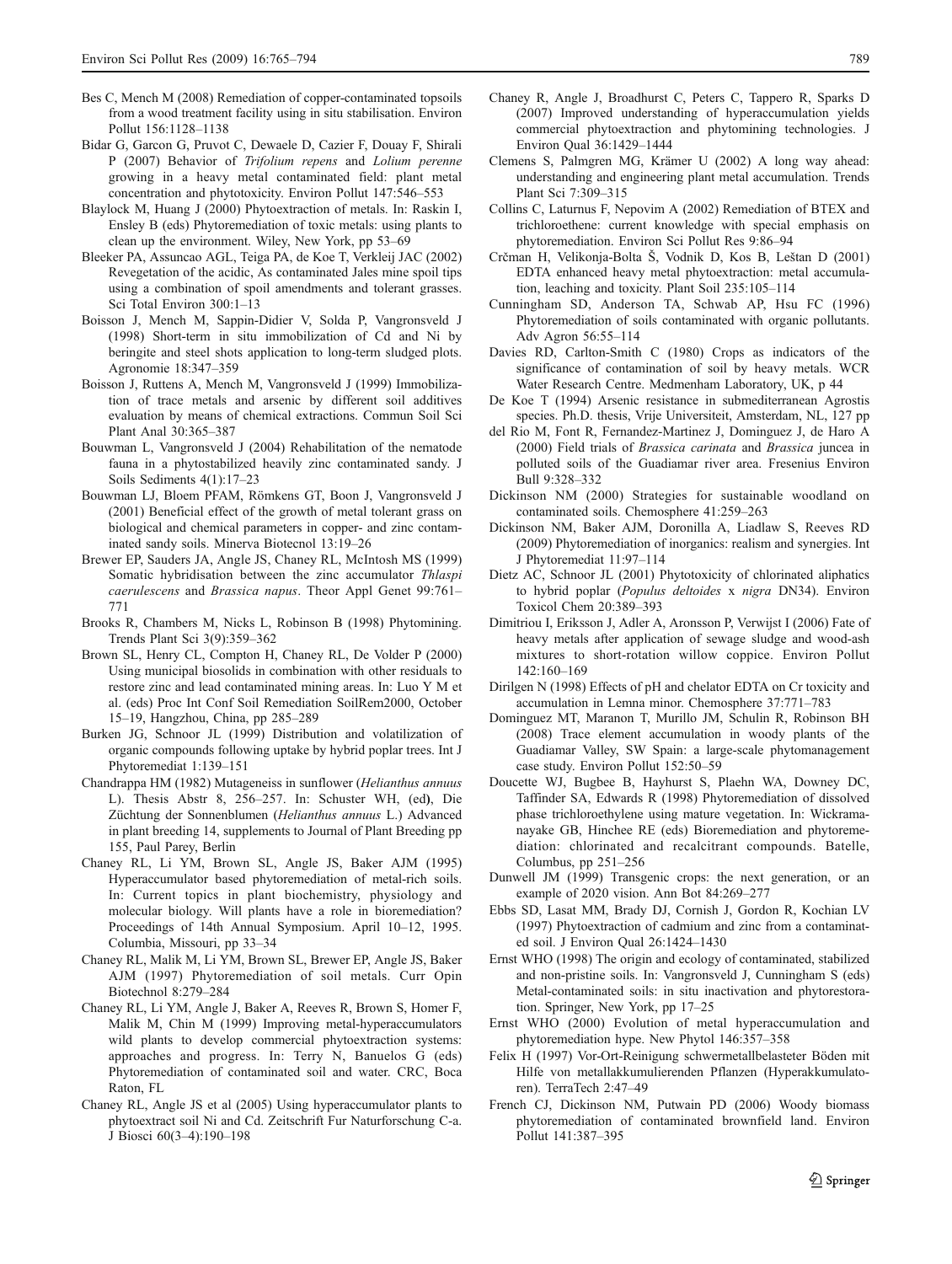- <span id="page-25-0"></span>Friesl W, Friedl J, Platzer K, Horak O, Gerzabek MH (2006) Remediation of contaminated agricultural soils near a former Pb/Zn smelter in Austria: batch, pot and field experiments. Environ Pollut 144:40–50
- Geebelen W (2002) Remediation of Pb contaminated soils by phytoextraction and amendment induced immobilization: biological aspects. Ph.D. thesis, Faculty of Sciences, Limburgs Universitair Centrum, Diepenbeek, Belgium
- Geebelen W, Adriano DC, van der Lelie D, Mench M, Carleer R, Clijsters H, Vangronsveld J (2003) Selected bioavailability assays to evaluate the efficacy of amendment induced immobilization of lead in contaminated soils. Plant Soil 249:217–228
- Geebelen W, Sappin-Didier V, Ruttens A, Carleer R, Yperman J, Bongué-Boma K, Mench M, van der Lelie D, Vangronsveld J (2006) Evaluation of cyclonic ash and commercial Na-silicates for metal immobilisation purposes in contaminated soils in Flanders (Belgium). Environ Pollut 144:32–39
- Germaine K, Keogh E, Borremans B, van der Lelie D, Barac T, Oeyen L, Vangronsveld J, Porteus Moore F, Moore ERB, Campbel CD, Ryan D, Dowling D (2004) Colonisation of Poplar trees by gfp expressing endophytes. FEMS Microbiol Ecol 48:109–118
- Glass DJ (1999) US and international markets for phytoremediation, 1999–2000. Glass Associates, Needham [http://www.channel1.](http://www.channel1.com/dglassassoc) [com/dglassassoc](http://www.channel1.com/dglassassoc)
- Glass D (2000) Economic potential of phytoremediation. In: Raskin I, Ensley B (eds) Phytoremediation of toxic metals: using plants to clean up the environment. Wiley, New York, pp 15–31
- Goulding KWT, Blake L (1998) Land use, liming and the mobilization of potentially toxic metals. Agric Ecosys Environ 67:135–144
- Grant CA, Bailey LD (1997) Effects of phosphorus and zinc fertiliser management on cadmium accumulation in flaxseed. J Sci Food Agric 73:307–314
- Gray CW, Dunham SJ, Dennis PG, Zhao FJ, McGrath SP (2006) Field evaluation of in situ remediation of a heavy metal contaminated soil using lime and red-mud. Environ Pollut 142:530–539
- Greger M, Landberg T (1999) Use of willow in phytoextraction. Int J Phytoremediat 1:115–123
- Griga M, Bjelkova M, Tejklova E (2003) Potential of flax (Linum usitatissimum) for heavy metal extraction and industrial processing of contaminated biomass – a review. In: Mench M, Mocquot B (eds) Risk assessment and sustainable land management using plants in trace element-contaminated soils. COST Action 837, 4th WG2 Workshop, Bordeaux'2002. INRA Centre Bordeaux-Aquitaine, Villenave d'Ornon, pp 173–179
- Grispen VMJ, Nelissen HJM, Verkleij JAC (2006) Phytoextraction with *Brassica napus* L.: a tool for sustainable management of heavy metal contaminated soils. Environ Pollut 144:77–83
- Guadagnini M (2000) In vitro-breeding for metal-accumulation in two tobacco (Nicotiana tabacum) cultivars. INAUGURAL-DISSERTATION No. 1288 der Mathematisch Naturwissenschftlichen Fakultät der Universität Freiburg in der Schweiz, p 109
- Gulz P, Gupta SK. (2001) Is it possible to improve arsenic uptake in sunflower by adding phosphate to As contaminated soils? In: Evans L (ed) Proc 6th ICOBTE Conference. University of Guelph, Ontario, Canada, p 319
- Hammer D, Keller C (2003) Phytoextraction of Cd and Zn with Thlaspi caerulescens in field trials. Soil Use Manage 19:144– 149
- Hammer D, Kayser A, Keller C (2003) Phytoextraction of Cd and Zn with *Salix viminalis* in field trials. Soil Use Manage 19:187–192
- Harris A, Naidoo K, Nokes J, Walker T, Orton F (2009) Indicative assessment of the feasibility of Ni and Au phytomining in Australia. J Clean Prod 17(2):194–200
- Herzig R, Guadagnini M, Erismann KH, Müller-Schärer H (1997) Chancen der Phytoextraktion. Sanfte Bodendekontamination von Schwermetallen mit Hilfe biotechnisch verbesserter Akkumulatorpflanzen. TerraTech 2:49–52
- Herzig R, Guadagnini M, Rehnert A, Erismann KH (2003) Phytoextraction efficiency of in vitro-bred tobacco variants using a non-GMO approach. In: Vanek T, Schwitzguébel JP (eds) Phytoremediation Inventory—COST Action 837 View, Prague, UOCHB AVCR, p 73, ISBN 80-86241-19-X
- Herzig R, Nehnevajova E, Vangronsveld J, Ruttens A, Mastretta C (2005) In: PHYTAC—development of systems to improve phytoremediation of metal contaminated soils through improved phytoremediation. Final report of the 5th Framework Programme, Projects Nr QLRT-2001-00429 and QLRT-2001-02778 (NAS), December 2005, pp160–190
- Herzig R, Nehnevajova E, Bourigault C, Schwitzguébel JP (2007) Fast reduction of soluble zinc on a metal contaminated site using selected tobacco plants and appropriate fertilization techniques. COST Action 859 Management Committee Meeting and WG2 & 4 meeting. Fate of pollutants in the plant/rhizosphere system: fundamental aspects and their significance for field applications prospects and research needs. 30. May–1. June 2007, Vilnius (Lithuania). Proceedings, pp 67–68
- Herzig R, Ricci A, Nehnevajova E, Schwitzguébel JP (2008) Assessing of the phytoextraction efficiency for soluble zinc and other heavy metals from a contaminated top soil using biotechnologically improved tobacco and sunflower mutants and appropriate fertilization techniques. COST Action 859 Management Committee and WG4 Meeting. Phytotechnologies in practice—biomass production, agricultural methods, legacy, legal and economic aspects. INERIS 15–17. October 2008 Verneuilen-Halatte (F). Proceedings, pp 20–2
- Herzig R et al. (2009) Weiterführung der Phytoremediation 2008 am zinkbelasteten Deponiestandort«Grüenau-Buech-Alpenblick»in Bettwiesenim Auftrag der IMMO-DEVELOPMENT AG. 3. Interner Zwischenbericht 4.2.2009
- Hinesly T, Alexander D, Ziegler E, Barreti G (1978) Zinc and cadmium accumulation by corn inbreds grown on sludge amended soil. Agron J 70:425–428
- Huang J, Chen J, Berti W, Cunningham S (1997) Phytoremediation of lead-contaminated soils: role of synthetic chelates in lead phytoextraction. Environ Sci Technol 31:800–805
- Jacquemin P (2006) The La Combe du Saut site rehabilitation (Salsigne) the Difpolmine project—application and evaluation of large scale phytostabilisation. Difpolmine Conference, 12–14 December 2006, Montpellier
- Johansson L, Xydas C, Messios N, Stoltz E, Greger M (2005) Growth and Cu accumulation by plants grown on Cu containing mine tailings in Cyprus. Appl Geochem 20:101– 107
- Jones CA, Inskeep WP, Neuman DR (1997) Arsenic transport in contaminated mine tailings following liming. J Environ Qual 26:433–439
- Kärenlampi S, Schat H, Vangronsveld J, Verkleij JAC, van der Lelie D, Mergeay M, Tervahauta AI (2000) Genetic engineering in the improvement of plants for phytoremediation of metal polluted soil. Environ Pollut 107:225–231
- Karlaganis G (2001) Swiss concept of soil protection. Commentary on the ordinance of 1 July 1998 relating to impacts on the soil (OIS). J Soils Sediments 1:1–16
- Kayser A, Wenger K, Keller A, Attinger W, Felix HR, Gupta SK, Schulin R (2000) Enhancement of phytoextraction of Zn, Cd, and Cu from calcareous soil: the use of NTA and sulfur amendments. Environ Sci Technol 34:1778–1783
- Keller C, Hammer D, Kayser A, Richner W, Brodbeck M, Sennhauser M (2003) Root development and heavy metal phytoextraction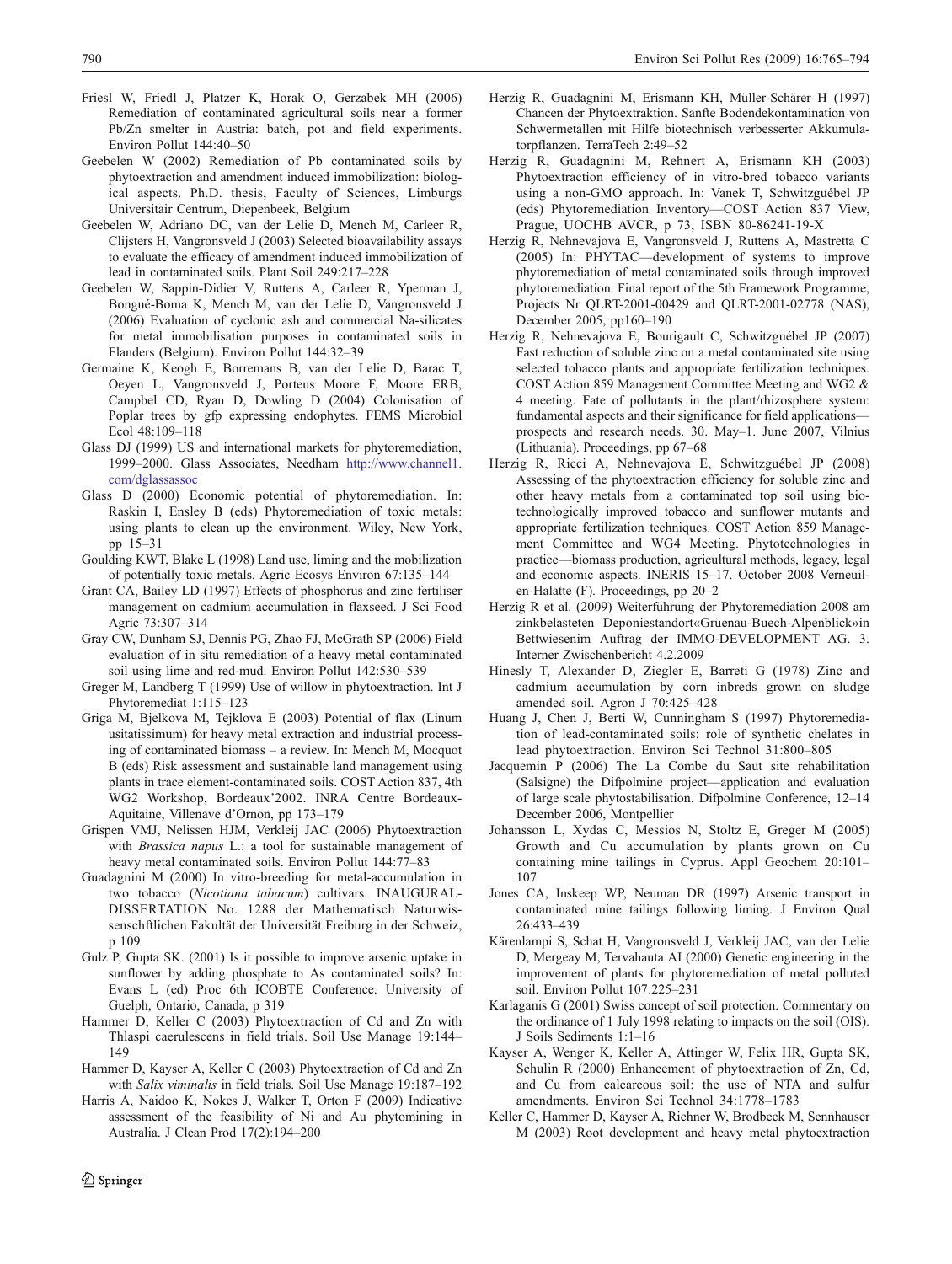<span id="page-26-0"></span>efficiency: comparison of different plant species in the field. Plant Soil 249:67–81

- King RF, Royle A, Putwain PD, Dickinson NM (2006) Changing contaminant mobility in a dredged canal sediment during a threeyear phytoremediation trial. Environ Pollut 143:318–326
- Klang-Westin E, Eriksson J (2003) Potential of Salix as phytoextractor for Cd moderately contaminated soils. Plant Soil 249:127–13
- Knox AS, Kaplan DI, Hinton TG (2001) Remediation of metals and radionuclides by phytoextraction and sequestration. In: Evans L (ed) Proc 6th ICOBTE Conference. University of Guelph, Ontario, Canada, p 314
- Koehler J, Warrelmann J, Frische T, Behrend P, Walter U (2002) Insitu phytoremediation of TNT-contaminated soil. Acta Biotechnol 22:67–80
- Krämer U, Chardonnens AN (2001) The use of transgenic plants in the bioremediation of soils contaminated with trace elements. Appl Microbiol Biotechnol 55:661–672
- Krebs R, Gupta SK, Furrer G, Schulin R (1999) Gravel sludge as an immobilizing agent in soils contaminated by heavy metals; a field study. Water Air Soil Pollut 115:465–479
- Kübler I (1984) Veränderungen verschiedener Inhaltsstoffe in einzelnen Sonnenblumenfrüchten nach mutagener Behandlung in M2 und M3. Fette-Seifen-Anstrichmittel 2:62–70
- Kuboi T, Noguchi A, Yazaki A (1986) Family–dependent cadmium accumulation characteristics in higher plants. Plant Soil 92:405– 415
- Landberg T, Greger M (1994) Can heavy metal tolerant clones of Salix be used as vegetation filters on heavy metal contaminated land? In: Aronsson P, Perttu K (eds) Willow vegetation filters for municipal wastewaters and sludges. A biological purification system. Report 50. Swedish Univ Agric Sci, Uppsala, pp 133– 144
- Landberg T, Greger M (1996) Differences in uptake and tolerance to heavy metals in Salix from unpolluted and polluted areas. Appl Geochem 11:175–180
- Lasat M (2000) Phytoextraction of metals from contaminated soil: a review of plant/soil/metal interaction and assessment of pertinent agronomic issues. J Hazard Subst Res 2:5–25
- Lasat M (2002) Phytoextraction of toxic metals: a review of biological mechanisms. J Environ Qual 31:109–120
- Lebeau T, Braud A, Jézéquel K (2008) Performance of bioaugmentation-assisted phytoextraction applied to metal contaminated soils: a review. Environ Pollut 153:497–522
- Leigh MB, Prouzova P, Mackova M, Macek T, Nagle DP, Fletcher JS (2006) Polychlorinated biphenyl (PCB)-degrading bacteria associated with trees in a PCB-contaminated site. Appl Environ Microb 72:2331–2342
- Lepp NW, Alloway B, Penny C, Warren G, Bochereau F (2000) The use of synthetic zeolites as in situ soil amendments to reduce metal transfer from soils to vegetables. In: Luo Y M et al (eds) Proc Int Conf Soil Remediation SoilRem 2000, October 15–19, Hangzhou, China, pp 280–284
- Li YM, Chaney RL, Angle JS, Chan KY, Kerschner BA, Baker AJM (1996) Genotypical differences in zinc and cadmium hyperaccumulation in Thlaspi caerulescens (abstract). Agronomy Abstracts 27
- Lodewyckx C, Taghavi S, Mergeay M, Vangronsveld J, Clijsters H, van der Lelie D (2001) The effect of recombinant heavy metal resistant endophytic bacteria in heavy metal uptake by their host plant. Int J Phytoremediat 3:173–187
- Lodewyckx C, Vangronsveld J, Porteous F, Moore ERB, Taghavi S, Mergeay M, van der Lelie D (2002) Endophytic bacteria and their potential applications. Crit Rev Plant Sci 21:583–606
- Lombi E, Zhao F, Dunham S, McGrath S (2000) Cadmium accumulation in populations of Thlaspi caerulescens and Thlaspi goesingense. New Phytol 145:11–20
- Lothenbach B, Furrer G, Schulin R (1997) Immobilization of heavy metals by polynuclear aluminium and montmorillonite compounds. Environ Sci Technol 31:1452–1462
- Lothenbach B, Furrer G, Schärli H, Schulin R (1999) Immobilization of zinc and cadmium by montmorillonite compounds: effects of aging and subsequent acidification. Environ Sci Technol 33:2945–2952
- Ma LQY (1996) Factors influencing the effectiveness and stability of aqueous lead immobilization by hydroxyapatite. J Environ Qual 25:1420–1429
- Ma X, Burken JG (2003) TCE diffusion to the atmosphere in phytoremediation applications. Environ Sci Technol 37:2534– 2539
- Ma L, Komar K, Tu C, Zhang W, Cai Y, Kennelley E (2001) A fern that hyperaccumulates arsenic. Nature 409:579
- Madejon P, Murillo JM, Maranon T, Cabrera F, Soriano MA (2003) Trace element and nutrient accumulation in sunflower plants two years after the Aznalcollar mine spill. Sci Total Environ 307:239–257
- Madejon E, de Mora AP, Felipe E, Burgos P, Cabrera F (2006) Soil amendments reduce trace element solubility in a contaminated soil and allow regrowth of natural vegetation. Environ Pollut 139:40–52
- Maluszynski M, Ahloowalia BS, Sigurbjörnsson B (1995) Application of in vivo and in vitro mutation techniques for crop improvement. Euphytica 85:303–315
- Manceau A, Marcus MA, Tamura N (2002) Quantitative speciation of heavy metals in soils and sediments by synchrotron X-ray techniques. In: Fenter PA, Rivers ML, Sturchio NC, Sutton SR (eds) Applications of synchrotron radiation in low-temperature geochemistry and environmental science. Reviews in Mineralogy & Geochemistry, 49, Geochemical society and Mineralogical Society of America, pp 341–428
- Marchiol L, Fellet G, Perosa D, Zerbi G (2007) Removal of trace metals by Sorghum bicolor and Helianthus annuus in a site polluted by industrial wastes: a field experience. Plant Physiol Biochem 45:379–387
- Marschner H (1995) Mineral nutrition of higher plants, 2nd edn. Academic, London, p 889
- Martins Dias S (2000) Nitroaromatic compounds removal in a vertical flow reed bed case study: industrial wastewater treatment. In: Abstracts of the Inter-COST Workshop on bioremediation, 15–18 November 2000, Sorrento, Italy, pp 117–118
- Mastretta C, Barac T, Vangronsveld J, Newman L, Taghavi S, van der Lelie D (2006) Endophytic bacteria and their potential application to improve the phytoremediation of contaminated environments. In: Harding SE, Tombs MP (eds) Biotechnology and genetic engineering reviews, vol. 23. Lavoisier, Paris, pp 175– 207. ISBN 1-84585003-3
- Máthé-Gáspár G, Anton A (2005) Phytoremediation study: factors influencing heavy metal uptake of plants. Acta Biol Szeged 49:69–70
- Maxted AP, Black CR, West HM, Crout NMJ, McGrath SP, Young SD (2007a) Phytoextraction of cadmium and zinc by Salix from soil historically amended with sewage sludge. Plant Soil 290:157–172
- Maxted AP, Black CR, West HM, Crout NMJ, McGrath SP, Young SD (2007b) Phytoextraction of cadmium and zinc from arable soils amended with sewage sludge using Thlaspi caerulescens: development of a predictive model. Environ Pollut 150:363–372
- McGowen SL, Basta NT, Brown GO (2001) Use of diammonium phosphate to reduce heavy metal solubility and transport in smelter-contaminated soil. J Environ Qual 30:493–500
- McGrath S, Sidoli C, Baker A, Reeves R (1993) The potential for the use of metal-accumulating plants for the in situ decontamination of metal-polluted soils. In: Eijsackers H, Hamers T (eds)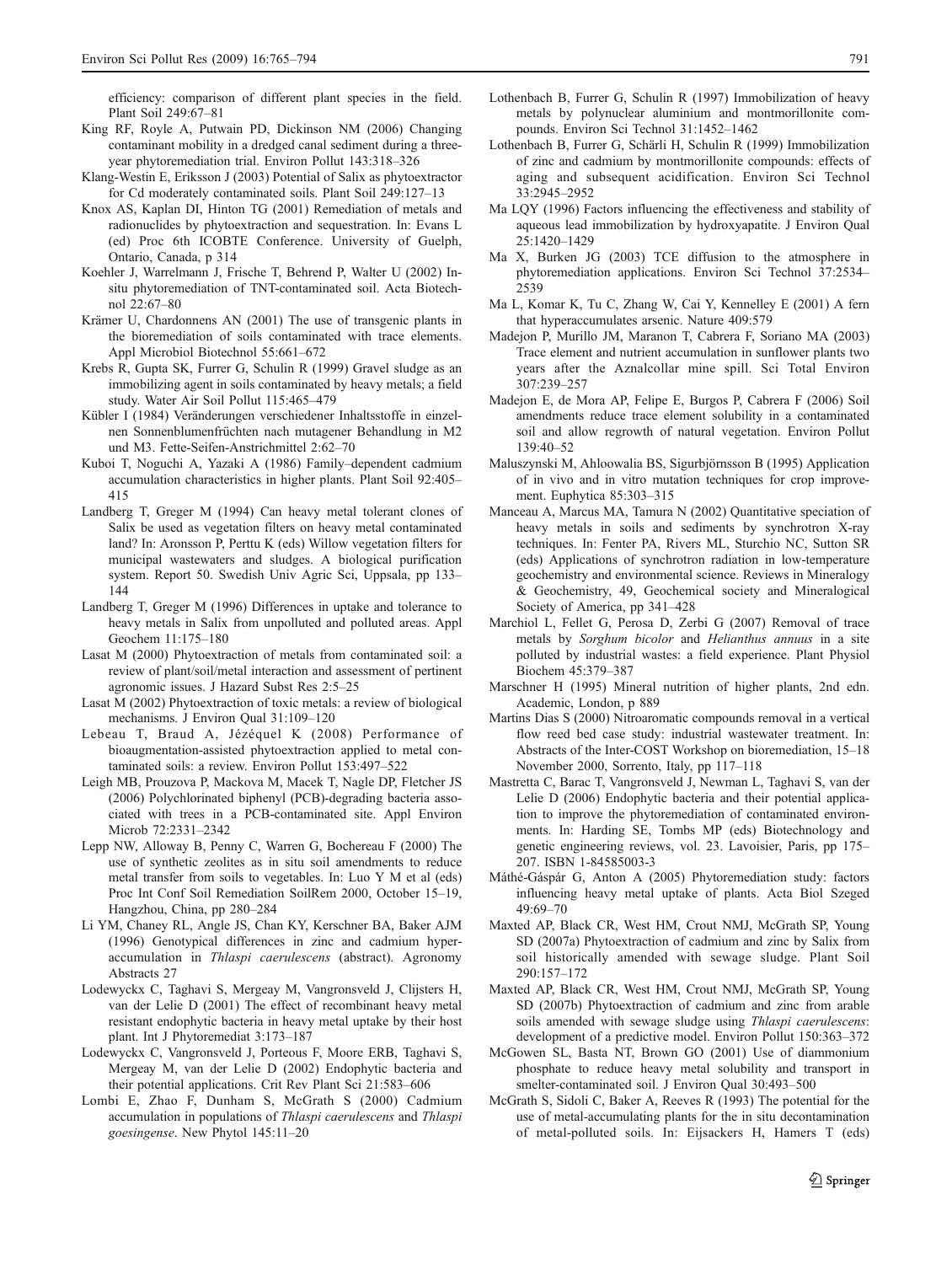- <span id="page-27-0"></span>McGrath SP, Lombi E, Gray CW, Caille N, Dunham SJ, Zhao FJ (2006) Field evaluation of Cd and Zn phytoextraction potential by the hyperaccumulators *Thlaspi caerulescens* and *Arabidopsis* halleri. Environ Pollut 141:115–125
- McLaughlin MJ, Nardecchia D, Maier NA, Smart MK, Cozens GD (2000) Remediation of cadmium-contaminated soils. In: Luo YM et al (eds) Proc Int Conf Soil Remediation Soil Rem2000, October 15–19, Hangzhou, China, pp 275–279
- Meers E, Lamsal S, Vervaeke P, Hopgood M, Lust N, Tack FMG (2005) Availability of heavy metals for uptake by Salix viminalis on a moderately contaminated dredged sediment disposal site. Environ Pollut 137:354–364
- Mehmannavaz R, Prasher SO, Ahmad D (2002) Rhizospheric effects of alfalfa on biotransformation of polychlorinated biphenyls in a contaminated soil augmented with Sinorhizobium meliloti. Process Biochem 37:955–963
- Mejare M, Bülow L (2001) Metal-binding proteins and peptides in bioremediation and phytoremediation of heavy metals. Trends Biotechnol 19:67–73
- Mench M, Vangronsveld J, Lepp NW, Edwards R (1998) Physicochemical aspects and efficiency of trace element immobilization by soil amendments. In: Vangronsveld J, Cunningham SD (eds) Metal-contaminated soils: in-situ inactivation and phytorestoration. Springer, Berlin, pp 151–182. ISBN ISBN 1-57059-531-3
- Mench M, Vangronsveld J, Clijsters H, Lepp NW, Edwards R (2000a) In situ metal immobilisation and phytostabilisation of contaminated soils. In: Terry N, Banuelos G (eds) Phytoremediation of contaminated soil and water. Lewis, Boca Raton, USA, pp 323–358
- Mench MJ, Manceau A, Vangronsveld J, Clijsters H, Mocquot B (2000b) Capacity of soil amendments in lowering the phytoavailability of sludge-borne zinc. Agronomie 20:383–397
- Mench M, Bussiere S, Boisson J, Castaing E, Vangronsveld J, Ruttens A, De Koe T, Bleeker P, Assuncao A, Manceau A (2003) Progress in remediation and revegetation of the barren Jales gold mine spoil after in situ treatments. Plant Soil 249:187–202
- Nehnevajova E, Herzig R, Federer G, Erismann KH, Schwitzguébel JP (2005) Screening of sunflower cultivars for metal phytoextraction in a contaminated field prior to mutagenesis. Int J Phytoremediat 7:337–349
- Nehnevajova E, Herzig R, Federer G, Erismann KH, Schwitzguébel JP (2007) Chemical mutagenesis—an efficient technique to enhance metal accumulation and extraction in sunflowers. Int J Phytoremediat 9:149–165
- Nehnevajova E, Herzig R, Bourigault C, Bangerter S, Schwitzguébel JP (2009) Stability of enhanced yield and metal uptake by sunflower mutants for improved phytoremediation. Int J Phytoremediat 11(4):329–346
- Neugschwandtner RW, Tlustos P, Komárek M, Száková J (2008) Phytoextraction of Pb and Cd from a contaminated agricultural soil using different EDTA application regimes: laboratory versus field scale measures of efficiency. Geoderma 144:446–454
- Newman LA, Reynolds CM (2005) Bacteria and phytoremediation: new uses for endophytic bacteria in plants. Trends Biotechnol 23:6–8
- Newman LA, Doty SL, Gery KL, Heilman PE, Muiznieks I, Shang TQ, Siemieniec ST, Strand SE, Wang XP, Wilson AM, Gordon MP (1998) Phytoremediation of organic contaminants: a review of phytoremediation research at the University of Washington. J Soil Contam 7:531–542
- Nörtemann B (1999) Biodegradation of EDTA. Appl Microbiol Biotechnol 51:751–759
- Olson PE, Fletcher JS, Philp PR (2001) Natural attenuation/phytoremediation in the vadose zone of a former industrial sludge basin. Environ Sci Pollut Res 8:243–249
- Osorio J, Fernández-Martínez J, Mancha M, Garcés R (1995) Mutant sunflowers with high concentration of saturated fatty acids in the oil. Crop Sci 35:739–742
- Pan A, Yang M, Tie F, Li L, Chen Z, Ru B (1994) Expression of mouse metallothionein-I gene confers cadmium resistance in transgenic tobacco plants. Plant Mol Biol 24:341–352
- Perez-de-Mora A, Madejon E, Burgos P, Cabrera F (2006) Trace element availability and plant growth in a mine spillcontaminated soil under assisted natural remediation II. Plants. Sci Total Environ 363:38–45
- Peryea FJ, Kammereck R (1997) Phosphate-enhanced movement of arsenic out of lead arsenate contaminated topsoil and through uncontaminated subsoil. Water Air Soil Pollut 93:243–254
- Pletsch M, Santos de Araujo B, Charlwood BV (1999) Novel biotechnological approaches in environmental remediation research. Biotechnol Adv 17:679–687
- Puschenreiter M, Stoger G, Lombi E, Horak O, Wenzel W (2001) Phytoextraction of heavy metal contaminated soils with Thlaspi goesingense and Amaranthus hybridus: rhizosphere manipulation using EDTA and ammonium sulfate. J Plant Nutr Soil Sc 164:615–621
- Rebedea I (1997) An investigation into the use of synthetic zeolites for in situ land reclamation. Ph.D. thesis, Liverpool John Moores University, p 244
- Reeves R, Baker A (2000) Metal accumulating plants. In: Raskin I, Ensley B (eds) Phytoremediation of toxic metals: using plants to clean up the environment. Wiley, New York, pp 193–229
- Robinson BH, Leblanc M, Petit D, Brooks RR, Kirkman JH, Gregg PEH (1998) The potential of *Thlaspi caerulescenss* for phytoremediation of contaminated soils. Plant Soil 203:47–56
- Robinson BH, Mills TM, Petit D, Fung L, Green S, Clothier B (2000) Natural and induced cadmium-accumulation in poplar and willow: implications for phytoremediation. Plant Soil 227:301– 306
- Rosselli W, Keller C, Boschi K (2003) Phytoextraction capacity of trees growing on a metal contaminated soil. Plant Soil 256:265–272
- Rugh CL, Senecoff JF, Meagher RB, Merkle SA (1998) Development of transgenic yellow poplar for mercury phytoremediation. Nat Biotechnol 16:925–928
- Salt DE, Smith RD, Raskin I (1998) Phytoremediation. Annu Rev Plant Physiol Mol Biol 49:643–668
- Sandermann H (1992) Plant metabolism of xenobiotics. Trends Biochem Sci 17:82–84
- Saxena P, Krishnaraj S, Dan T, Perras M, Vettakkorumakankav N (1999) Phytoremediation of heavy metals contaminated and polluted soils. In: Prasad MNV, Hagemaer J (eds) Heavy metal stress in plants: from molecules to ecosystems. Springer, Berlin, pp 305–329
- Schroeder P, Scheer C, Belford EJD (2001) Metabolism of organic xenobiotics in plants: conjugation enzymes and metabolic end points. Minerva Biotecnol 13:85–91
- Schröder P, Herzig R, Bojnov B, Ruttens A, Nehnevajova E, Stamatiadis S, Memon A, Vassilev A, Caviezel M, Vangronsveld J (2008) Bioenergy to save the world. Producing novel energy plants for growth on abandoned land. Environ Sci Pollut Res 15:196–204
- Schwartz C, Echevarria G, Morel JL (2003) Phytoextraction of cadmium with Thlaspi caerulescens. Plant Soil 249:27–35
- Schwitzguébel JP (2001) Hype or hope: the potential of phytoremediation as an emerging green technology. Remediation 11(4):63–78
- Schwitzguébel JP, van der Lelie D, Glass DJ, Vangonsveld J, Baker AJM (2002) Phytoremediation: European and American trends, successes, obstacles and needs. J Soils Sediments 2:91–99
- Seaman JC, Arey JS, Bertsch PM (2001a) Immobilization of nickel and other metals in contaminated sediments by hydroxyapatite addition. J Environ Qual 30:460–469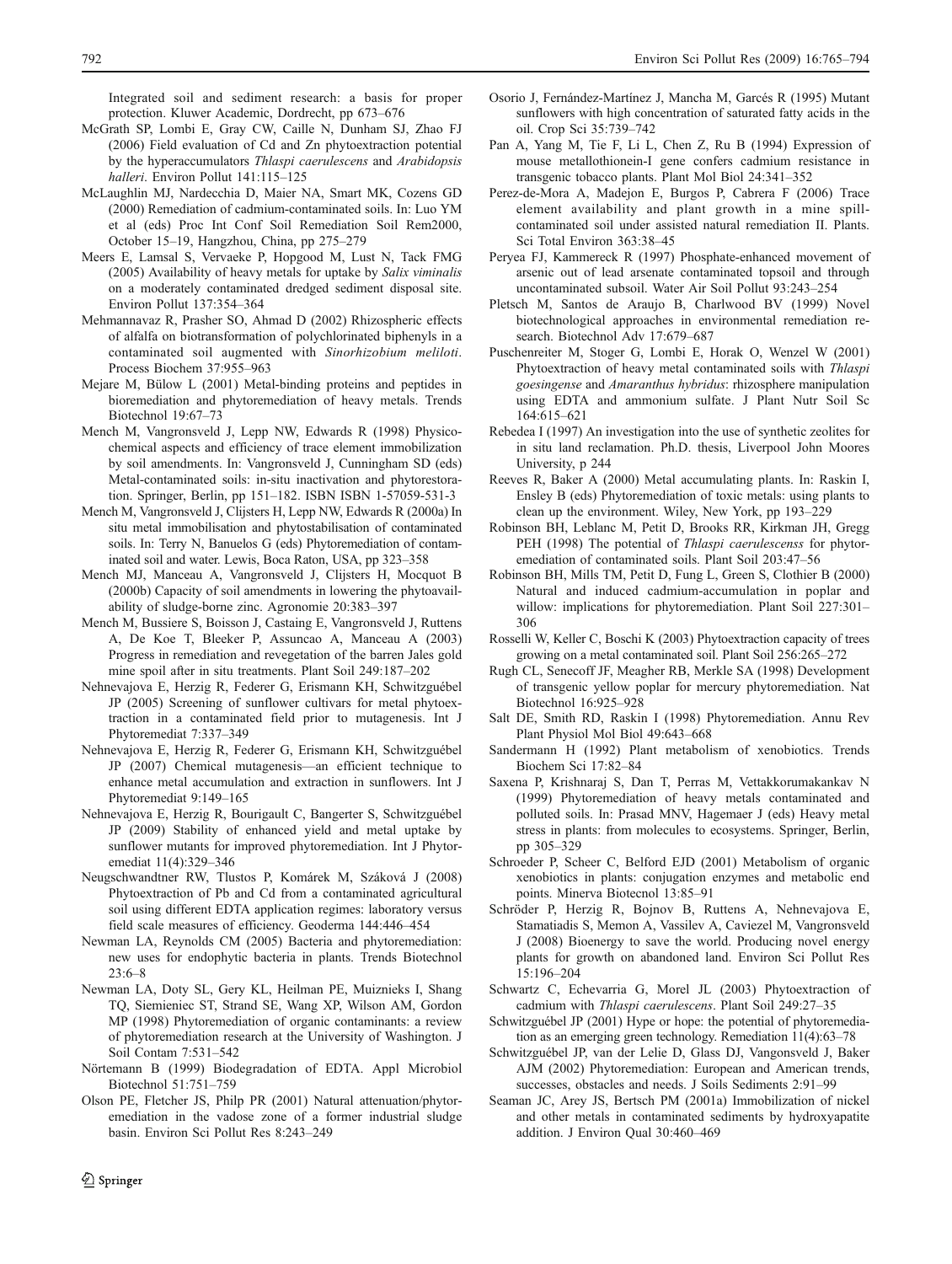- <span id="page-28-0"></span>Seaman JC, Meehan T, Bertsch PM (2001b) Immobilization of cesium-137 and uranium in contaminated sediments using soil amendments. J Environ Qual 30:1206–1213
- Shang TQ, Doty SL, Wilson AM, Howald WN, Gordon MP (2001) Trichloroethylene oxidative metabolism in plants: the trichloroethanol pathway. Phytochemistry 58:1055–1065
- Shilev SI, Ruso J, Puig A, Benlloch M, Jorrin J, Sancho E (2001) Rhizospheric bacteria promote sunflower (Helianthus annuus L.) plant growth and tolerance to heavy metals. Minerva Biotecnol 13:37–39
- Siciliano SD, Germida JJ (1998) Mechanisms of phytoremediation: biochemical and ecological interactions between plants and bacteria. Environ Rev 6:65–79
- Sopper WE (1993) Municipal sludge use for land reclamation. Lewis, Ann Arbor
- Soriano MIA, Fereres E (2003) Use of crops for in situ phytoremediation of polluted soils following a toxic flood from a mine spill. Plant Soil: 256:253–264
- Stuczynski T, Siebielec G, Daniels WL, McCarty GW, Chaney RL (2007) Biological aspects of metal waste reclamation with sewage sludge. J Environ Qual 36:1154–1162
- Sun B, Zhao FJ, Lombi E, McGrath SP (2001) Leaching of heavy metals in contaminated soils using EDTA. Environ Pollut 113:111–120
- Taghavi S, Barac T, Greenberg B, Vangronsveld J, van der Lelie D (2005) Horizontal gene transfer to endogenous endophytic bacteria from poplar improves phytoremediation of toluene. Appl Environ Microbiol 71:8500–8505
- Thewys T, Kuppens T (2008) Economics of willow pyrolysis after phytoextraction. Int J Phytoremediat 10(6):561–583
- Thewys T, Witters N, Ruttens A, Van Slycken S, Meers E, Tack F, Vangronsveld J (2009) Economic viability of phytoremediation of an agricultual area using maize: part I, impact on the farmer's income; part II, extra income for the farmer from anaerobic digestion. Int J Phytoremediat (in press)
- Tlustoš P, Száková J, Hrub J, Hartman I, Najmanová J, Nedělník J, Pavlíková D, Batysta M (2006) Removal of As, Cd, Pb, and Zn from contaminated soil by high biomass producing plants. Plant Soil Environ 52:413–423
- Trapp S, Karlson U (2001) Aspects of phytoremediation of organic pollutants. J Soils Sediments 1:1–7
- Trapp S, Zambrano KC, Kusk KC, Karlson U (2000) A phytotoxicity test using transpiration of willows. Arch Environ Contam Toxicol 39:154–160
- Trapp S, Larsen M, Burken J, Karlson U, Machakova J (2006) Monitoring natural attenuation with trees. International Symposium on Environmental Biotechnology, ISEB ESEB JSEB 2006, Leipzig, July 9–13, 2006, Book of abstracts, F&U confirm, Leipzig, Germany, p 409
- U.S. Environmental Protection Agency (US EPA) (2001) Remediation technology cost compendium—.ear 2000. EPA-542-R-01-009. Washington, DC
- U.S. Federal Remediation Technologies Roundtable (US FRTR) (2002) Remediation technologies screening matrix and reference guide, Version 3.0
- Vacha R, Podlesakova J, Nemecek J (2000) The use of organic and inorganic amendments for immobilization of trace elements in agricultural soils. In: Luo YM (ed) Int Conf Soil Remediation. Hangzhou, China
- van der Lelie D (1998) Biological interactions: the role of soil bacteria in the bioremediation of heavy metal-polluted soils. In: Vangronsveld J, Cunningham SD (eds) Metal-contaminated soils. In situ inactivation and phytorestoration. Springer, Berlin, pp 31– 50. ISBN ISBN: 1-57059-531-3
- van der Lelie D, Corbisier P, Diels L, Gilis A, Lodewyckx C, Mergeay M, Taghavi S, Spelmans N, Vangronsveld J (1999) The role of

bacteria in the phytoremediation of heavy metals. In: Terry N, Banuelos G (eds) Phytoremediation of contaminated soils and wate. CRC, Boca Raton, pp 265–281. ISBN ISBN 1-56670- 450-2

- van der Lelie D, Schwitzguébel JP, Vangronsveld J, Baker AJM (2001) Assessing phytoremediation's progress in the United States and Europe. Environ Sci Technol 35:446A–452A
- van der Lelie D, Barac T, Taghavi S, Vangronsveld J (2005) Response to Newman: new uses of endophytic bacteria to improve phytoremediation. Trends Biotechnol 23:8–9
- Van Dillewijn P, Caballero A, Paz JA, Gonzalez-Perez MM, Oliva JM, Ramos JL (2007) Bioremediation of 2, 4, 6-trinitrotoluene under field conditions. Environ Sci Technol 41:1378–1383
- Vangronsveld J (1998) Case studies in the field—Zn, Cd, Pb contaminated kitchen gardens. In: Vangronsveld J, Cunningham SD (eds) Metal-contaminated soils: in-situ inactivation and phytorestoration. Springer, Berlin, pp 219–225. ISBN ISBN 1- 57059-531-3
- Vangronsveld J, Cunningham SD (1998) Introduction to the concepts. In: Vangronsveld J, Cunningham SD (eds) Metal-contaminated soils: in-situ inactivation and phytorestoration. Springer, Berlin, pp 1–15. ISBN ISBN 1-57059-531-3
- Vangronsveld J, Van Assche F, Clijsters H (1995a) Reclamation of a bare industrial area contaminated by non ferrous metals—in situ metal immobilization and revegetation. Environ Pollut 87:51–59
- Vangronsveld J, Sterckx J, Van Assche F, Clijsters H (1995b) Rehabilitation studies on an old non-ferrous waste dumping ground: effects of revegetation and metal immobilization by beringite. J Geochem Explor 52:221–229
- Vangronsveld J, Colpaert J, Van Tichelen K (1996) Reclamation of a bare industrial area contaminated by non-ferrous metals: physicochemical and biological evaluation of the durability of soil treatment and revegetation. Environ Pollut 94:131–140
- Vangronsveld J, Ruttens A, Colpaert J, Van der Lelie D (2000a) In situ fixation and phytostabilization of metals in polluted soils. In: Luo YM et al (eds) Proc Int Conf Soil Remediation SoilRem2000. October 15–19, Hangzhou, China, pp 262–267
- Vangronsveld J, Ruttens A, Mench M, Boisson J, Lepp NW, Edwards R, Penny C, van der Lelie D (2000b) In situ inactivation and phytoremediation of metal/metalloid contaminated soils: field experiments. In: Wise DL, Trantolo DJ, Cichon EJ, Inyang HI, Stottmeister U (eds) Bioremediation of contaminated soils, 2nd edn. Marcel Dekker, New York, pp 859–884. ISBN ISBN 0- 8247-0333-2
- Vashegyi A, Mezôsi G, Barta K, Farsang A, Dormány G, Bartha B, Pataki S, Erdei L (2005) Phytoremediation of heavy metal pollution: a case study. Acta Biol Szeged 49:77–79
- Vassilev A, Schwitzguébel JP, Thewys T, van der Lelie D, Vangronsveld J (2004a) The use of plants for remediation of metal contaminated soils. Scientific World J 4:9–34
- Vassilev A, Lidon FC, Ramalho JC, Do Céu Matos M, da Graca M (2004b) Cadmium accumulation and photosynthesis performance of cadmium-exposed barley plants. J Plant Nutr 27:775–795
- Vervaeke P, Luyssaert S, Mertens J, Meers E, Tack FMG, Lust N (2003) Phytoremediation prospects of willow stands on contaminated sediment: a field trial. Environ Pollut 126:275–282
- Watanabe M (1997) Phytoremediation on the brink of commercialization. Environ Sci Technol 31:182–186
- Warren GP, Alloway BJ, Lepp NW, Singh B, Bochereau FJM, Penny C (2003) Field trials to assess the uptake of arsenic by vegetables from contaminated soils and soil remediation with iron oxides. Sci Total Environ 311:19–33
- Wenzel WW, Unterbruner R, Sommer P, Sacco P (2003) Chelateassisted phytoextraction using canola (Brassica napus L.)